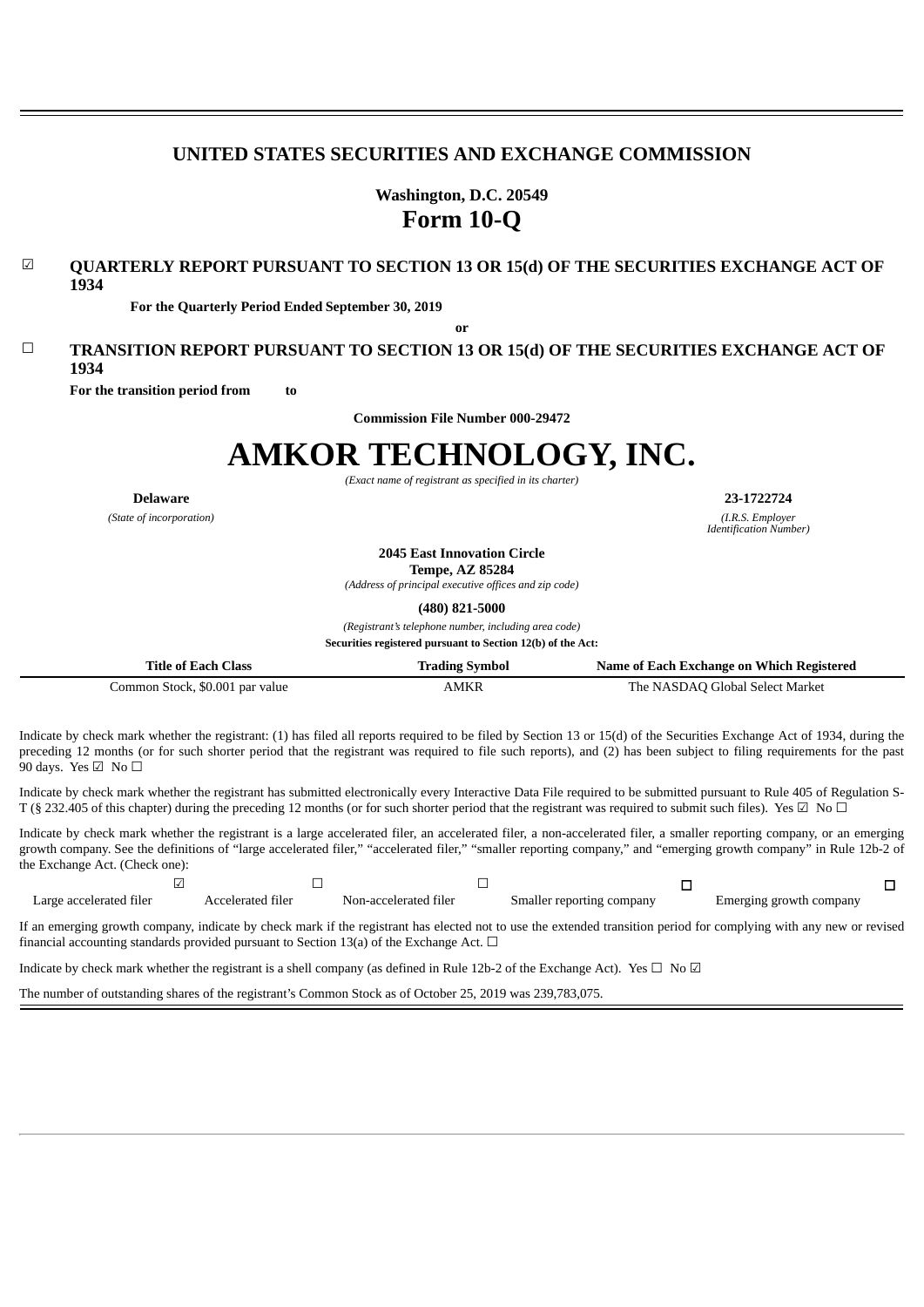#### **QUARTERLY REPORT ON FORM 10-Q For the Quarter Ended September 30, 2019**

# **TABLE OF CONTENTS**

**Page**

| <b>Financial Statements (unaudited)</b>                                                                   |                 |
|-----------------------------------------------------------------------------------------------------------|-----------------|
| Consolidated Statements of Income - Three and Nine Months Ended September 30, 2019 and 2018               |                 |
| Consolidated Statements of Comprehensive Income - Three and Nine Months Ended September 30, 2019 and 2018 |                 |
| Consolidated Balance Sheets - September 30, 2019 and December 31, 2018                                    |                 |
| Consolidated Statements of Stockholders' Equity — Three and Nine Months Ended September 30, 2019 and 2018 |                 |
| <u>Condensed Consolidated Statements of Cash Flows - Nine Months Ended September 30, 2019 and 2018</u>    |                 |
| <b>Notes to Consolidated Financial Statements</b>                                                         | <u>8</u>        |
| <b>Management's Discussion and Analysis of Financial Condition and Results of Operations</b>              | $\overline{20}$ |
| <b>Quantitative and Qualitative Disclosures About Market Risk</b>                                         | 27              |
| <b>Controls and Procedures</b>                                                                            | 29              |
|                                                                                                           |                 |
| <b>PART II. Other Information</b>                                                                         |                 |
| <b>Legal Proceedings</b>                                                                                  | 30              |
| <b>Risk Factors</b>                                                                                       | 30              |
| <b>Unregistered Sales of Equity Securities and Use of Proceeds</b>                                        | 47              |
| Defaults Upon Senior Securities                                                                           | 47              |
| <b>Mine Safety Disclosures</b>                                                                            | 47              |
| <b>Other Information</b>                                                                                  | 47              |
| <b>Exhibits</b>                                                                                           | 48              |
|                                                                                                           | 49              |
|                                                                                                           |                 |

<span id="page-1-0"></span>This report contains forward-looking statements within the meaning of the federal securities laws, including but not limited to statements regarding (1) the amount, timing and focus of our expected capital investments in 2019 including expenditures in support of advanced packaging and test equipment, (2) our ability to fund our operating activities and financial requirements for the next twelve months, (3) the effect of changes in revenue levels and capacity utilization on our gross margin, (4) the focus of our research and development activities, (5) the anticipated impact of the Tax Cuts and Jobs Act (the "Tax Act") on our taxes, (6) the grant and expiration of tax holidays in jurisdictions in which we operate and expectations regarding our effective tax rate and the availability of tax incentives, (7) the creation or release of valuation allowances related to taxes in the future, (8) our repurchase or repayment of outstanding debt, (9) payment of dividends, (10) compliance with our debt covenants, (11) expected contributions to foreign pension plans, (12) liability for unrecognized tax benefits and the potential impact of our unrecognized tax benefits on our effective tax rate, (13) the effect of foreign currency exchange rate exposure on our financial results, (14) the volatility of the trading price of our common stock, (15) changes to our internal controls related to integration of acquired operations and implementation of an enterprise resource planning system, (16) our efforts to enlarge our customer base in certain geographic areas and markets, (17) demand for advanced packages in mobile and automotive devices and our technology leadership and potential growth in this market, and (18) other statements that are not historical facts. In some cases, you can identify forward-looking statements by terminology such as "may," "will," "should," "expects," "plans," "anticipates," "believes," "estimates," "predicts," "potential," "continue," "intend" or the negative of these terms or other comparable terminology. Because such statements include risks and uncertainties, actual results may differ materially from those anticipated in such forward-looking statements as a result of various factors, including those set forth in the following report as well as in Part II, Item 1A of this Quarterly Report on Form 10-Q.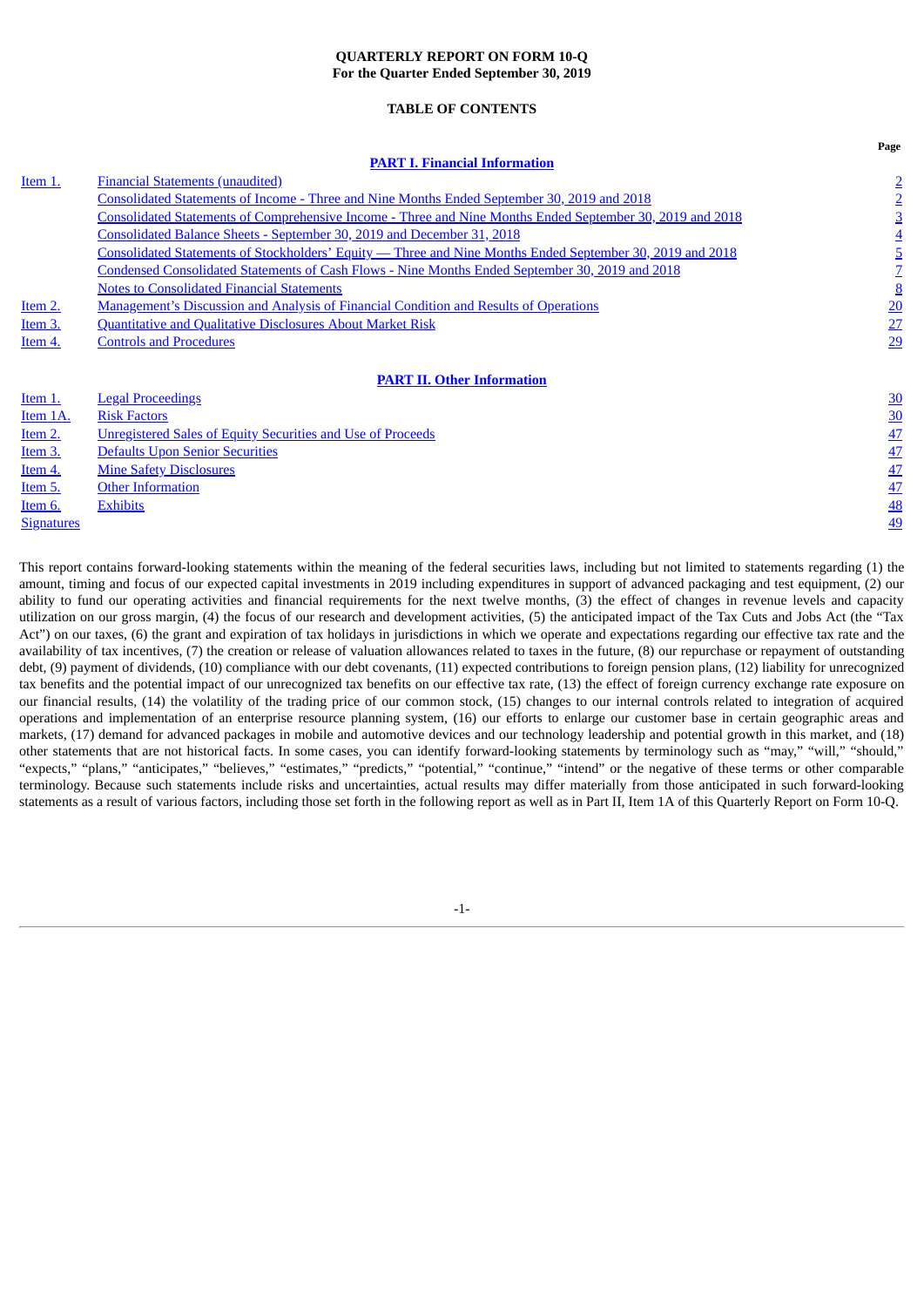# **PART I. FINANCIAL INFORMATION**

# <span id="page-2-1"></span><span id="page-2-0"></span>**Item 1.** *Financial Statements*

### **AMKOR TECHNOLOGY, INC. CONSOLIDATED STATEMENTS OF INCOME (Unaudited)**

|                                                      | For the Three Months Ended September 30, |                                       | For the Nine Months Ended September 30, |           |    |           |  |
|------------------------------------------------------|------------------------------------------|---------------------------------------|-----------------------------------------|-----------|----|-----------|--|
|                                                      | 2019                                     | 2018                                  |                                         | 2019      |    | 2018      |  |
|                                                      |                                          | (In thousands, except per share data) |                                         |           |    |           |  |
| Net sales                                            | \$<br>1,083,917                          | \$<br>1,144,192                       | $\mathfrak{S}$                          | 2,874,186 | \$ | 3,235,195 |  |
| Cost of sales                                        | 901,677                                  | 943,485                               |                                         | 2,447,731 |    | 2,707,000 |  |
| Gross profit                                         | 182,240                                  | 200,707                               |                                         | 426,455   |    | 528,195   |  |
| Selling, general and administrative                  | 70,458                                   | 70,463                                |                                         | 206,803   |    | 225,886   |  |
| Research and development                             | 32,927                                   | 37,541                                |                                         | 104,867   |    | 119,546   |  |
| Total operating expenses                             | 103,385                                  | 108,004                               |                                         | 311,670   |    | 345,432   |  |
| Operating income                                     | 78,855                                   | 92,703                                |                                         | 114,785   |    | 182,763   |  |
| Interest expense                                     | 16,988                                   | 19,770                                |                                         | 54,914    |    | 60,908    |  |
| Other (income) expense, net                          | (1,760)                                  | 1,315                                 |                                         | 641       |    | (6,254)   |  |
| Total other expense, net                             | 15,228                                   | 21,085                                |                                         | 55,555    |    | 54,654    |  |
| Income before taxes                                  | 63,627                                   | 71,618                                |                                         | 59,230    |    | 128,109   |  |
| Income tax expense                                   | 9,141                                    | 14,326                                |                                         | 36,418    |    | 27,438    |  |
| Net income                                           | 54,486                                   | 57,292                                |                                         | 22,812    |    | 100,671   |  |
| Net income attributable to non-controlling interests | (416)                                    | (630)                                 |                                         | (1,071)   |    | (1,874)   |  |
| Net income attributable to Amkor                     | \$<br>54,070                             | \$<br>56,662                          | \$                                      | 21,741    | \$ | 98,797    |  |
| Net income attributable to Amkor per common share:   |                                          |                                       |                                         |           |    |           |  |
| <b>Basic</b>                                         | \$<br>0.23                               | \$<br>0.24                            | \$                                      | 0.09      | \$ | 0.41      |  |
|                                                      | \$<br>0.23                               | \$<br>0.24                            | \$                                      | 0.09      | \$ | 0.41      |  |
| <b>Diluted</b>                                       |                                          |                                       |                                         |           |    |           |  |
| Shares used in computing per common share amounts:   |                                          |                                       |                                         |           |    |           |  |
| <b>Basic</b>                                         | 239,586                                  | 239,370                               |                                         | 239,503   |    | 239,312   |  |
| Diluted                                              | 239,937                                  | 239,766                               |                                         | 239,858   |    | 239,783   |  |

<span id="page-2-2"></span>The accompanying notes are an integral part of these statements.

-2-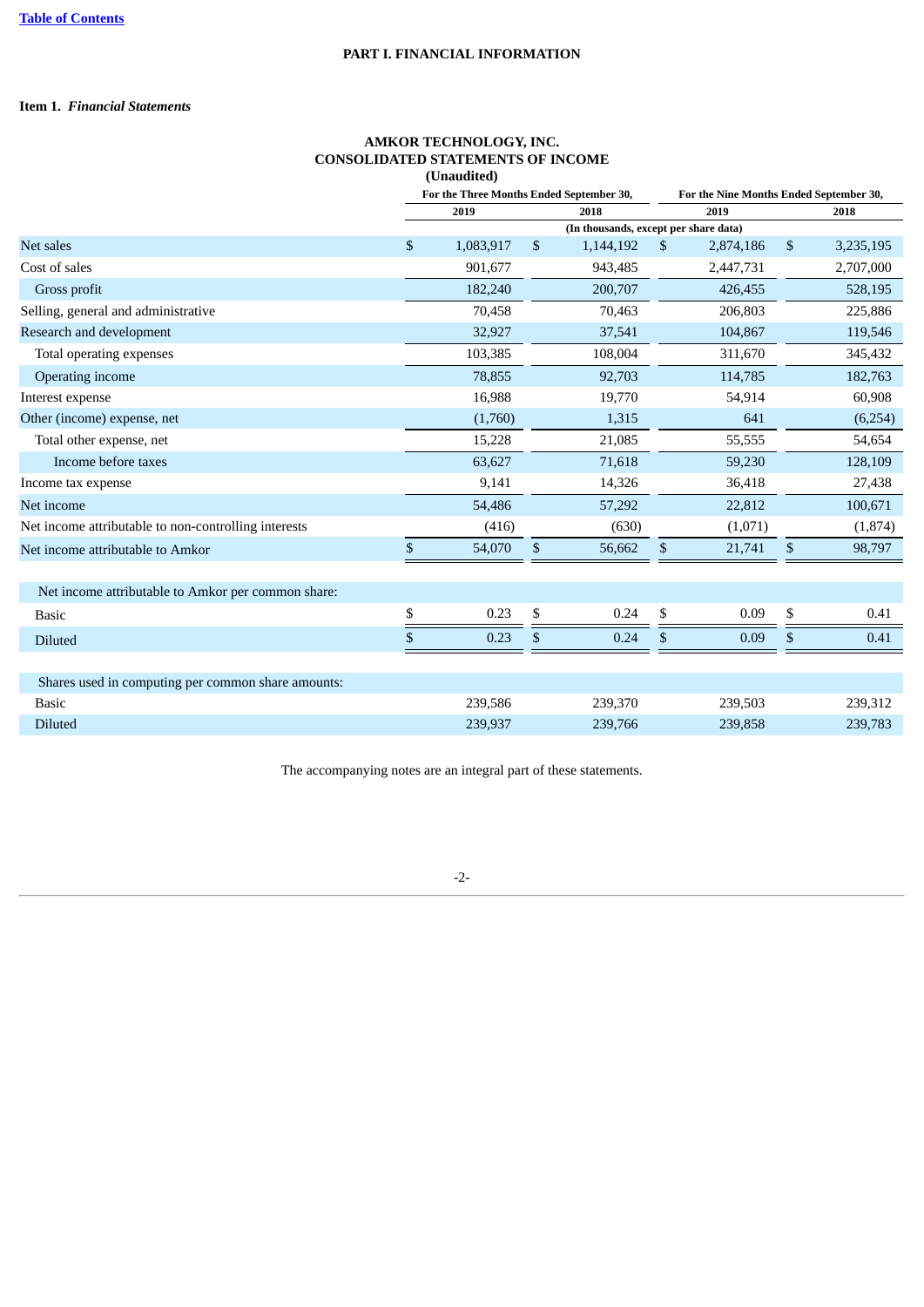### **AMKOR TECHNOLOGY, INC. CONSOLIDATED STATEMENTS OF COMPREHENSIVE INCOME (Unaudited)**

|                                                                       |     | <b>For the Three Months Ended</b><br>September 30, |   |                | <b>For the Nine Months Ended September</b><br>30, |         |  |         |  |  |
|-----------------------------------------------------------------------|-----|----------------------------------------------------|---|----------------|---------------------------------------------------|---------|--|---------|--|--|
|                                                                       |     | 2019                                               |   | 2018           |                                                   | 2019    |  | 2018    |  |  |
|                                                                       |     |                                                    |   | (In thousands) |                                                   |         |  |         |  |  |
| Net income                                                            | \$  | 54,486                                             | S | 57,292         | S                                                 | 22,812  |  | 100,671 |  |  |
| Other comprehensive income (loss), net of tax:                        |     |                                                    |   |                |                                                   |         |  |         |  |  |
| Adjustments to unrealized components of defined benefit pension plans |     | (125)                                              |   | (45)           |                                                   | (314)   |  | (126)   |  |  |
| Foreign currency translation                                          |     | 51                                                 |   | (6,611)        |                                                   | 3,745   |  | (2,664) |  |  |
| Total other comprehensive income (loss)                               |     | (74)                                               |   | (6,656)        |                                                   | 3,431   |  | (2,790) |  |  |
| Comprehensive income                                                  |     | 54,412                                             |   | 50,636         |                                                   | 26,243  |  | 97,881  |  |  |
| Comprehensive income attributable to non-controlling interests        |     | (416)                                              |   | (630)          |                                                   | (1,071) |  | (1,874) |  |  |
| Comprehensive income attributable to Amkor                            | \$. | 53.996                                             |   | 50,006         |                                                   | 25.172  |  | 96,007  |  |  |

<span id="page-3-0"></span>The accompanying notes are an integral part of these statements.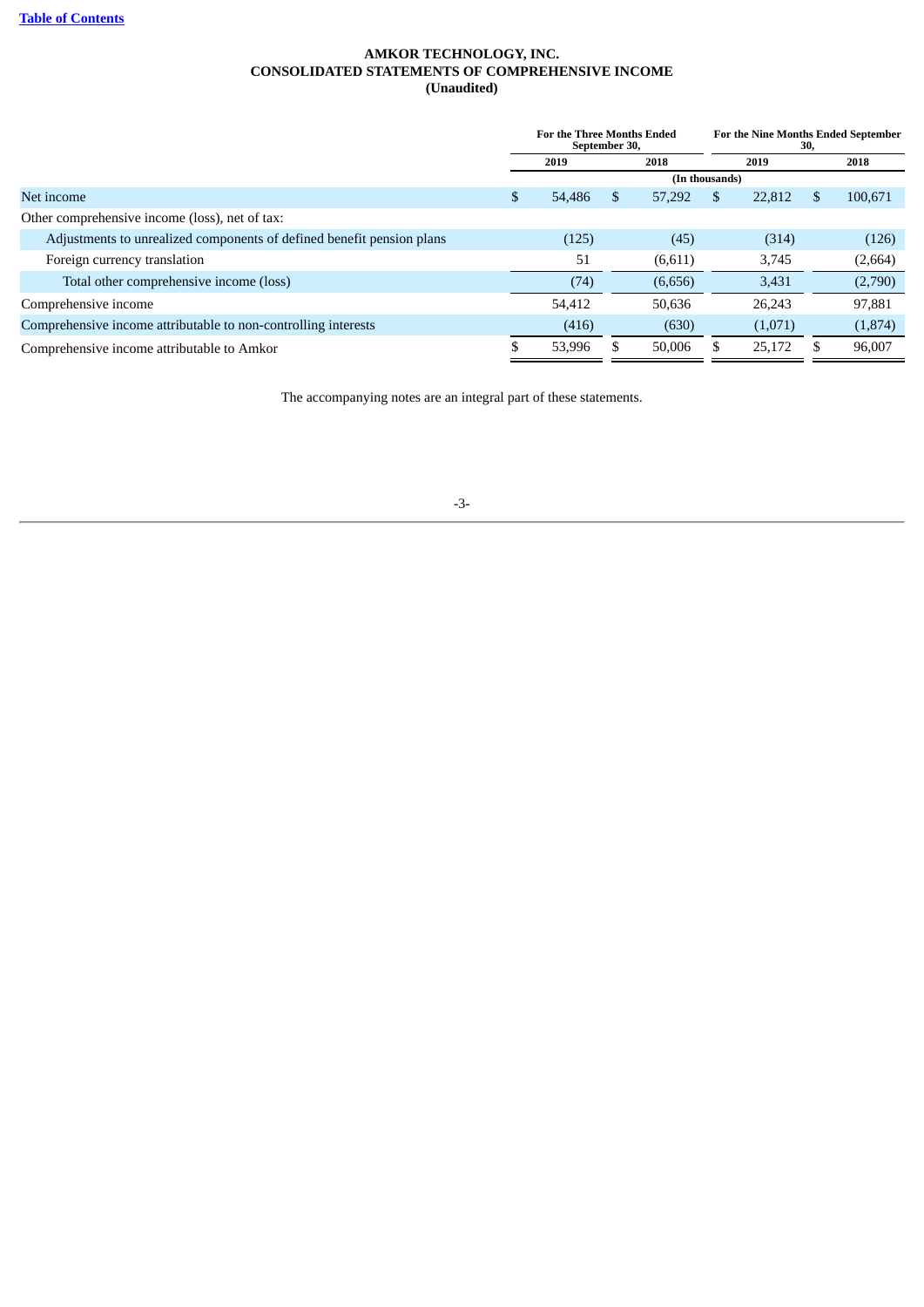### **AMKOR TECHNOLOGY, INC. CONSOLIDATED BALANCE SHEETS (Unaudited)**

|                                                                                                                                                                             | September 30, 2019 | <b>December 31, 2018</b><br>(In thousands, except per share data) |    |            |
|-----------------------------------------------------------------------------------------------------------------------------------------------------------------------------|--------------------|-------------------------------------------------------------------|----|------------|
| <b>ASSETS</b>                                                                                                                                                               |                    |                                                                   |    |            |
| Current assets:                                                                                                                                                             |                    |                                                                   |    |            |
| Cash and cash equivalents                                                                                                                                                   | \$                 | 598,753                                                           | \$ | 681,569    |
| Restricted cash                                                                                                                                                             |                    | 2,590                                                             |    | 2,589      |
| Accounts receivable, net of allowances                                                                                                                                      |                    | 803,104                                                           |    | 724,456    |
| Inventories                                                                                                                                                                 |                    | 216,663                                                           |    | 230,589    |
| Other current assets                                                                                                                                                        |                    | 41,891                                                            |    | 32,005     |
| Total current assets                                                                                                                                                        |                    | 1,663,001                                                         |    | 1,671,208  |
| Property, plant and equipment, net                                                                                                                                          |                    | 2,466,067                                                         |    | 2,650,448  |
| Operating lease right of use asset                                                                                                                                          |                    | 141,467                                                           |    |            |
| Goodwill                                                                                                                                                                    |                    | 26,104                                                            |    | 25,720     |
| Restricted cash                                                                                                                                                             |                    | 2,874                                                             |    | 3,893      |
| Other assets                                                                                                                                                                |                    | 106,417                                                           |    | 144,178    |
| <b>Total assets</b>                                                                                                                                                         | \$                 | 4,405,930                                                         | \$ | 4,495,447  |
| <b>LIABILITIES AND EQUITY</b>                                                                                                                                               |                    |                                                                   |    |            |
| Current liabilities:                                                                                                                                                        |                    |                                                                   |    |            |
| Short-term borrowings and current portion of long-term debt                                                                                                                 | $\mathfrak{S}$     | 102,952                                                           | \$ | 114,579    |
| Trade accounts payable                                                                                                                                                      |                    | 477,900                                                           |    | 530,398    |
| Capital expenditures payable                                                                                                                                                |                    | 157,527                                                           |    | 255,237    |
| Accrued expenses                                                                                                                                                            |                    | 253,876                                                           |    | 258,209    |
| Total current liabilities                                                                                                                                                   |                    | 992,255                                                           |    | 1,158,423  |
| Long-term debt                                                                                                                                                              |                    | 1,195,005                                                         |    | 1,217,732  |
| Pension and severance obligations                                                                                                                                           |                    | 178,530                                                           |    | 184,321    |
| Long-term operating lease liability                                                                                                                                         |                    | 85,094                                                            |    |            |
| Other non-current liabilities                                                                                                                                               |                    | 67,426                                                            |    | 79,071     |
| <b>Total liabilities</b>                                                                                                                                                    |                    | 2,518,310                                                         |    | 2,639,547  |
| Commitments and contingencies (Note 15)                                                                                                                                     |                    |                                                                   |    |            |
| Stockholders' equity:                                                                                                                                                       |                    |                                                                   |    |            |
| Preferred stock, \$0.001 par value, 10,000 shares authorized, designated Series A, none issued                                                                              |                    |                                                                   |    |            |
| Common stock, \$0.001 par value, 500,000 shares authorized; 285,607 and 285,352 shares issued; and<br>239,624 and 239,385 shares outstanding in 2019 and 2018, respectively |                    | 286                                                               |    | 285        |
| Additional paid-in capital                                                                                                                                                  |                    | 1,915,481                                                         |    | 1,909,425  |
| Retained earnings                                                                                                                                                           |                    | 134,930                                                           |    | 113,189    |
| Accumulated other comprehensive income (loss)                                                                                                                               |                    | 27,243                                                            |    | 23,812     |
| Treasury stock, at cost, 45,983 and 45,967 shares, in 2019 and 2018, respectively                                                                                           |                    | (216, 301)                                                        |    | (216, 171) |
| Total Amkor stockholders' equity                                                                                                                                            |                    | 1,861,639                                                         |    | 1,830,540  |
| Non-controlling interests in subsidiaries                                                                                                                                   |                    | 25,981                                                            |    | 25,360     |
| Total equity                                                                                                                                                                |                    | 1,887,620                                                         |    | 1,855,900  |
| Total liabilities and equity                                                                                                                                                | \$                 | 4,405,930                                                         | \$ | 4,495,447  |

<span id="page-4-0"></span>The accompanying notes are an integral part of these statements.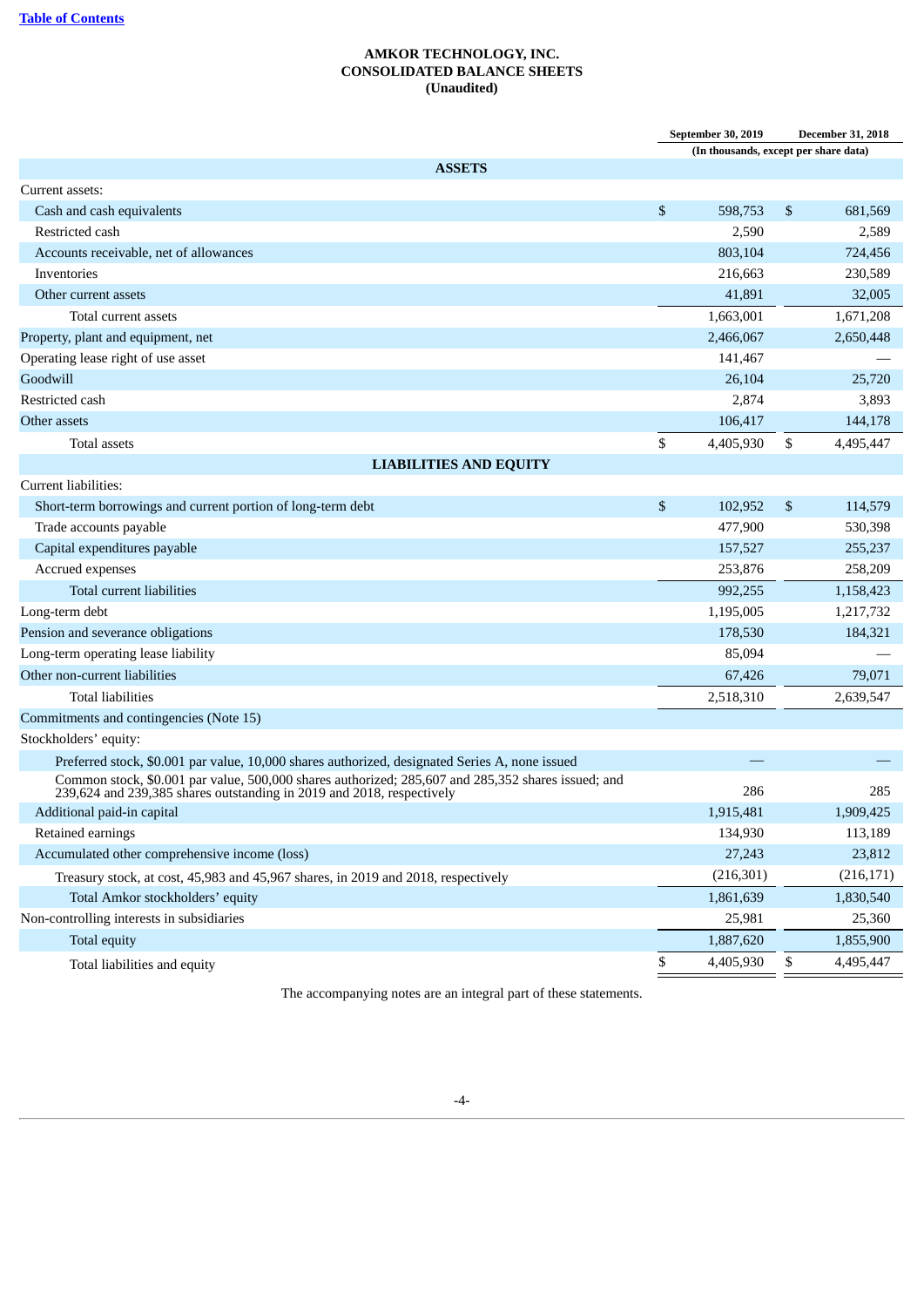### **AMKOR TECHNOLOGY, INC. CONSOLIDATED STATEMENTS OF STOCKHOLDERS' EQUITY (Unaudited)**

|                                                                               |               | <b>Common Stock</b> |                  | <b>Additional Paid-</b> |    |                          | <b>Accumulated</b><br>Other<br><b>Treasury Stock</b><br>Comprehensive |                                 |               |                  | <b>Total Amkor</b><br>Stockholders' |               | Noncontrolling<br><b>Interest in</b> | <b>Total</b>        |             |
|-------------------------------------------------------------------------------|---------------|---------------------|------------------|-------------------------|----|--------------------------|-----------------------------------------------------------------------|---------------------------------|---------------|------------------|-------------------------------------|---------------|--------------------------------------|---------------------|-------------|
|                                                                               | <b>Shares</b> |                     | <b>Par Value</b> | <b>In Capital</b>       |    | <b>Retained Earnings</b> |                                                                       | Income (Loss)                   | <b>Shares</b> | Cost             |                                     | <b>Equity</b> |                                      | <b>Subsidiaries</b> | Equity      |
|                                                                               |               |                     |                  |                         |    |                          |                                                                       | (In thousands)                  |               |                  |                                     |               |                                      |                     |             |
| Balance at June 30, 2019                                                      | 285,510       | \$                  | 285              | 1,913,103<br>\$.        | \$ | 80,860                   | $\mathbb{S}$                                                          | 27,317                          | (45,978)      | \$(216,254)      | \$                                  | 1,805,311     | \$                                   | 25,865              | \$1,831,176 |
| Net income                                                                    |               |                     |                  |                         |    | 54,070                   |                                                                       |                                 |               |                  |                                     | 54,070        |                                      | 416                 | 54,486      |
| Other comprehensive income<br>$(\text{loss})$                                 |               |                     |                  |                         |    |                          |                                                                       | (74)                            |               |                  |                                     | (74)          |                                      |                     | (74)        |
| Treasury stock acquired<br>through surrender of shares<br>for tax withholding |               |                     |                  |                         |    |                          |                                                                       | $\hspace{0.1mm}-\hspace{0.1mm}$ | (5)           | (47)             |                                     | (47)          |                                      |                     | (47)        |
| Issuance of stock through<br>share-based compensation<br>plans                | 97            |                     | $\mathbf{1}$     | 434                     |    |                          |                                                                       |                                 |               |                  |                                     | 435           |                                      |                     | 435         |
| Share-based compensation                                                      |               |                     | -                | 1,944                   |    |                          |                                                                       | -                               |               | -                |                                     | 1,944         |                                      | -                   | 1,944       |
| Subsidiary dividends to<br>noncontrolling interests                           |               |                     |                  |                         |    |                          |                                                                       |                                 |               |                  |                                     |               |                                      | (300)               | (300)       |
| <b>Balance at September 30,</b><br>2019                                       | 285,607       | S                   | 286              | 1,915,481<br>S          | .S | 134,930                  | S.                                                                    | 27,243                          | (45, 983)     | (216, 301)<br>\$ | \$.                                 | 1,861,639     | -S                                   | 25,981              | \$1,887,620 |
|                                                                               |               |                     |                  |                         |    |                          |                                                                       |                                 |               |                  |                                     |               |                                      |                     |             |
| <b>Balance at December 31,</b><br>2018                                        | 285,352       | \$                  | 285              | 1,909,425<br>\$         | \$ | 113,189                  | \$                                                                    | 23,812                          | (45, 967)     | (216, 171)<br>\$ | \$                                  | 1,830,540     | \$                                   | 25,360              | \$1,855,900 |
| Net income                                                                    |               |                     |                  |                         |    | 21,741                   |                                                                       |                                 |               |                  |                                     | 21,741        |                                      | 1,071               | 22,812      |
| Other comprehensive income<br>$(\text{loss})$                                 | -             |                     |                  |                         |    |                          |                                                                       | 3.431                           |               |                  |                                     | 3,431         |                                      |                     | 3,431       |
| Treasury stock acquired<br>through surrender of shares<br>for tax withholding |               |                     |                  |                         |    |                          |                                                                       |                                 | (16)          | (130)            |                                     | (130)         |                                      |                     | (130)       |
| Issuance of stock through<br>share-based compensation<br>plans                | 255           |                     | $\mathbf{1}$     | 870                     |    |                          |                                                                       |                                 |               |                  |                                     | 871           |                                      |                     | 871         |
| Share-based compensation                                                      |               |                     |                  | 5,186                   |    |                          |                                                                       |                                 |               |                  |                                     | 5,186         |                                      |                     | 5,186       |
| Subsidiary dividends to<br>noncontrolling interests                           |               |                     |                  |                         |    |                          |                                                                       |                                 |               |                  |                                     |               |                                      | (450)               | (450)       |
| <b>Balance at September 30,</b><br>2019                                       | 285,607       | \$.                 | 286              | 1,915,481<br>.S         | .S | 134,930                  | \$                                                                    | 27,243                          | (45, 983)     | (216, 301)<br>\$ | \$.                                 | 1,861,639     | \$                                   | 25,981              | \$1,887,620 |

The accompanying notes are an integral part of these statements.

-5-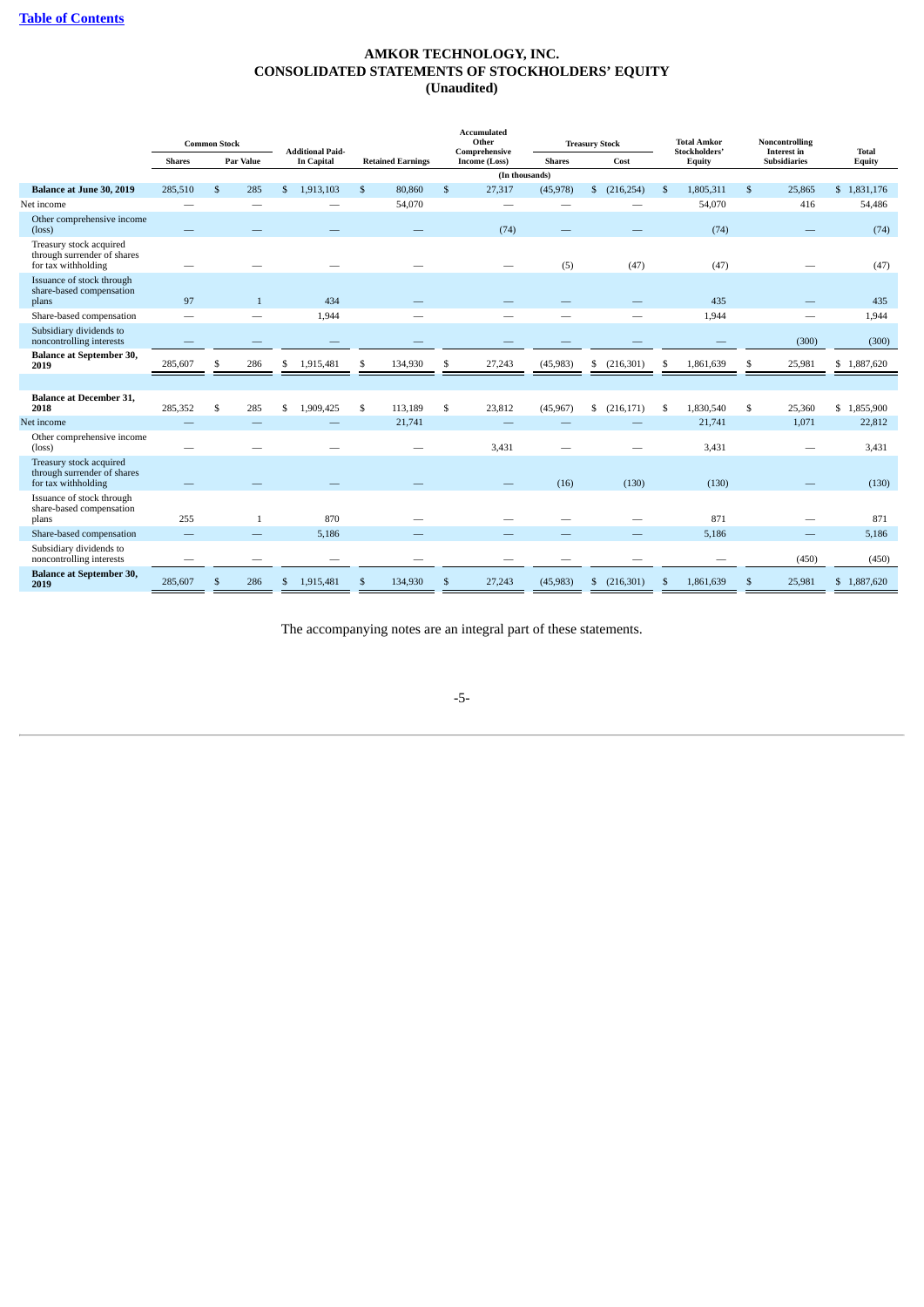### **AMKOR TECHNOLOGY, INC. CONSOLIDATED STATEMENTS OF STOCKHOLDERS' EQUITY (Unaudited)**

|                                                                               |                          | <b>Common Stock</b> |           |    | <b>Accumulated</b><br>Other<br><b>Retained Earnings</b><br><b>Additional Paid-</b><br>(Accumulated<br>Comprehensive |    |          | <b>Treasury Stock</b> |                | <b>Total Amkor</b><br>Stockholders' |                   | Noncontrolling<br>Interest in | <b>Total</b> |    |                     |             |
|-------------------------------------------------------------------------------|--------------------------|---------------------|-----------|----|---------------------------------------------------------------------------------------------------------------------|----|----------|-----------------------|----------------|-------------------------------------|-------------------|-------------------------------|--------------|----|---------------------|-------------|
|                                                                               | <b>Shares</b>            |                     | Par Value |    | <b>In Capital</b>                                                                                                   |    | Deficit) |                       | Income (Loss)  | <b>Shares</b>                       | Cost              | <b>Equity</b>                 |              |    | <b>Subsidiaries</b> | Equity      |
|                                                                               |                          |                     |           |    |                                                                                                                     |    |          |                       | (In thousands) |                                     |                   |                               |              |    |                     |             |
| Balance at June 30, 2018                                                      | 285,322                  | \$                  | 285       | .S | 1,906,936                                                                                                           | \$ | 28,232   | \$                    | 26,385         | (45,956)                            | (216,087)<br>\$.  | .S                            | 1,745,751    | \$ | 24,407              | \$1,770,158 |
| Net income                                                                    |                          |                     |           |    |                                                                                                                     |    | 56,662   |                       |                |                                     |                   |                               | 56,662       |    | 630                 | 57,292      |
| Other comprehensive income<br>$(\text{loss})$                                 |                          |                     |           |    |                                                                                                                     |    |          |                       | (6,656)        |                                     |                   |                               | (6,656)      |    |                     | (6,656)     |
| Treasury stock acquired<br>through surrender of shares<br>for tax withholding |                          |                     |           |    |                                                                                                                     |    |          |                       |                | (5)                                 | (48)              |                               | (48)         |    |                     | (48)        |
| Issuance of stock through<br>share-based compensation<br>plans                | 13                       |                     |           |    |                                                                                                                     |    |          |                       |                |                                     |                   |                               |              |    |                     |             |
| Share-based compensation                                                      |                          |                     |           |    | 1,235                                                                                                               |    |          |                       |                | -                                   | -                 |                               | 1,235        |    |                     | 1,235       |
| Subsidiary dividends to<br>noncontrolling interests                           |                          |                     |           |    |                                                                                                                     |    |          |                       |                |                                     |                   |                               |              |    | (140)               | (140)       |
| <b>Balance at September 30,</b><br>2018                                       | 285,335                  | S                   | 285       | S  | 1,908,171                                                                                                           |    | 84,894   | \$                    | 19,729         | (45, 961)                           | (216, 135)<br>\$  |                               | 1,796,944    | S  | 24,897              | \$1,821,841 |
|                                                                               |                          |                     |           |    |                                                                                                                     |    |          |                       |                |                                     |                   |                               |              |    |                     |             |
| <b>Balance at December 31,</b><br>2017                                        | 285,129                  | $\mathfrak{s}$      | 285       | \$ | 1,903,357                                                                                                           | \$ | (13,903) | \$                    | 22,519         | (45, 945)                           | (215, 982)<br>S   | .S                            | 1,696,276    | \$ | 23,433              | \$1,719,709 |
| Net income                                                                    |                          |                     |           |    |                                                                                                                     |    | 98,797   |                       |                |                                     |                   |                               | 98,797       |    | 1,874               | 100,671     |
| Other comprehensive income<br>$(\text{loss})$                                 | $\overline{\phantom{a}}$ |                     |           |    |                                                                                                                     |    |          |                       | (2,790)        |                                     |                   |                               | (2,790)      |    |                     | (2,790)     |
| Treasury stock acquired<br>through surrender of shares<br>for tax withholding |                          |                     |           |    |                                                                                                                     |    |          |                       |                | (16)                                | (153)             |                               | (153)        |    |                     | (153)       |
| Issuance of stock through<br>share-based compensation<br>plans                | 206                      |                     |           |    | 1,023                                                                                                               |    |          |                       |                |                                     |                   |                               | 1,023        |    |                     | 1,023       |
| Share-based compensation                                                      |                          |                     |           |    | 3,791                                                                                                               |    |          |                       |                |                                     |                   |                               | 3,791        |    |                     | 3,791       |
| Subsidiary dividends to<br>noncontrolling interests                           |                          |                     |           |    |                                                                                                                     |    |          |                       |                |                                     |                   |                               |              |    | (410)               | (410)       |
| <b>Balance at September 30,</b><br>2018                                       | 285,335                  |                     | 285       | S  | 1,908,171                                                                                                           | S. | 84,894   | \$.                   | 19,729         | (45, 961)                           | (216, 135)<br>\$. |                               | 1,796,944    | \$ | 24,897              | \$1,821,841 |

<span id="page-6-0"></span>The accompanying notes are an integral part of these statements.

-6-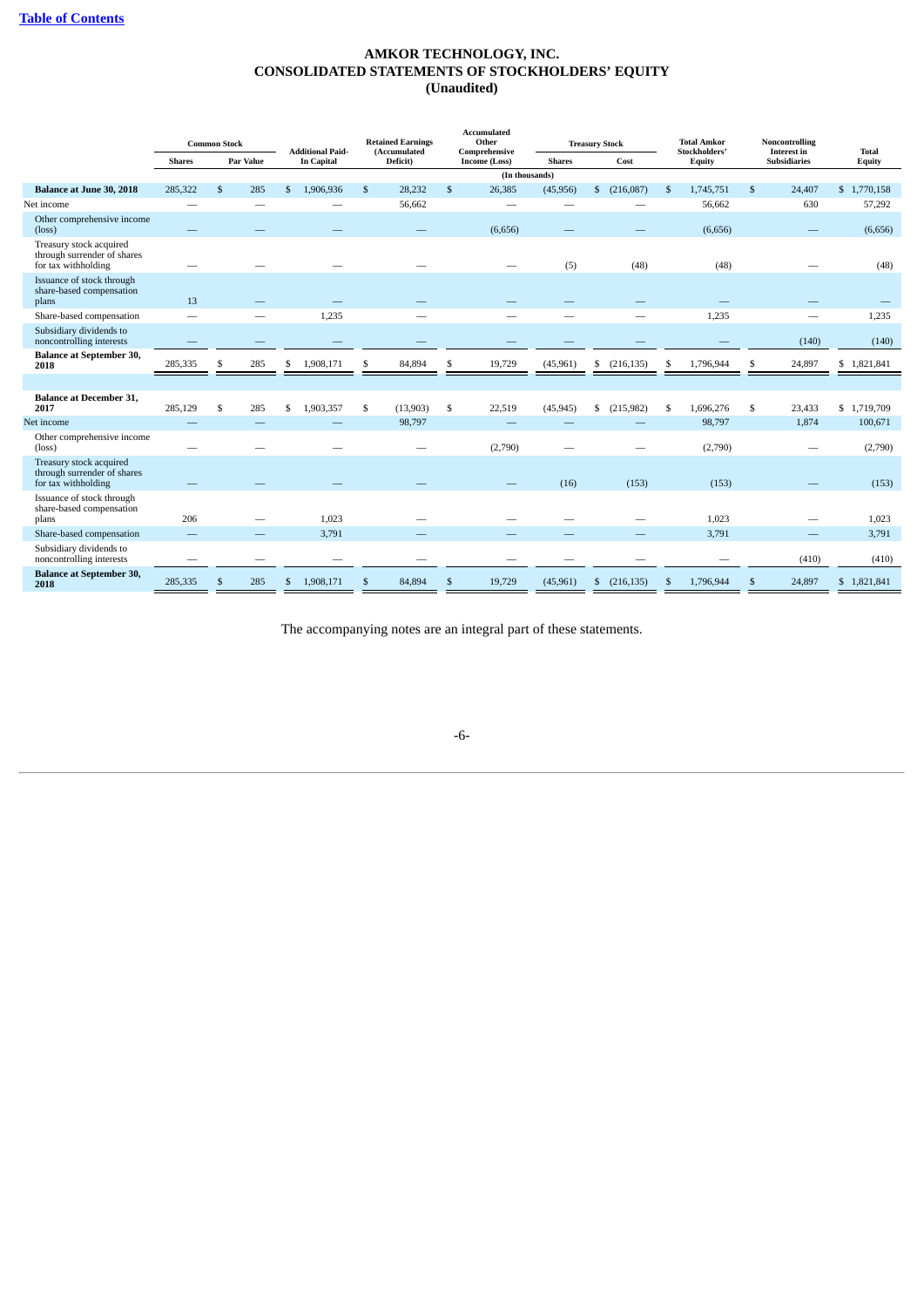### **AMKOR TECHNOLOGY, INC. CONDENSED CONSOLIDATED STATEMENTS OF CASH FLOWS (Unaudited)**

|                                                                                    | For the Nine Months Ended September 30, |                |            |  |  |
|------------------------------------------------------------------------------------|-----------------------------------------|----------------|------------|--|--|
|                                                                                    | 2019                                    |                | 2018       |  |  |
|                                                                                    |                                         | (In thousands) |            |  |  |
| Cash flows from operating activities:                                              |                                         |                |            |  |  |
| Net income                                                                         | \$<br>22,812                            | \$             | 100,671    |  |  |
| Depreciation and amortization                                                      | 398,013                                 |                | 429,181    |  |  |
| Other operating activities and non-cash items                                      | 51,533                                  |                | (2,006)    |  |  |
| Changes in assets and liabilities                                                  | (189, 026)                              |                | (100, 628) |  |  |
| Net cash provided by operating activities                                          | 283,332                                 |                | 427,218    |  |  |
| Cash flows from investing activities:                                              |                                         |                |            |  |  |
| Payments for property, plant and equipment                                         | (328, 497)                              |                | (478, 036) |  |  |
| Proceeds from sale of property, plant and equipment                                | 8,495                                   |                | 1,606      |  |  |
| Proceeds from insurance recovery for property, plant and equipment                 | 1,538                                   |                |            |  |  |
| Other investing activities                                                         | (353)                                   |                | 3,160      |  |  |
| Net cash used in investing activities                                              | (318, 817)                              |                | (473, 270) |  |  |
| Cash flows from financing activities:                                              |                                         |                |            |  |  |
| Proceeds from revolving credit facilities                                          | 172,700                                 |                |            |  |  |
| Payments of revolving credit facilities                                            | (92,700)                                |                | (75,000)   |  |  |
| Proceeds from short-term debt                                                      | 51,434                                  |                | 23,341     |  |  |
| Payments of short-term debt                                                        | (42,067)                                |                | (35, 125)  |  |  |
| Proceeds from issuance of long-term debt                                           | 714,375                                 |                | 372,226    |  |  |
| Payments of long-term debt                                                         | (847, 155)                              |                | (279, 697) |  |  |
| Payments of finance lease obligations                                              | (4,358)                                 |                | (2,669)    |  |  |
| Other financing activities                                                         | (1,963)                                 |                | (2,482)    |  |  |
| Net cash provided by (used in) financing activities                                | (49, 734)                               |                | 594        |  |  |
| Effect of exchange rate fluctuations on cash, cash equivalents and restricted cash | 1,385                                   |                | (3,273)    |  |  |
| Net decrease in cash, cash equivalents and restricted cash                         | (83, 834)                               |                | (48, 731)  |  |  |
| Cash, cash equivalents and restricted cash, beginning of period                    | 688,051                                 |                | 602,851    |  |  |
| Cash, cash equivalents and restricted cash, end of period                          | \$<br>604,217                           | \$             | 554,120    |  |  |
| Non-cash investing and financing activities:                                       |                                         |                |            |  |  |
| Property, plant and equipment included in capital expenditures payable             | \$<br>157,959                           | \$             | 254,244    |  |  |
| Right of use assets acquired through finance lease liabilities                     | 7,628                                   |                | 13,272     |  |  |
| Right of use assets acquired through operating lease liabilities                   | 42,217                                  |                |            |  |  |

<span id="page-7-0"></span>The accompanying notes are an integral part of these statements.

-7-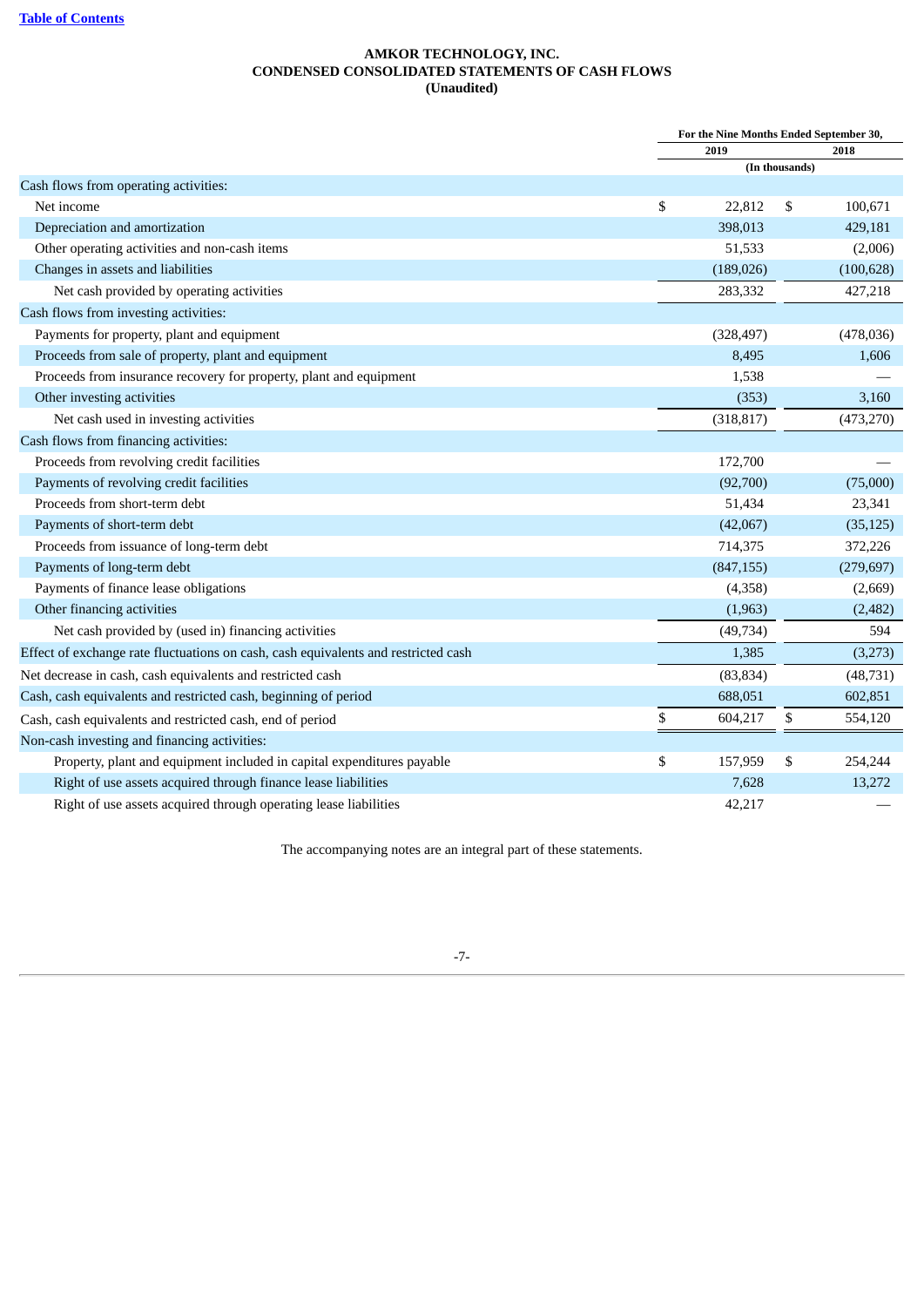### **1. Interim Financial Statements**

*Basis of Presentation.* The Consolidated Financial Statements and related disclosures as of September 30, 2019, and for the three and nine months ended September 30, 2019 and 2018, are unaudited, pursuant to the rules and regulations of the United States Securities and Exchange Commission ("SEC"). The December 31, 2018 Consolidated Balance Sheet data was derived from audited financial statements but does not include all disclosures required by accounting principles generally accepted in the United States of America ("U.S."). Certain information and footnote disclosures normally included in financial statements prepared in accordance with U.S. generally accepted accounting principles ("U.S. GAAP") have been condensed or omitted pursuant to such rules and regulations. In our opinion, these financial statements include all adjustments (consisting only of normal recurring adjustments) necessary for the fair statement of the results for the interim periods. These financial statements should be read in conjunction with the financial statements included in our Annual Report for the year ended December 31, 2018, filed on Form 10-K with the SEC on February 22, 2019. The results of operations for the three and nine months ended September 30, 2019 are not necessarily indicative of the results to be expected for the full year. Unless the context otherwise requires, all references to "Amkor," "we," "us," "our" or the "company" are to Amkor Technology, Inc. and our subsidiaries.

*Use of Estimates.* The Consolidated Financial Statements have been prepared in conformity with U.S. GAAP, using management's best estimates and judgments where appropriate. These estimates and judgments affect the reported amounts of assets and liabilities and disclosure of contingent assets and liabilities at the date of the financial statements. The estimates and judgments will also affect the reported amounts for certain revenues and expenses during the reporting period. Actual results could differ materially from these estimates and judgments.

*Goodwill.* The balance of goodwill in our Consolidated Balance Sheets reflects adjustments for foreign currency translation.

*Unbilled Receivables*. Total unbilled receivables as of September 30, 2019 and December 31, 2018 were \$109.7 million and \$89.3 million, respectively.

#### **2. New Accounting Standards**

#### *Recently Adopted Standards*

In February 2016, the FASB issued ASU 2016-02, *Leases (Topic 842)*, which was subsequently amended and clarified. Topic 842 requires a dual approach for lease accounting under which a lessee would account for leases as finance leases or operating leases. The standard also requires the lessee to recognize a right-of-use asset and a corresponding lease liability for both finance leases and operating leases. For finance leases, the lessee recognizes interest expense and amortization of the right-of-use asset, and for operating leases, the lessee recognizes a straight-line lease expense. The standard permits the use of two alternative transition approaches, either with application in all comparative periods presented or with application beginning with the effective date without restating comparative period financial statements.

Effective January 1, 2019, we adopted the requirements of Topic 842 using the modified transition approach without restating the comparative period financial statements. The new standard resulted in increases in our operating lease right of use asset, accrued expenses and long-term operating lease liability account balances to record our operating leases on our Consolidated Balance Sheet. The new standard also resulted in additional disclosures for our operating and finance leases (Note 10). In accordance with Topic 842, we applied practical expedients permitted under the transition guidance, which allowed us to not:

- Reassess whether any existing contracts are or contain a lease,
- Reassess the lease classification for any existing contracts,
- Reassess initial direct costs for any existing leases, and
- Separate non-lease components from lease components and instead to account for them as a single lease component for all asset classes.

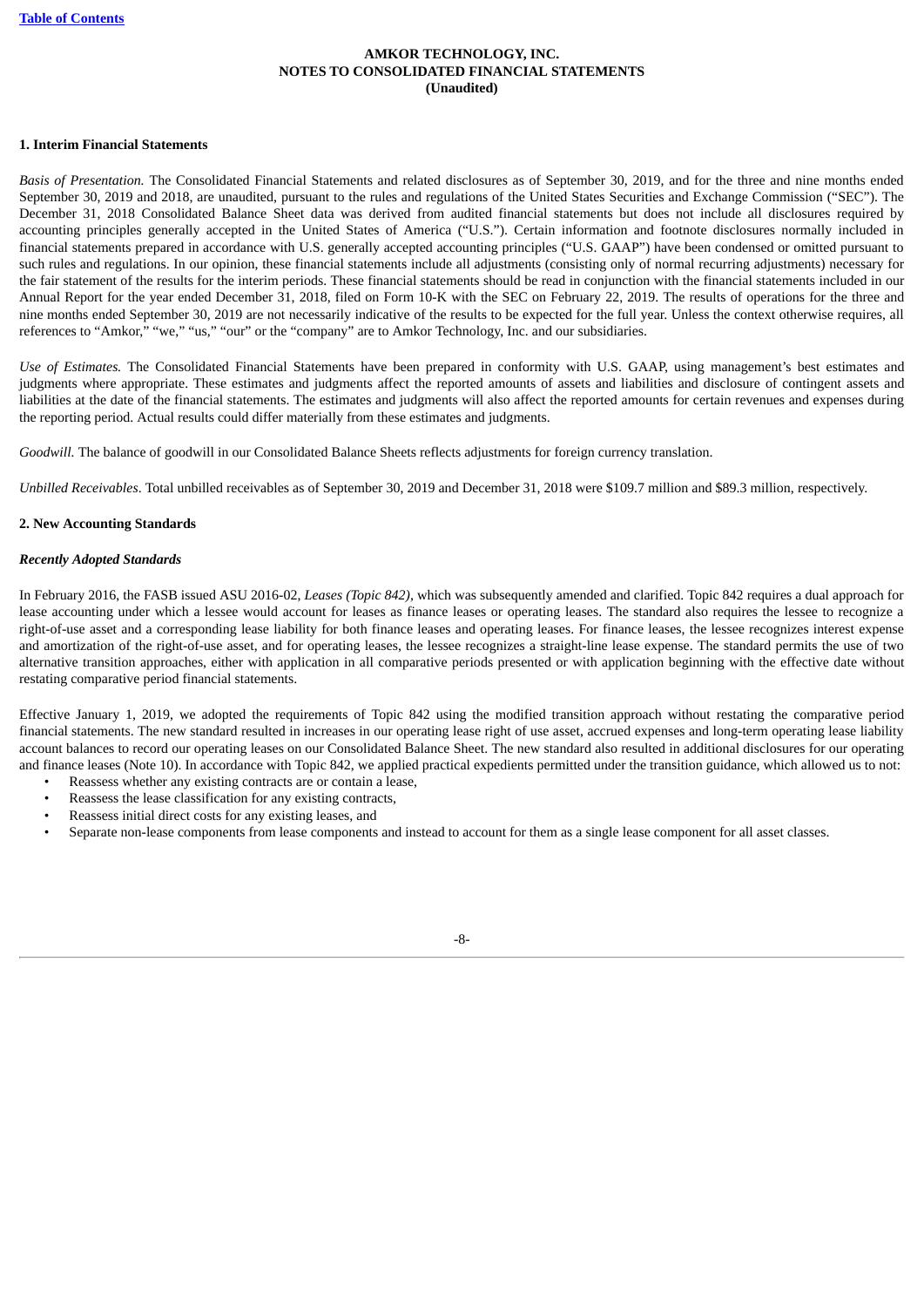### **3. Net Sales by Product Group and End Market**

Net sales by product group consist of the following:

|                         | For the Three Months Ended September 30, |           |  |           |  | For the Nine Months Ended September 30, |      |           |  |  |
|-------------------------|------------------------------------------|-----------|--|-----------|--|-----------------------------------------|------|-----------|--|--|
|                         |                                          | 2019      |  | 2018      |  | 2019                                    | 2018 |           |  |  |
|                         | (In thousands)                           |           |  |           |  |                                         |      |           |  |  |
| Advanced products (1)   |                                          | 588,975   |  | 582,165   |  | 1.444.059                               |      | 1,554,158 |  |  |
| Mainstream products (2) |                                          | 494.942   |  | 562,027   |  | 1,430,127                               |      | 1,681,037 |  |  |
| Total net sales         |                                          | 1.083.917 |  | 1,144,192 |  | 2,874,186                               |      | 3,235,195 |  |  |

(1) Advanced products include flip chip and wafer-level processing and related test services.

(2) Mainstream products include wirebond packaging and related test services.

Net sales by end market consist of the following:

|                                                                                     | For the Three Months Ended September<br>30. |         | For the Nine Months Ended September<br>30, |        |  |  |
|-------------------------------------------------------------------------------------|---------------------------------------------|---------|--------------------------------------------|--------|--|--|
|                                                                                     | 2019                                        | 2018    | 2019                                       | 2018   |  |  |
| Communications (handheld devices, smartphones, tablets)                             | 41 %                                        | $47\%$  | 39 %                                       | 44 %   |  |  |
| Automotive, industrial and other (driver assist, infotainment, performance, safety) | 26 %                                        | $25\%$  | 28 %                                       | 26 %   |  |  |
| Computing (datacenter, infrastructure, PC/laptop, storage)                          | 15 %                                        | $17\%$  | $17\%$                                     | 18 %   |  |  |
| Consumer (connected home, set-top boxes, televisions, visual imaging, wearables)    | $18\%$                                      | $11\%$  | $16\%$                                     | $12\%$ |  |  |
| Total net sales                                                                     | $100\%$                                     | $100\%$ | $100\%$                                    | 100 %  |  |  |

### **4. Other Income and Expense**

Other income and expense consists of the following:

|                                   | For the Three Months Ended September 30, |  |       |                | For the Nine Months Ended September 30, |    |          |  |  |
|-----------------------------------|------------------------------------------|--|-------|----------------|-----------------------------------------|----|----------|--|--|
|                                   | 2019                                     |  | 2018  |                | 2019                                    |    | 2018     |  |  |
|                                   |                                          |  |       | (In thousands) |                                         |    |          |  |  |
| Interest income                   | (1,269)                                  |  | (941) | - \$           | (4,931)                                 | -S | (2,884)  |  |  |
| Foreign currency (gain) loss, net | (174)                                    |  | 1,352 |                | (1, 581)                                |    | (1,045)  |  |  |
| Loss on debt retirement           | 179                                      |  | 1,149 |                | 8,535                                   |    | 1,167    |  |  |
| Other                             | (496)                                    |  | (245) |                | (1, 382)                                |    | (3, 492) |  |  |
| Other (income) expense, net       | (1,760)                                  |  | 1,315 |                | 641                                     |    | (6,254)  |  |  |

### **5. Income Taxes**

Income tax expense of \$36.4 million for the nine months ended September 30, 2019 reflects income taxes, foreign withholding taxes and minimum taxes. Income tax expense for the nine months ended September 30, 2019 also includes an \$11.8 million discrete tax expense primarily for the recognition of a valuation allowance for certain deferred tax assets.

We monitor on an ongoing basis our ability to utilize our deferred tax assets and whether there is a need for a related valuation allowance. In evaluating our ability to recover our deferred tax assets in the jurisdictions from which they arise, we consider all available positive and negative evidence, including scheduled reversals of deferred tax liabilities,

-9-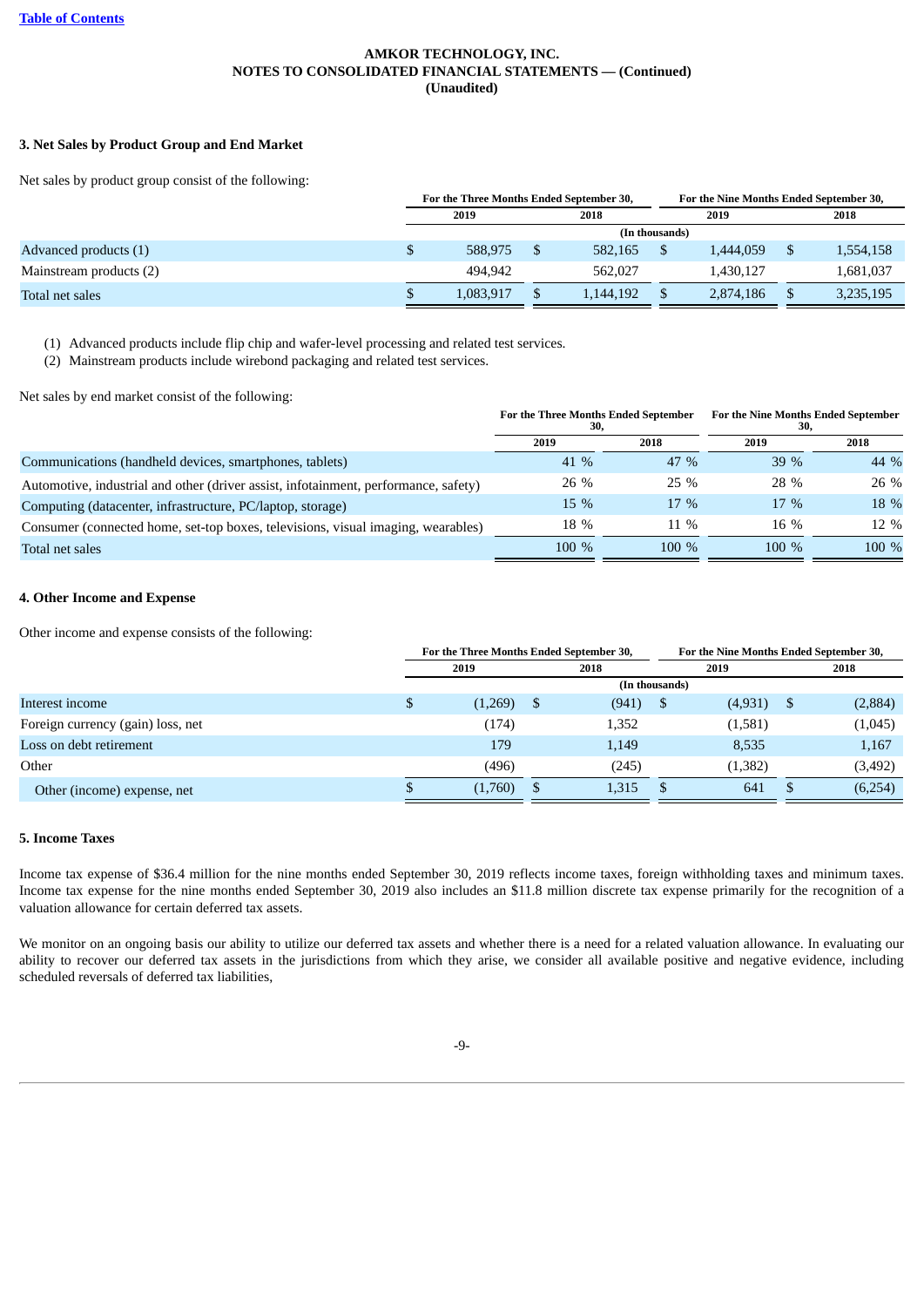projected future taxable income, tax-planning strategies and results of recent operations. Based on current projections of future taxable income in foreign jurisdictions, certain foreign deferred tax assets are not expected to be realized, including certain tax credit carryforwards that are expected to expire unused.

We maintain a valuation allowance on a portion of our U.S. net deferred tax assets for deferred interest expense carryforwards, net operating loss carryforwards and foreign tax credit carryforwards that are expected to expire unused. Such valuation allowances are released as the related tax benefits are realized or when sufficient evidence exists to conclude that it is more likely than not that the deferred tax assets will be realized.

Unrecognized tax benefits represent reserves for potential tax deficiencies or reductions in tax benefits that could result from federal, state or foreign tax audits. Gross unrecognized tax benefits decreased from \$25.3 million at December 31, 2018 to \$20.4 million as of September 30, 2019, primarily related to the effective settlement of an examination. All of our unrecognized tax benefits would reduce our effective tax rate, if recognized. Our unrecognized tax benefits are subject to change for effective settlement of examinations, changes in the recognition threshold of tax positions, the expiration of statutes of limitations and other factors.

We have tax returns that are open to examination in various jurisdictions for tax years 2012-2018. The open years contain matters that could be subject to differing interpretations of applicable tax laws and regulations related to the amount or timing of income, deductions and tax credits. There can be no assurance that the outcome of the examinations will be favorable. In certain circumstances where we elect to appeal the results of an examination, we may be required to make tax assessment payments to proceed with the administrative appeal process. Current examinations include income tax returns in the Philippines (2012-2013) and Korea (2015-2018).

### **6. Earnings Per Share**

Basic earnings per share ("EPS") is computed by dividing net income attributable to Amkor common stockholders by the weighted-average number of common shares outstanding during the period. The weighted-average number of common shares outstanding is reduced for treasury stock.

Diluted EPS is computed based on the weighted-average number of common shares outstanding plus the effect of dilutive potential common shares outstanding during the period. Dilutive potential common shares include outstanding stock options and unvested restricted shares.

The following table summarizes the computation of basic and diluted EPS:

|                                                                | For the Three Months Ended September 30, |         |      |         |    | For the Nine Months Ended September 30, |    |         |
|----------------------------------------------------------------|------------------------------------------|---------|------|---------|----|-----------------------------------------|----|---------|
|                                                                | 2019                                     |         | 2018 |         |    | 2019                                    |    | 2018    |
|                                                                | (In thousands,<br>except per share data) |         |      |         |    |                                         |    |         |
| Net income attributable to Amkor common stockholders           |                                          | 54,070  | \$.  | 56.662  |    | 21,741                                  | -S | 98,797  |
|                                                                |                                          |         |      |         |    |                                         |    |         |
| Weighted-average number of common shares outstanding — basic   |                                          | 239,586 |      | 239,370 |    | 239,503                                 |    | 239,312 |
| Effect of dilutive securities:                                 |                                          |         |      |         |    |                                         |    |         |
| Stock options and restricted share awards                      |                                          | 351     |      | 396     |    | 355                                     |    | 471     |
| Weighted-average number of common shares outstanding - diluted |                                          | 239,937 |      | 239.766 |    | 239,858                                 |    | 239,783 |
| Net income attributable to Amkor per common share:             |                                          |         |      |         |    |                                         |    |         |
| <b>Basic</b>                                                   | \$                                       | 0.23    | \$   | 0.24    | -S | 0.09                                    | -S | 0.41    |
| <b>Diluted</b>                                                 |                                          | 0.23    |      | 0.24    |    | 0.09                                    |    | 0.41    |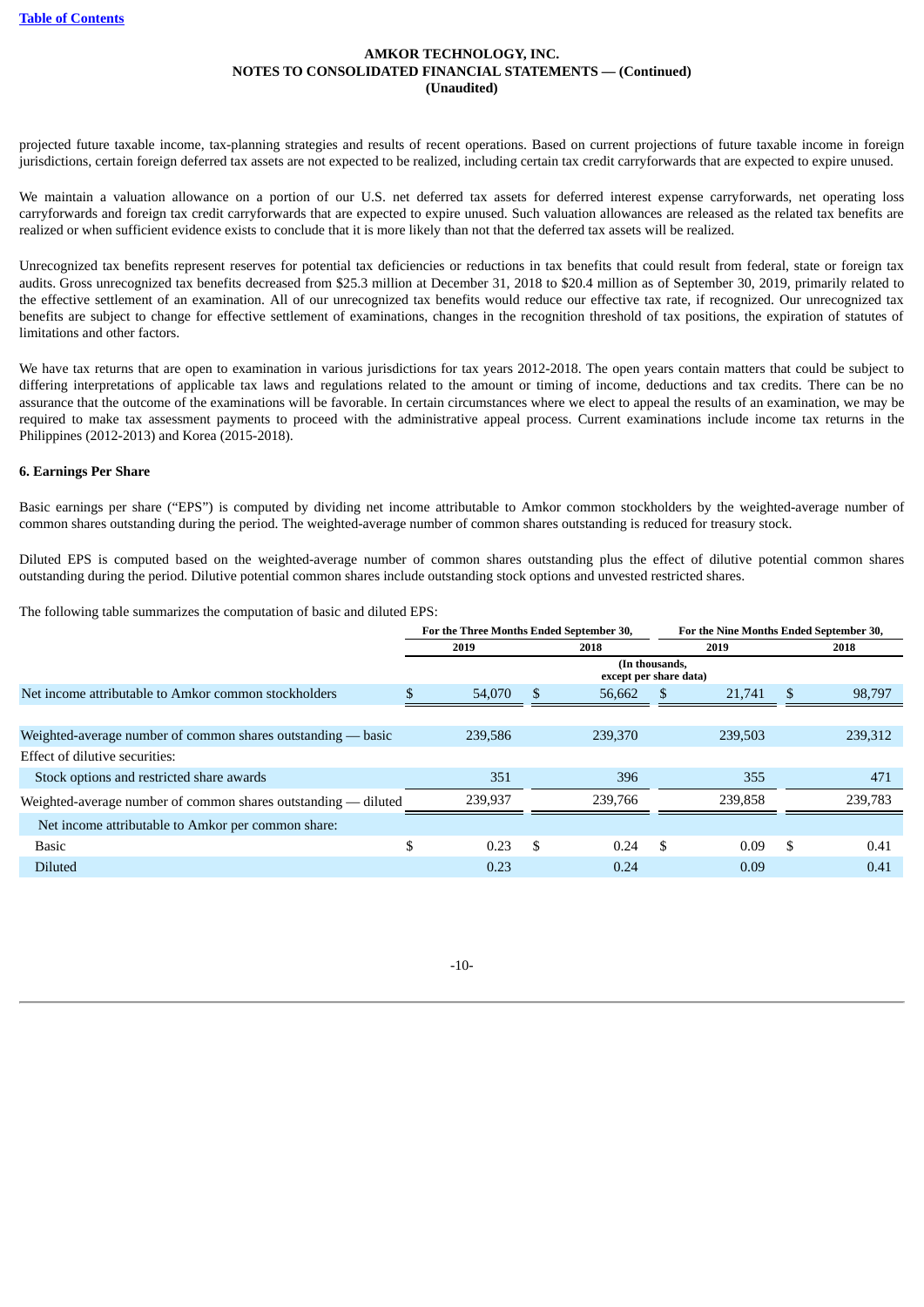The following table summarizes the potential shares of common stock that were excluded from diluted EPS because the effect of including these potential shares was anti-dilutive:

|                                           | For the Three Months Ended September 30, |                | For the Nine Months Ended September 30, |       |  |
|-------------------------------------------|------------------------------------------|----------------|-----------------------------------------|-------|--|
|                                           | 2019                                     | 2018           | 2018                                    |       |  |
|                                           |                                          | (In thousands) |                                         |       |  |
| Stock options and restricted share awards | 6,347                                    | 3,656          | 6.487                                   | 3,544 |  |

### **7. Accumulated Other Comprehensive Income (Loss)**

Changes in accumulated other comprehensive income (loss), net of tax, consist of the following:

|                                                                         | <b>Defined Benefit Pension</b> |   | <b>Foreign Currency</b><br>Translation | Total |        |
|-------------------------------------------------------------------------|--------------------------------|---|----------------------------------------|-------|--------|
|                                                                         |                                |   | (In thousands)                         |       |        |
| Accumulated other comprehensive income (loss) at December 31, 2018      | 2,659                          | S | 21,153                                 |       | 23,812 |
| Other comprehensive income (loss) before reclassifications              |                                |   | 3.745                                  |       | 3,745  |
| Amounts reclassified from accumulated other comprehensive income (loss) | (314)                          |   |                                        |       | (314)  |
| Other comprehensive income (loss)                                       | (314)                          |   | 3.745                                  |       | 3,431  |
| Accumulated other comprehensive income (loss) at September 30, 2019     | 2,345                          |   | 24,898                                 |       | 27,243 |

|                                                                         | <b>Defined Benefit Pension</b> |       |   | <b>Foreign Currency</b><br><b>Translation</b> | Total |         |
|-------------------------------------------------------------------------|--------------------------------|-------|---|-----------------------------------------------|-------|---------|
|                                                                         |                                |       |   | (In thousands)                                |       |         |
| Accumulated other comprehensive income (loss) at December 31, 2017      |                                | 6,303 | S | 16.216                                        |       | 22,519  |
| Other comprehensive income (loss) before reclassifications              |                                |       |   | (2,664)                                       |       | (2,664) |
| Amounts reclassified from accumulated other comprehensive income (loss) |                                | (126) |   |                                               |       | (126)   |
| Other comprehensive income (loss)                                       |                                | (126) |   | (2,664)                                       |       | (2,790) |
| Accumulated other comprehensive income (loss) at September 30, 2018     |                                | 6.177 |   | 13,552                                        |       | 19.729  |

Amounts reclassified out of accumulated other comprehensive income (loss) are included as a component of net periodic pension cost (Note 13).

### **8. Factoring of Accounts Receivable**

For certain accounts receivable, we use non-recourse factoring arrangements with third-party financial institutions to manage our working capital and cash flows. Under this program, we sell receivables to a financial institution for cash at a discount to the face amount. As part of the factoring arrangements, we perform certain collection and administrative functions for the receivables sold. For the three and nine months ended September 30, 2019, we sold receivables totaling \$175.4 million and \$480.2 million, net of discounts and fees of \$1.1 million and \$3.3 million, respectively. For the three and nine months ended September 30, 2018, we sold receivables totaling \$193.6 million and \$622.2 million, net of discounts and fees of \$1.6 million and \$5.4 million, respectively.

-11-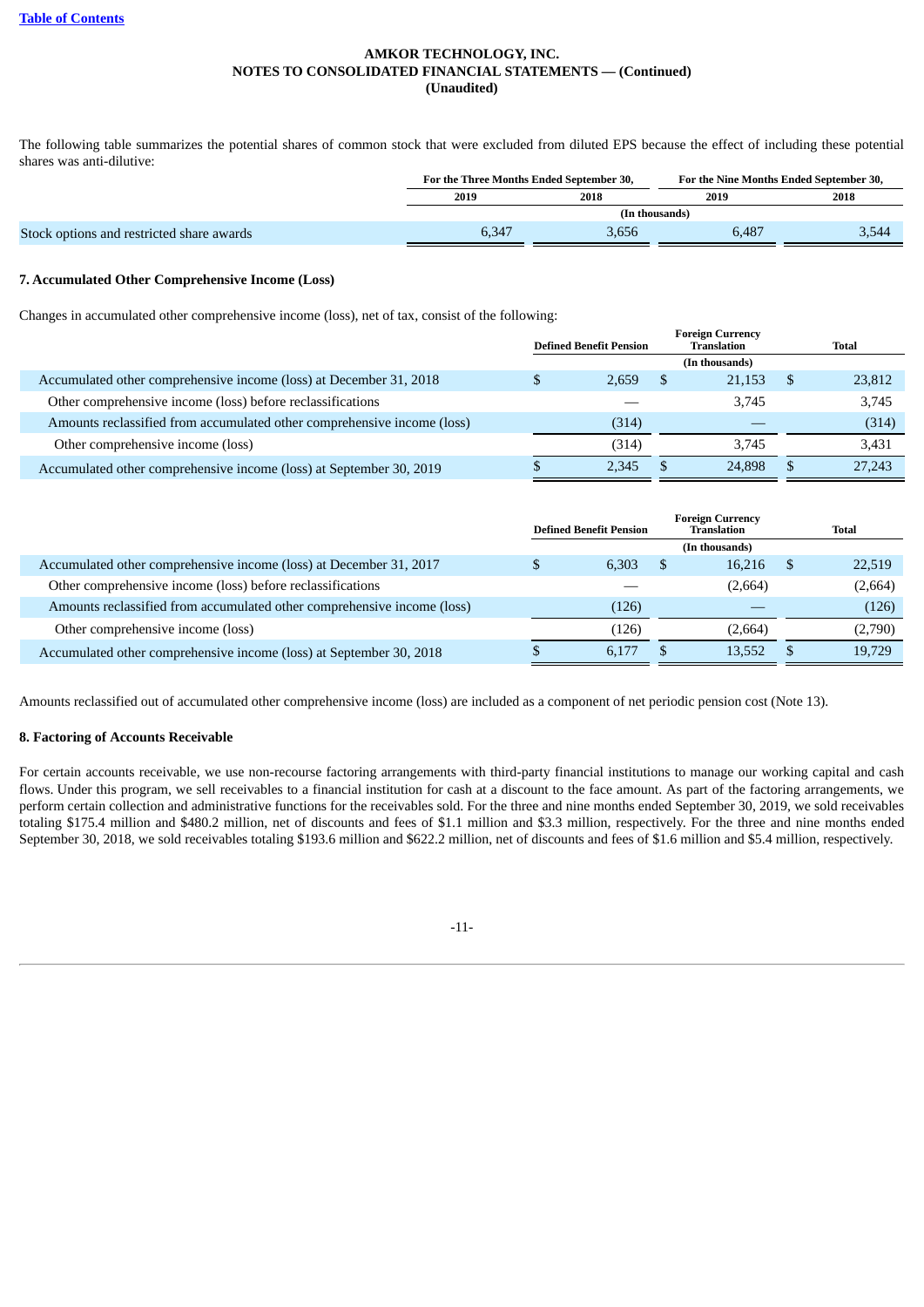# **9. Property, Plant and Equipment**

Property, plant and equipment consist of the following:

|               | <b>December 31, 2018</b>                                                                     |                |  |
|---------------|----------------------------------------------------------------------------------------------|----------------|--|
|               |                                                                                              |                |  |
| \$<br>219,928 | \$                                                                                           | 222,884        |  |
|               |                                                                                              | 26,845         |  |
|               |                                                                                              | 1,523,065      |  |
|               |                                                                                              | 5,196,930      |  |
| 31,096        |                                                                                              | 25,874         |  |
| 219,463       |                                                                                              | 213,440        |  |
| 19,644        |                                                                                              | 17,204         |  |
| 11,330        |                                                                                              | 44,381         |  |
|               |                                                                                              | 7,270,623      |  |
|               |                                                                                              | (4,620,175)    |  |
|               |                                                                                              | 2,650,448      |  |
|               | <b>September 30, 2019</b><br>1,571,315<br>5,298,866<br>7,371,642<br>(4,905,575)<br>2,466,067 | (In thousands) |  |

(1) Effective January 1, 2019, and in connection with the adoption of Topic 842, land use rights were reclassified to operating lease right of use asset within our Consolidated Balance Sheet.

The following table summarizes our depreciation expense:

|                      | For the Three Months Ended September 30, |  |                |  | For the Nine Months Ended September 30, |      |         |  |
|----------------------|------------------------------------------|--|----------------|--|-----------------------------------------|------|---------|--|
|                      | 2019                                     |  | 2018           |  | 2019                                    | 2018 |         |  |
|                      |                                          |  | (In thousands) |  |                                         |      |         |  |
| Depreciation expense | 128,846                                  |  | 143.334        |  | 396.984                                 |      | 427,836 |  |

### **10. Leases**

We lease certain machinery and equipment, office space and manufacturing facilities. Leases with an initial term of 12 months or less are not recorded on the balance sheet, and we recognize lease expense for these leases on a straight-line basis over the lease term. We account for lease components (e.g., fixed payments including rent, real estate taxes and insurance costs) combined with the non-lease components (e.g., common-area maintenance costs). We use our incremental borrowing rate based on the information available at the lease commencement date to determine the lease liability. Our leases have remaining lease terms ranging from less than one year to 86 years. For purposes of calculating our lease liabilities, our lease terms include options to extend or terminate the lease when it is reasonably certain that we will exercise those options. Certain leases also include options to purchase the leased property.

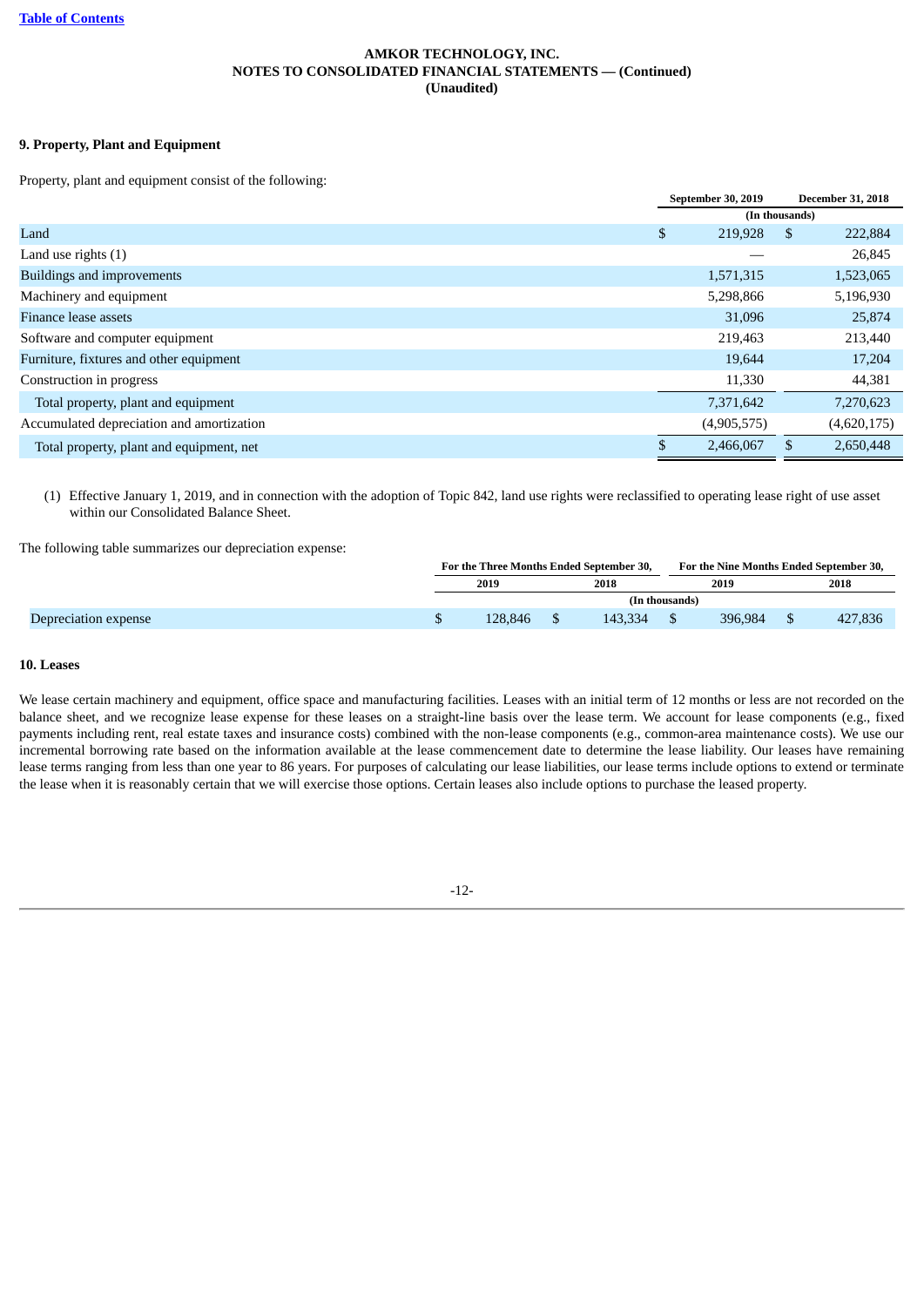The components of lease expense were as follows:

|                               | <b>For the Three Months Ended</b><br>September 30, 2019 |        | <b>For the Nine Months Ended</b><br>September 30, 2019 |        |  |
|-------------------------------|---------------------------------------------------------|--------|--------------------------------------------------------|--------|--|
|                               | (In thousands)                                          |        |                                                        |        |  |
| Operating lease cost          | \$                                                      | 11,664 | $\mathfrak{F}$                                         | 29,389 |  |
| Finance lease cost            |                                                         |        |                                                        |        |  |
| Amortization of leased assets |                                                         | 1,417  |                                                        | 3,628  |  |
| Interest on lease liabilities |                                                         | 254    | 666                                                    |        |  |
| Total finance lease cost      |                                                         | 1,671  |                                                        | 4,294  |  |
| Short-term lease cost         |                                                         | 2,050  |                                                        | 6,411  |  |
| Variable lease cost           | 4,557<br>1,428                                          |        |                                                        |        |  |
| Net lease cost                |                                                         | 16,813 | \$.                                                    | 44,651 |  |

Rent expense was \$9.3 million and \$33.4 million for three and nine months ended September 30, 2018, respectively.

Other information related to leases was as follows:

|                                                                         | <b>For the Nine Months Ended</b><br>September 30, 2019 |
|-------------------------------------------------------------------------|--------------------------------------------------------|
| <b>Supplemental Cash Flows Information (in thousands)</b>               |                                                        |
| Cash paid for amounts included in the measurement of lease liabilities: |                                                        |
| Operating cash flows for operating leases                               | \$<br>28,254                                           |
| Operating cash flows for finance leases                                 | 652                                                    |
| Financing cash flows for finance leases                                 | 4,358                                                  |
|                                                                         |                                                        |
| <b>Weighted Average Remaining Lease Term (Years)</b>                    |                                                        |
| <b>Operating leases</b>                                                 | 4.4                                                    |
| Finance leases                                                          | 3.9                                                    |
|                                                                         |                                                        |
| <b>Weighted Average Discount Rate</b>                                   |                                                        |
| <b>Operating leases</b>                                                 | 4.2 %                                                  |
| Finance leases                                                          | 4.6 %                                                  |

-13-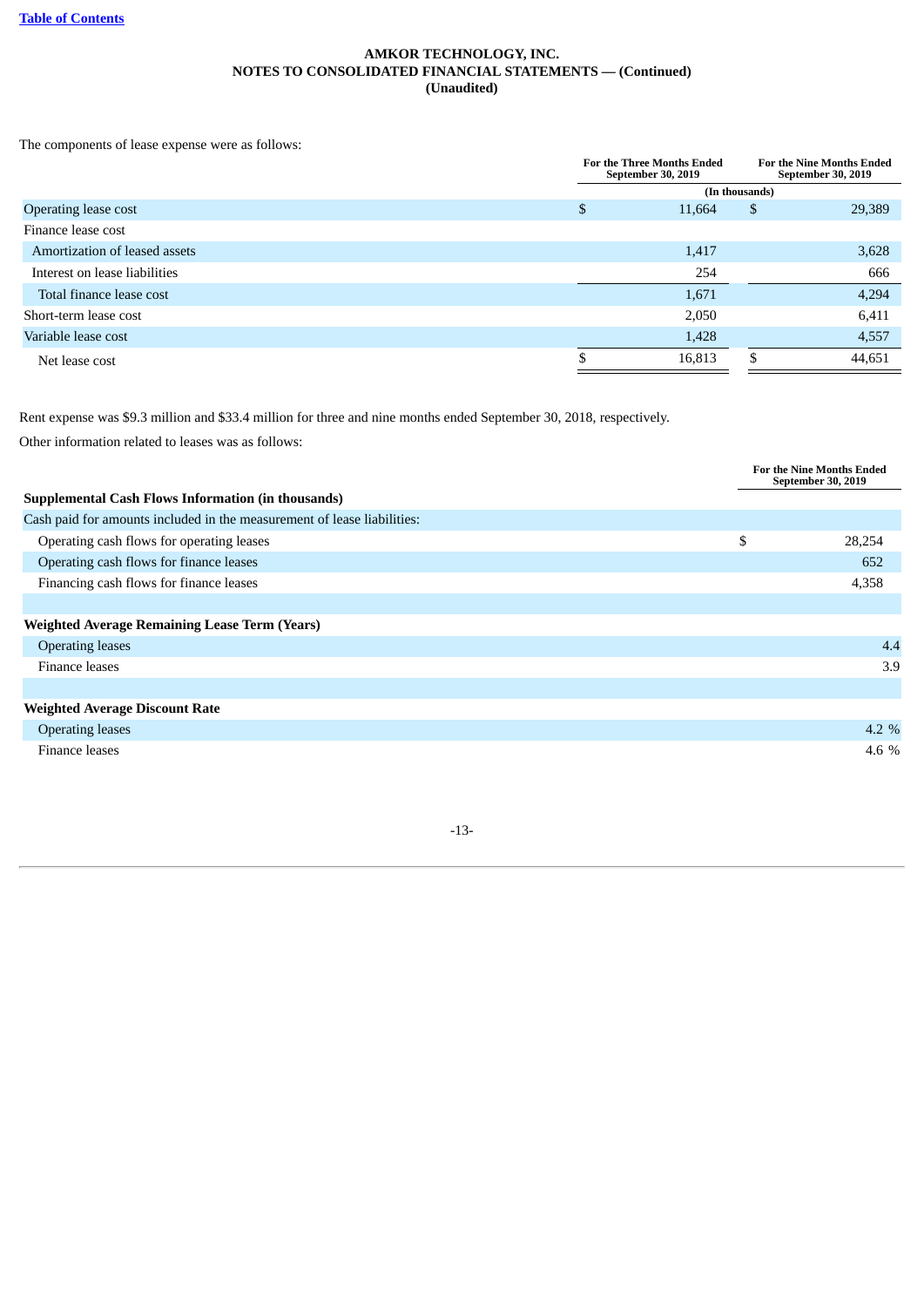Maturities of lease liabilities were as follows:

| <b>September 30, 2019</b> |          |     |                       |     |         |                                           |                          |
|---------------------------|----------|-----|-----------------------|-----|---------|-------------------------------------------|--------------------------|
| <b>Operating Leases</b>   |          |     | <b>Finance Leases</b> |     |         |                                           | <b>Finance Leases</b>    |
|                           |          |     |                       |     |         |                                           |                          |
| \$                        | 11,464   | \$  | 2,317                 | \$  | 32,461  | \$                                        | 6,430                    |
|                           | 41,204   |     | 8,320                 |     | 24,630  |                                           | 4,555                    |
|                           | 31,232   |     | 7,248                 |     | 17,676  |                                           | 4,748                    |
|                           | 17,405   |     | 2,014                 |     | 10,942  |                                           | 936                      |
|                           | 9,818    |     | 941                   |     | 9,008   |                                           | 936                      |
|                           | 26,842   |     | 3,757                 |     | 26,070  |                                           | 3,807                    |
|                           | 137,965  |     | 24,597                | \$. | 120,787 |                                           | 21,412                   |
|                           | (13,736) |     | (2,366)               |     |         |                                           |                          |
|                           | 124,229  | \$. | 22,231                |     |         |                                           |                          |
|                           |          |     |                       |     |         | <b>Operating Leases</b><br>(In thousands) | <b>December 31, 2018</b> |

As of September 30, 2019, we have entered into additional lease agreements that have not yet commenced of approximately \$19.8 million.

# **11. Accrued Expenses**

Accrued expenses consist of the following:

|                                        | <b>September 30, 2019</b> |         |   | <b>December 31, 2018</b> |  |  |
|----------------------------------------|---------------------------|---------|---|--------------------------|--|--|
|                                        |                           |         |   | (In thousands)           |  |  |
| Payroll and benefits                   | \$                        | 108,167 | S | 124,943                  |  |  |
| Short-term operating lease liability   |                           | 39,135  |   |                          |  |  |
| Deferred revenue and customer advances |                           | 16,104  |   | 16,736                   |  |  |
| Income taxes payable                   |                           | 14,845  |   | 38,567                   |  |  |
| Accrued severance plan obligations     |                           | 12,667  |   | 13,179                   |  |  |
| Accrued interest                       |                           | 2,959   |   | 10,302                   |  |  |
| Other accrued expenses                 |                           | 59,999  |   | 54,482                   |  |  |
| Total accrued expenses                 |                           | 253,876 |   | 258,209                  |  |  |

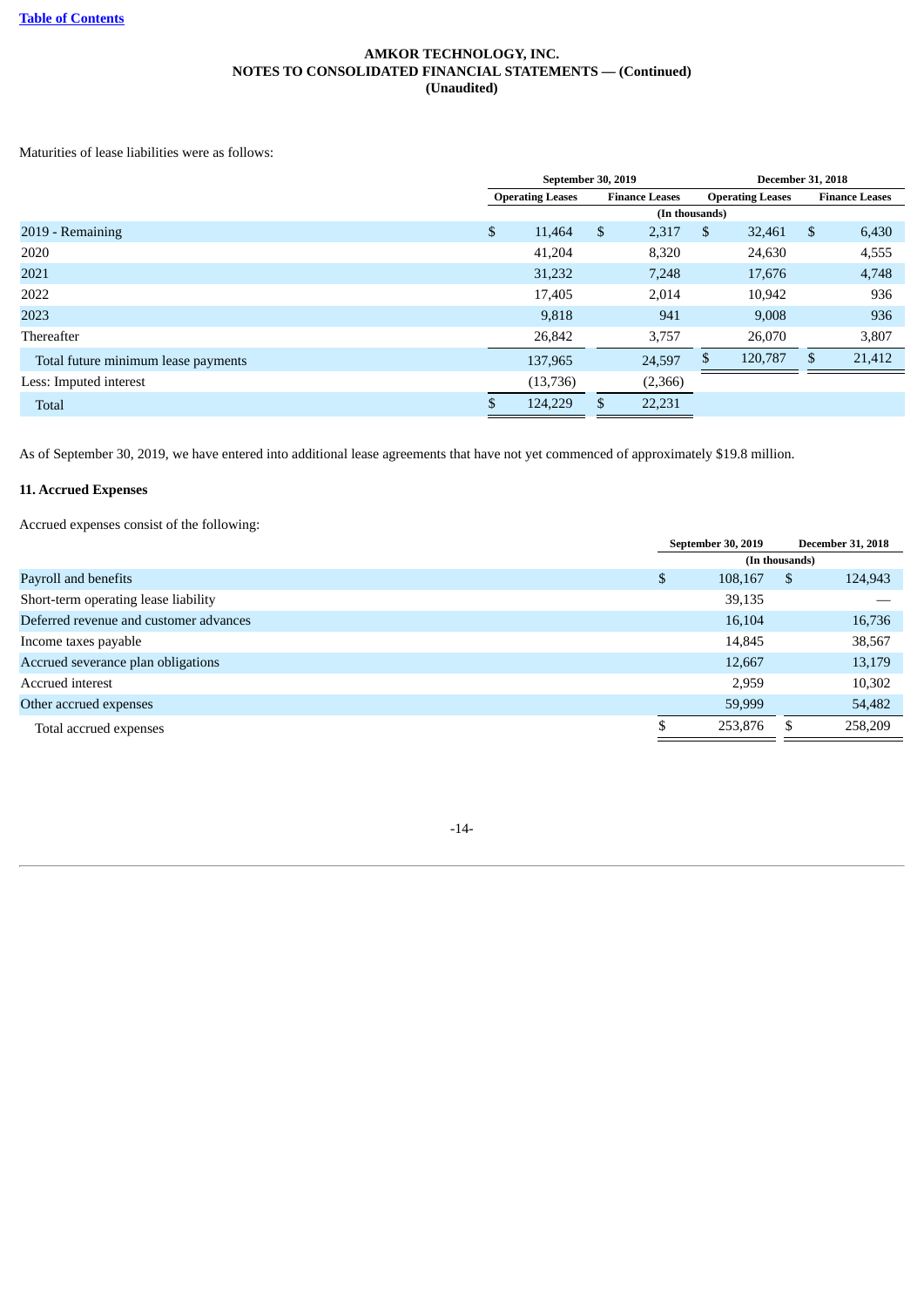# **12. Debt**

Following is a summary of short-term borrowings and long-term debt:

|                                                                                                                  | September 30, 2019        |            |                | <b>December 31, 2018</b> |  |
|------------------------------------------------------------------------------------------------------------------|---------------------------|------------|----------------|--------------------------|--|
|                                                                                                                  | (In thousands)            |            |                |                          |  |
| Debt of Amkor Technology, Inc.:                                                                                  |                           |            |                |                          |  |
| Senior notes:                                                                                                    |                           |            |                |                          |  |
| 6.375% Senior notes, due October 2022 (1)                                                                        | $\boldsymbol{\mathsf{S}}$ |            | \$             | 524,971                  |  |
| 6.625% Senior notes, due September 2027 (1)                                                                      |                           | 525,000    |                |                          |  |
| Debt of subsidiaries:                                                                                            |                           |            |                |                          |  |
| Amkor Technology Korea, Inc.:                                                                                    |                           |            |                |                          |  |
| \$30 million revolving credit facility, LIBOR plus the applicable bank rate, due October 2019 (2)                |                           |            |                |                          |  |
| Term loan, fixed rate at 3.70%, due May 2020 (3) (5)                                                             |                           |            |                | 120,000                  |  |
| Term loan, fund floating rate plus 1.60%, due June 2020 (4) (5) (6)                                              |                           | 24,000     |                | 125,000                  |  |
| Term loan, applicable bank rate plus 2.03%, due July 2022 (5)                                                    |                           | 40,000     |                |                          |  |
| Term loan, applicable bank rate plus 2.03%, due September 2022 (5)                                               |                           | 60,000     |                |                          |  |
| Term loan, LIBOR plus 2.56%, due December 2023                                                                   |                           | 200,000    |                | 200,000                  |  |
| Term loan, applicable bank rate plus 1.98%, due December 2028 (6)                                                |                           | 66,000     |                | 24,000                   |  |
| J-Devices Corporation:                                                                                           |                           |            |                |                          |  |
| Short-term term loans, variable rate (7)                                                                         |                           | 17,737     |                | 8,232                    |  |
| Term loan, fixed rate at 0.86%, due June 2022                                                                    |                           | 25,444     |                | 31,908                   |  |
| Term loan, fixed rate at 0.60%, due July 2022                                                                    |                           | 5,551      |                | 6,838                    |  |
| Term loan, fixed rate at 1.30%, due July 2023                                                                    |                           | 192,450    |                | 225,180                  |  |
| Amkor Assembly & Test (Shanghai) Co., Ltd.:                                                                      |                           |            |                |                          |  |
| Term loan, LIBOR plus 1.80%, due December 2019 (8)                                                               |                           |            |                | 48,000                   |  |
| Term loan, LIBOR plus 1.60%, due March 2022 (8)                                                                  |                           | 29,500     |                |                          |  |
| Term loan, LIBOR Plus 1.40%, due March 2022 (8)                                                                  |                           | 19,750     |                |                          |  |
| Other:                                                                                                           |                           |            |                |                          |  |
| \$250 million senior secured revolving credit facility, LIBOR plus 1.25%-1.75%, due July 2023<br>(Singapore) (9) |                           | 80,000     |                |                          |  |
| Revolving credit facility, TAIFX plus the applicable bank rate, due November 2020 (Taiwan) (10)                  |                           | 20,000     |                | 20,000                   |  |
|                                                                                                                  |                           | 1,305,432  |                | 1,334,129                |  |
| Less: Unamortized premium, discount and deferred debt costs, net                                                 |                           | (7, 475)   |                | (1,818)                  |  |
| Less: Short-term borrowings and current portion of long-term debt                                                |                           | (102, 952) |                | (114, 579)               |  |
| Long-term debt                                                                                                   | $\mathfrak{s}$            | 1,195,005  | $\mathfrak{s}$ | 1,217,732                |  |

-15-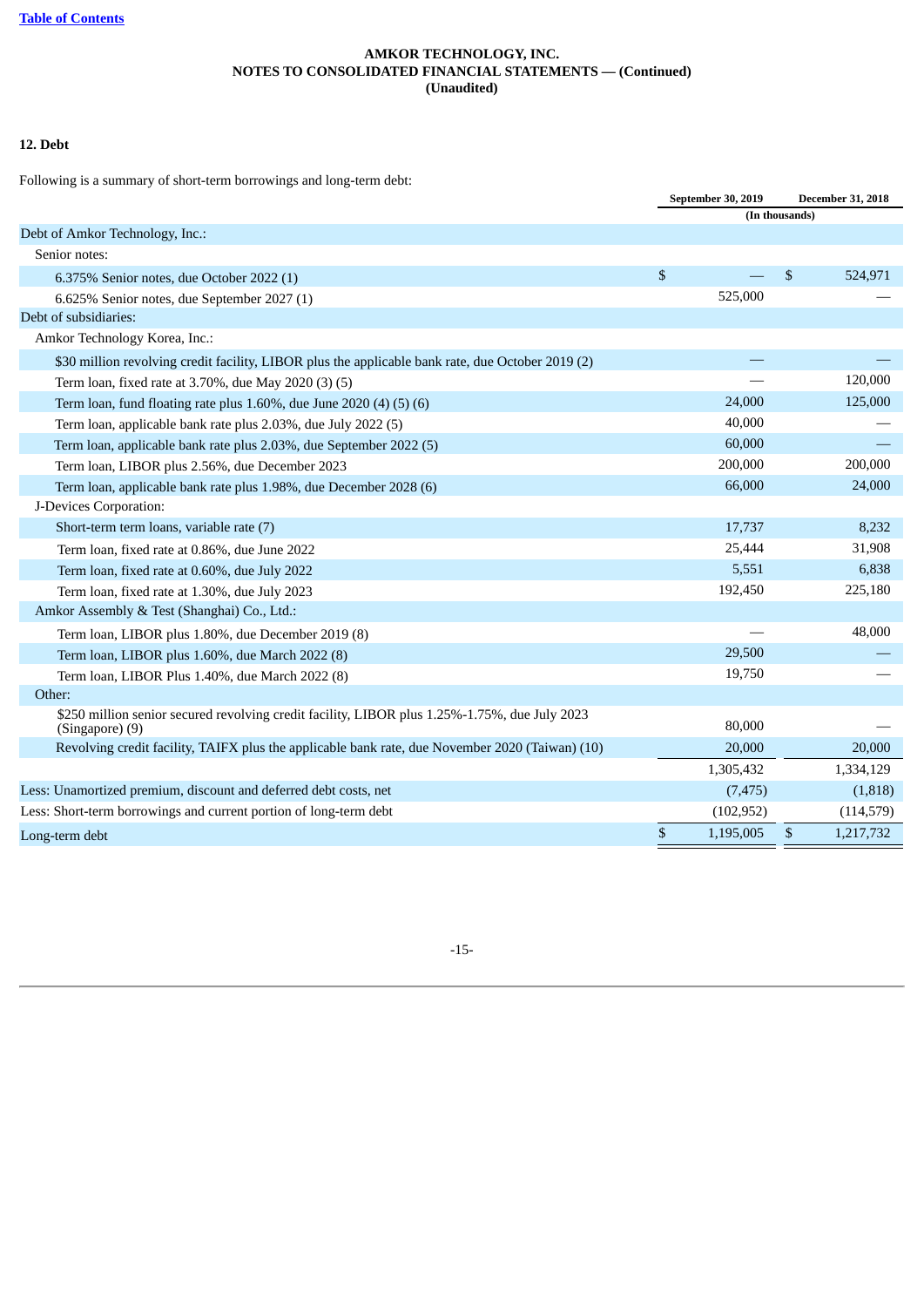- (1) In April 2019, we redeemed the outstanding \$525 million aggregate principal amount of our 6.375% Senior Notes due 2022 ("2022 Notes"). In accordance with the terms of the indenture governing the 2022 Notes, the redemption price was 101.594% of the principal amount of the 2022 Notes plus accrued and unpaid interest. We recorded an \$8.4 million loss on extinguishment related to the call premium paid and other debt related costs associated with the 2022 Notes. The redemption of the 2022 Notes was funded with net proceeds from our issuance of \$525 million of 6.625% Senior Notes due September 2027 ("2027 Notes") in March 2019, together with cash on hand. The 2027 Notes were issued at a discount of 99.5% or \$2.6 million, and are senior unsecured obligations. Interest is payable semiannually on March 15 and September 15 of each year, commencing September 15, 2019. We incurred \$3.6 million of debt issuance costs associated with the 2027 Notes.
- (2) In October 2018, we entered into a revolving credit facility agreement with availability of \$30.0 million. Principal is payable at maturity in October 2019. Interest is payable monthly in arrears, at LIBOR plus the applicable bank rate. As of September 30, 2019, \$30.0 million was available to be drawn. In October 2019, we renewed this revolver with a new maturity date of October 2020.
- (3) In May 2017, we entered into a \$120.0 million term loan agreement due May 2020 with a fixed interest rate of 3.7%. During the nine months ended September 30, 2019, we repaid all \$120.0 million of the outstanding balance of this term loan.
- (4) In May 2015, we entered into a term loan agreement pursuant to which we may borrow up to \$150.0 million for capital expenditures. Principal is payable at maturity in June 2020. Interest is payable quarterly in arrears, at the bank's fund floating rate plus 1.60% (4.18% as of September 30, 2019). During the nine months ended September 30, 2019, we repaid \$101.0 million of the outstanding balance of this term loan.
- (5) In July 2019, we entered into an agreement pursuant to which we may borrow up to \$180.0 million for purchases of materials through two term loans. Principal is payable at maturity and interest is payable quarterly in arrears, at the applicable bank rate plus 2.03%.

We borrowed \$40.0 million under the first term loan in July 2019 to repay the remaining \$40.0 million outstanding balance for the term loan due May 2020. This new term loan bears interest at a fixed rate of 3.80% and has a maturity date of July 2022.

We borrowed \$60.0 million under the second term loan in September 2019 to repay part of the term loan due June 2020. The \$60.0 million borrowing under the second term loan bears interest at a fixed rate of 3.59% and has a maturity date of September 2022. As of September 30, 2019, \$80.0 million was available to be drawn under the second term loan.

- (6) In December 2018, we entered into a term loan agreement pursuant to which we may borrow up to \$90.0 million for capital expenditures. During the nine months ended September 30, 2019, we borrowed \$42.0 million of this term loan and used the proceeds to repay part of the term loan due June 2020. Principal of this term loan is payable in semiannual installments beginning June 2022 and ending at maturity in December 2028. Interest is payable quarterly in arrears, at the applicable bank rate plus 1.98% (the weighted average interest rate was 4.50% as of September 30, 2019). As of September 30, 2019, \$24.0 million was available to be drawn.
- (7) We entered into various short-term term loans which mature semiannually. Principal and interest are payable in monthly installments. Interest as of September 30, 2019 is at TIBOR plus 0.10% to 0.27% (weighted average of 0.23% as of September 30, 2019). As of September 30, 2019, \$6.0 million was available to be drawn.
- (8) In December 2016, we entered into a \$50.0 million term loan agreement. Principal is payable in semiannual installments of \$0.5 million, with the remaining balance due at maturity in December 2019. Interest is payable quarterly at a floating rate of LIBOR plus 1.80%. During the nine months ended September 30, 2019, we repaid the entire \$48.0 million outstanding balance of this term loan using the proceeds from our term loans due March 2022.

In March 2019, we entered into a \$30.0 million term loan agreement due March 2022. We borrowed \$30.0 million under this term loan and repaid part of the term loan due December 2019. Principal is payable in semiannual installments of \$0.5 million, with the remaining balance due at maturity. Interest is payable quarterly at a floating rate of LIBOR plus 1.60% (3.80% as of September 30, 2019).

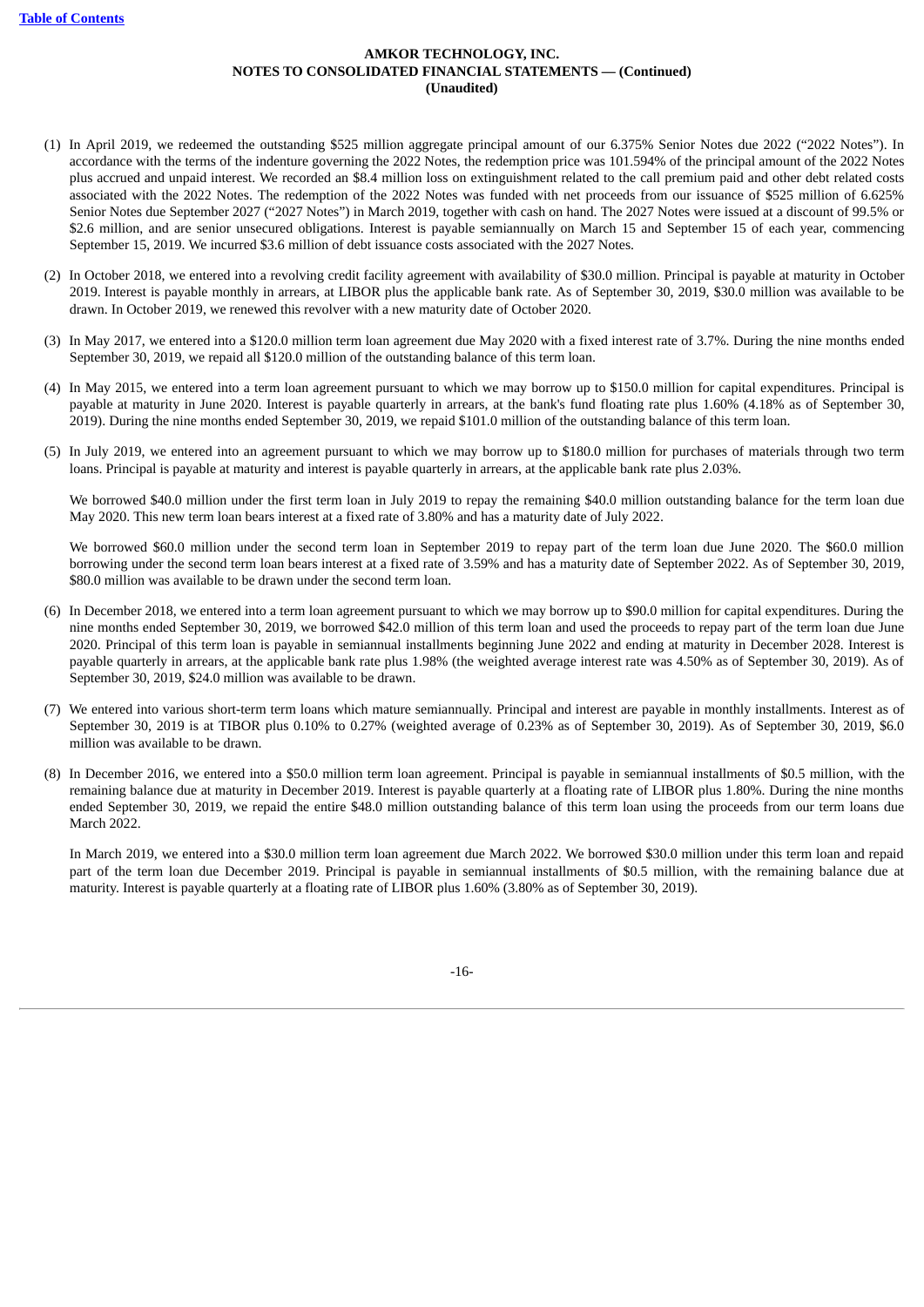In April 2019, we entered into a term loan agreement with availability of \$20.0 million due March 2022. We borrowed \$20.0 million under this term loan and repaid part of the term loan due December 2019. Principal is payable in semiannual installments of \$0.5 million, with the remaining balance due at maturity. Interest is payable quarterly at a floating rate of LIBOR plus 1.40% (3.53% as of September 30, 2019).

- (9) In July 2018, we entered into a \$250.0 million senior secured revolving credit facility, which is guaranteed by Amkor Technology, Inc. The availability for our revolving credit facility is based on the amount of eligible accounts receivable. Principal is payable at maturity. Interest is payable monthly at LIBOR plus 1.25% to 1.75% (3.36% as of September 30, 2019). We borrowed \$80 million in September 2019, which was repaid in October 2019. As of September 30, 2019, \$151.0 million was available to be drawn.
- (10)In November 2015, we entered into a \$39.0 million revolving credit facility. Principal is payable at maturity. Interest is payable monthly at TAIFX plus the applicable bank rate (3.31% as of September 30, 2019). As of September 30, 2019, \$19.0 million was available to be drawn.

Certain of our foreign debt is collateralized by the land, buildings, equipment and accounts receivable in the respective locations. The carrying value of the collateral exceeds the carrying amount of the debt.

The debt of Amkor Technology, Inc. is structurally subordinated in right of payment to all existing and future debt and other liabilities of our subsidiaries. From time to time, Amkor Technology, Inc. also guarantees certain debt of our subsidiaries. The agreements governing our indebtedness contain affirmative and negative covenants which restrict our ability to pay dividends and could restrict our operations. We have never paid a dividend to our stockholders, and we do not have any present plans for doing so. We were in compliance with all debt covenants at September 30, 2019.

### **13. Pension Plans**

### *Foreign Defined Benefit Pension Plans*

Our subsidiaries in Japan, Korea, Malaysia, the Philippines and Taiwan sponsor defined benefit pension plans. Charges to expense are based upon actuarial analyses. The components of net periodic pension cost for these defined benefit pension plans are as follows:

|                                | For the Three Months Ended September 30, |         |               |         |                | For the Nine Months Ended September 30, |      |         |  |
|--------------------------------|------------------------------------------|---------|---------------|---------|----------------|-----------------------------------------|------|---------|--|
|                                | 2019<br>2018                             |         |               |         |                | 2019                                    | 2018 |         |  |
|                                |                                          |         |               |         | (In thousands) |                                         |      |         |  |
| Service cost                   |                                          | 7.747   | \$            | 8.124   | -\$            | 23,513                                  |      | 24,839  |  |
| Interest cost                  |                                          | 1,297   |               | 1,199   |                | 3,926                                   |      | 3,668   |  |
| Expected return on plan assets |                                          | (1,585) |               | (1,390) |                | (4,798)                                 |      | (4,249) |  |
| Recognized actuarial gain      |                                          | (94)    |               | (36)    |                | (282)                                   |      | (113)   |  |
| Net periodic pension cost      |                                          | 7,365   | <sup>\$</sup> | 7,897   | - \$           | 22,359                                  |      | 24,145  |  |

The components of net periodic pension cost other than the service cost component are included in other (income) expense, net in our Consolidated Statements of Income.

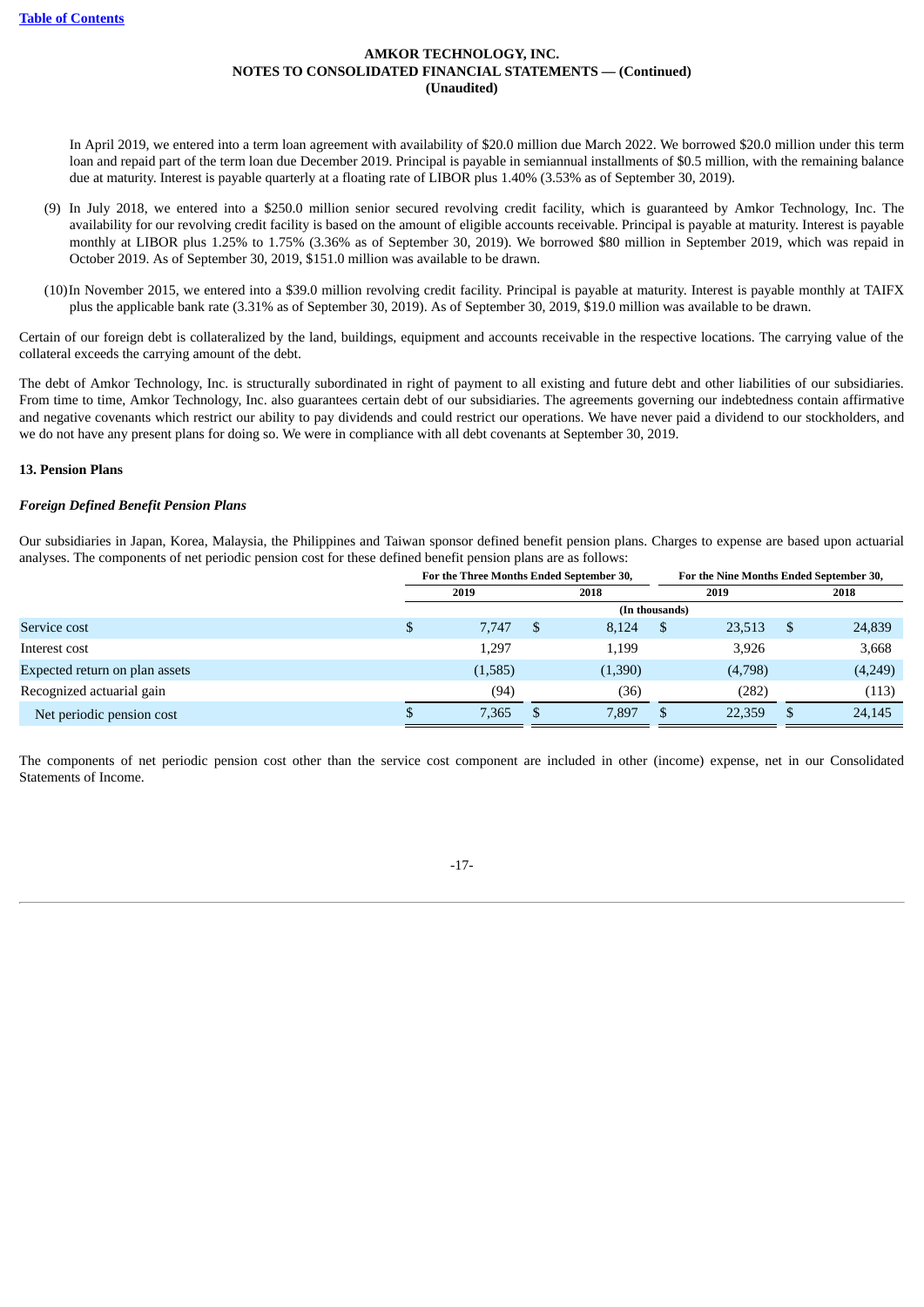### *Defined Contribution Pension Plans*

| We sponsor defined contribution pension plans in Korea, Malaysia, Taiwan and the U.S. The following table summarizes our defined contribution expense: |                                                                                            |  |                |      |        |  |       |  |  |  |  |  |
|--------------------------------------------------------------------------------------------------------------------------------------------------------|--------------------------------------------------------------------------------------------|--|----------------|------|--------|--|-------|--|--|--|--|--|
|                                                                                                                                                        | <b>For the Nine Months Ended September 30.</b><br>For the Three Months Ended September 30, |  |                |      |        |  |       |  |  |  |  |  |
|                                                                                                                                                        | 2019                                                                                       |  | 2018           | 2019 | 2018   |  |       |  |  |  |  |  |
|                                                                                                                                                        |                                                                                            |  | (In thousands) |      |        |  |       |  |  |  |  |  |
| Defined contribution expense                                                                                                                           | 2.952                                                                                      |  | 2.595          |      | 10.708 |  | 9,608 |  |  |  |  |  |

#### **14. Fair Value Measurements**

The accounting framework for determining fair value includes a hierarchy for ranking the quality and reliability of the information used to measure fair value, which enables the reader of the financial statements to assess the inputs used to develop those measurements. The fair value hierarchy consists of three tiers as follows: Level 1, defined as quoted market prices in active markets for identical assets or liabilities; Level 2, defined as inputs other than Level 1 that are observable, either directly or indirectly, such as quoted prices for similar assets or liabilities, quoted prices in markets that are not active, model-based valuation techniques for which all significant assumptions are observable in the market or other inputs that are observable or can be corroborated by observable market data for substantially the full term of the assets or liabilities; and Level 3, defined as unobservable inputs that are not corroborated by market data.

The fair values of cash, accounts receivable, trade accounts payable, capital expenditures payable, and certain other current assets and accrued expenses approximate carrying values because of their short-term nature. The carrying value of certain other non-current assets and liabilities approximates fair value. Our assets and liabilities recorded at fair value on a recurring basis include cash equivalent money market funds and restricted cash money market funds. We also review goodwill for impairment annually during the fourth quarter of each year. Cash equivalent money market funds and restricted cash money market funds are invested in U.S. money market funds and various U.S. and foreign bank operating and time deposit accounts, which are due on demand or carry a maturity date of less than three months when purchased. No restrictions have been imposed on us regarding withdrawal of balances with respect to our cash equivalents as a result of liquidity or other credit market issues affecting the money market funds we invest in or the counterparty financial institutions holding our deposits. Money market funds are valued using quoted market prices in active markets for identical assets.

Recurring fair value measurements consist of the following:

|                                              | September 30, 2019 |        | December 31, 2018 |        |
|----------------------------------------------|--------------------|--------|-------------------|--------|
|                                              |                    |        | (In thousands)    |        |
| Cash equivalent money market funds (Level 1) |                    | 57.904 |                   | 74,407 |
| Restricted cash money market funds (Level 1) |                    | 2.590  |                   | 2,589  |

We also measure certain assets and liabilities, including property, plant and equipment and goodwill, at fair value on a nonrecurring basis.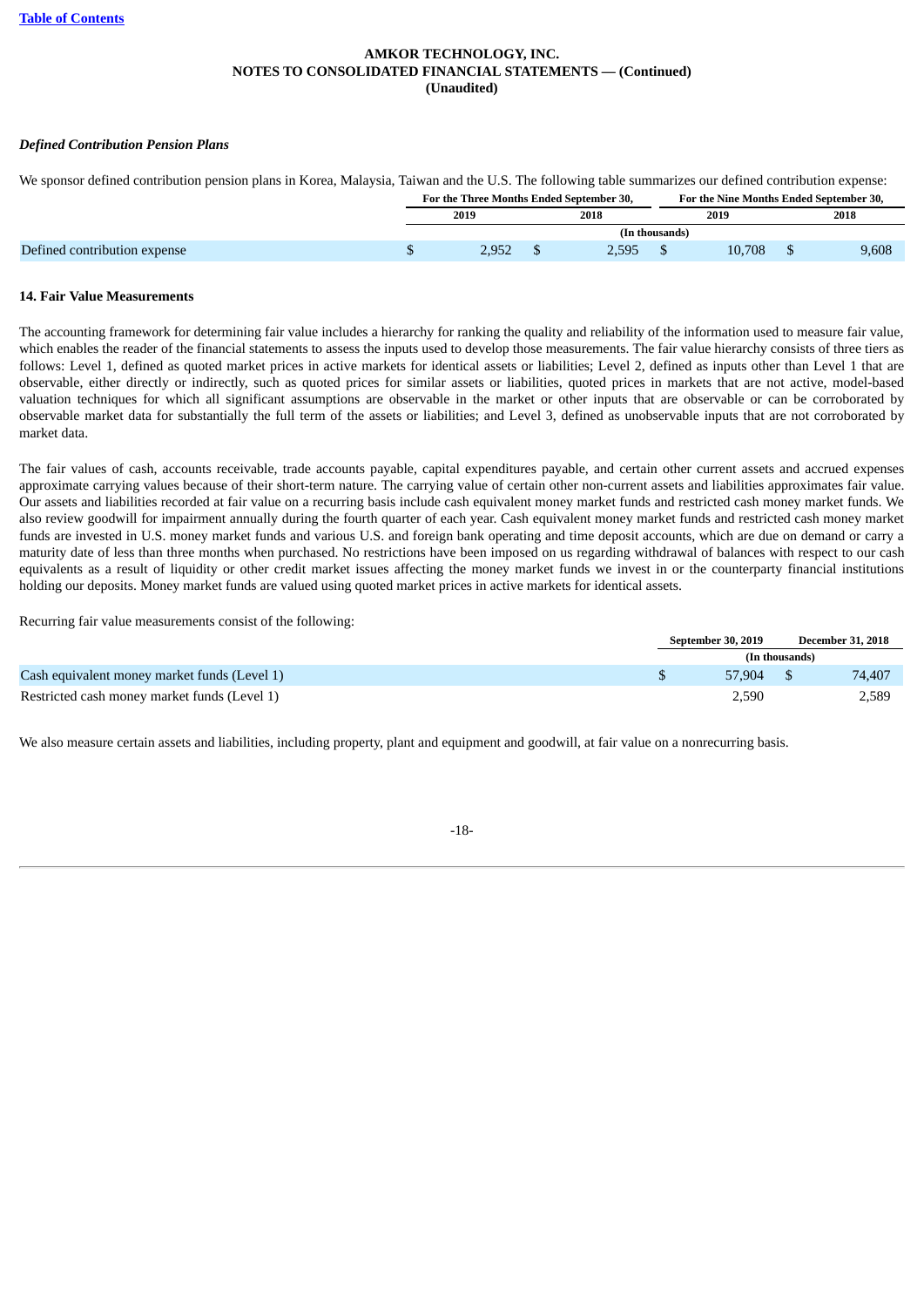We measure the fair value of our debt for disclosure purposes. The following table presents the fair value of financial instruments that are not recorded at fair value on a recurring basis:

|                                                      | <b>September 30, 2019</b> |               |  |                   |    | <b>December 31, 2018</b> |  |                   |
|------------------------------------------------------|---------------------------|---------------|--|-------------------|----|--------------------------|--|-------------------|
|                                                      |                           | Fair<br>Value |  | Carrying<br>Value |    | Fair<br>Value            |  | Carrying<br>Value |
|                                                      |                           |               |  | (In thousands)    |    |                          |  |                   |
| Senior notes (Level 1)                               |                           | 573,636       |  | 519,069           | \$ | 526,131                  |  | 524,978           |
| Revolving credit facilities and term loans (Level 2) |                           | 784.644       |  | 778.888           |    | 803.867                  |  | 807,333           |
| Total debt                                           |                           | 1,358,280     |  | 1,297,957         |    | 1,329,998                |  | 1,332,311         |

The estimated fair value of our senior notes is based primarily on quoted market prices reported on or near the respective balance sheet dates. The estimated fair value of our revolving credit facilities and term loans is calculated using a discounted cash flow analysis, which utilizes market-based assumptions including forward interest rates adjusted for credit risk.

#### **15. Commitments and Contingencies**

We generally warrant that our services will be performed in a professional and workmanlike manner and in compliance with our customers' specifications. We accrue costs for known warranty issues. Historically, our warranty costs have been immaterial.

#### *Legal Proceedings*

We are involved in claims and legal proceedings and may become involved in other legal matters arising in the ordinary course of our business. We evaluate these claims and legal matters on a case-by-case basis to make a determination as to the impact, if any, on our business, liquidity, results of operations, financial condition or cash flows. Although the outcome of these matters is uncertain, we believe that the ultimate outcome of these claims and proceedings, individually and in the aggregate, will not have a material adverse impact to us. Our evaluation of the potential impact of these claims and legal proceedings on our business, liquidity, results of operations, financial condition or cash flows could change in the future.

<span id="page-19-0"></span>In accordance with the accounting guidance for loss contingencies, including legal proceedings, lawsuits, pending claims and other legal matters, we accrue for a loss contingency when we conclude that the likelihood of a loss is probable and the amount of the loss can be reasonably estimated. We adjust our accruals from time to time as we receive additional information, but the loss we incur may be significantly greater than or less than the amount we have accrued. We disclose loss contingencies if we believe they are material and there is at least a reasonable possibility that a loss has been incurred. Attorney fees related to legal matters are expensed as incurred.

-19-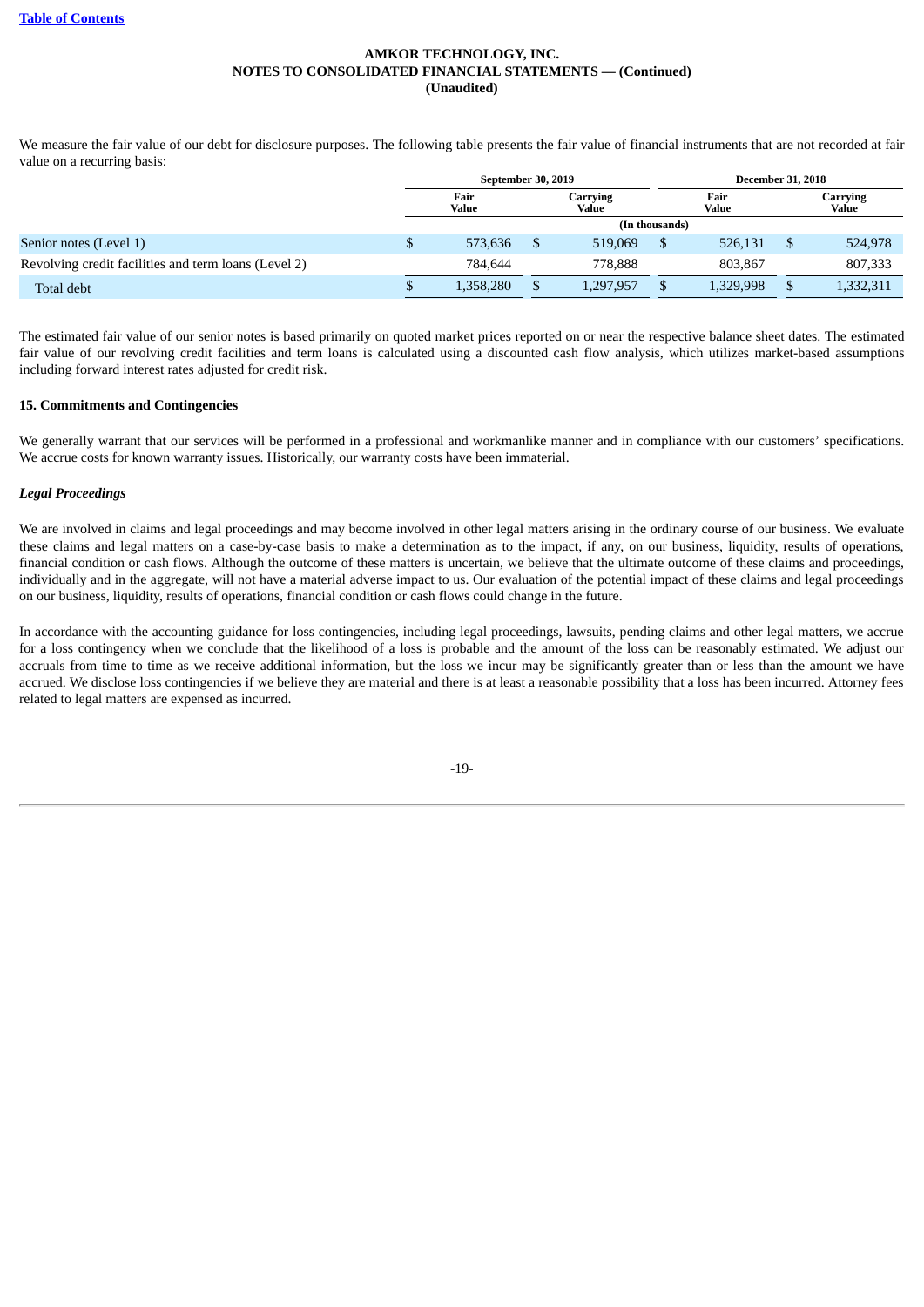#### **Item 2.** *Management's Discussion and Analysis of Financial Condition and Results of Operations*

#### **Overview**

Amkor is one of the world's leading providers of outsourced semiconductor packaging and test services. Our financial goals are sales growth and improved profitability. To achieve these goals, we are focused on generating increased value from our investments in advanced technologies, improving utilization of existing assets, executing our balanced growth strategy and selectively growing our scale and scope through strategic investments.

We are an industry leader in developing and commercializing cost-effective advanced packaging and test technologies. These advanced technology solutions provide increased value to our customers. This is particularly true in the mobile communications market, where growth generally outpaces the semiconductor industry rate. Advanced packages are now the preferred choice in both the high-end and the mid-range segments of the smartphone market, which together account for a high portion of mobile phone semiconductor value. The demand for advanced packages is also being driven by second-wave mobile device customers, who are transitioning out of wirebond into wafer-level and flip-chip packages. Our sales of advanced packages into the automotive market are growing as well, largely due to new, data-intensive applications, which require increased pin count and performance. We believe that our technology leadership and this technology transition create significant growth opportunities for us.

We typically look for opportunities in the advanced packaging and test area where we can generate reasonably quick returns on investments made for customers seeking leading edge technologies. We also focus on developing a second wave of customers to fill the capacity that becomes available when leading edge customers transition to newer packaging and test equipment and platforms. For example, we are continuing our efforts to expand our sales to Chinese and Taiwanese fabless chip companies that make up a significant portion of the growing mid-tier and entry-level segments of the mobile device market. In addition, we are seeking new customers and deepening our engagement with existing customers. This includes an expanded emphasis on the automotive market, where semiconductor content continues to grow, and in the analog area for our mainstream wirebond technologies.

From time to time, we identify attractive opportunities to grow our customer base and expand the markets we serve through joint ventures, acquisitions and other strategic investments. For example, in May 2017 we acquired Nanium, which has strengthened our position in the market for wafer-level fan-out packaging. In December 2015 we completed the acquisition of J-Devices, the largest provider of outsourced semiconductor assembly and test services in Japan. J-Devices is primarily focused on the automotive, industrial and consumer end markets. We believe that taking advantage of these opportunities helps diversify our revenue streams, improve our profits, broaden our portfolio of services and maintain our technological leadership.

Our IDM customers include: Intel Corporation; Renesas Electronics Corporation; STMicroelectronics N.V.; Texas Instruments Incorporated and Toshiba Corporation. Our fabless customers include: Broadcom Limited; Qualcomm Incorporated; and Kioxia Holdings Corporation (previously known as Toshiba Memory Corporation). Our contract foundry customers include: Samsung Electronics Company Limited; and Taiwan Semiconductor Manufacturing Company Limited.

As a supplier in the semiconductor industry, our business is cyclical and impacted by broad economic factors. Historically, there has been a strong correlation between world-wide gross domestic product levels, consumer spending and semiconductor industry cycles. The semiconductor industry has experienced significant and sometimes prolonged cyclical upturns and downturns in the past. We believe that there is currently an inventory correction in the smartphone market and that the general semiconductor market is going through a typical cyclical correction. We cannot predict the timing, strength or duration of any correction, economic slowdown or subsequent economic recovery.

Our net sales, gross profit, operating income, cash flows, liquidity and capital resources have historically fluctuated significantly from quarter to quarter as a result of many factors, including the seasonality of our business, the cyclical nature of the semiconductor industry and other factors discussed in Part II, Item 1A of this Quarterly Report on Form 10-Q.

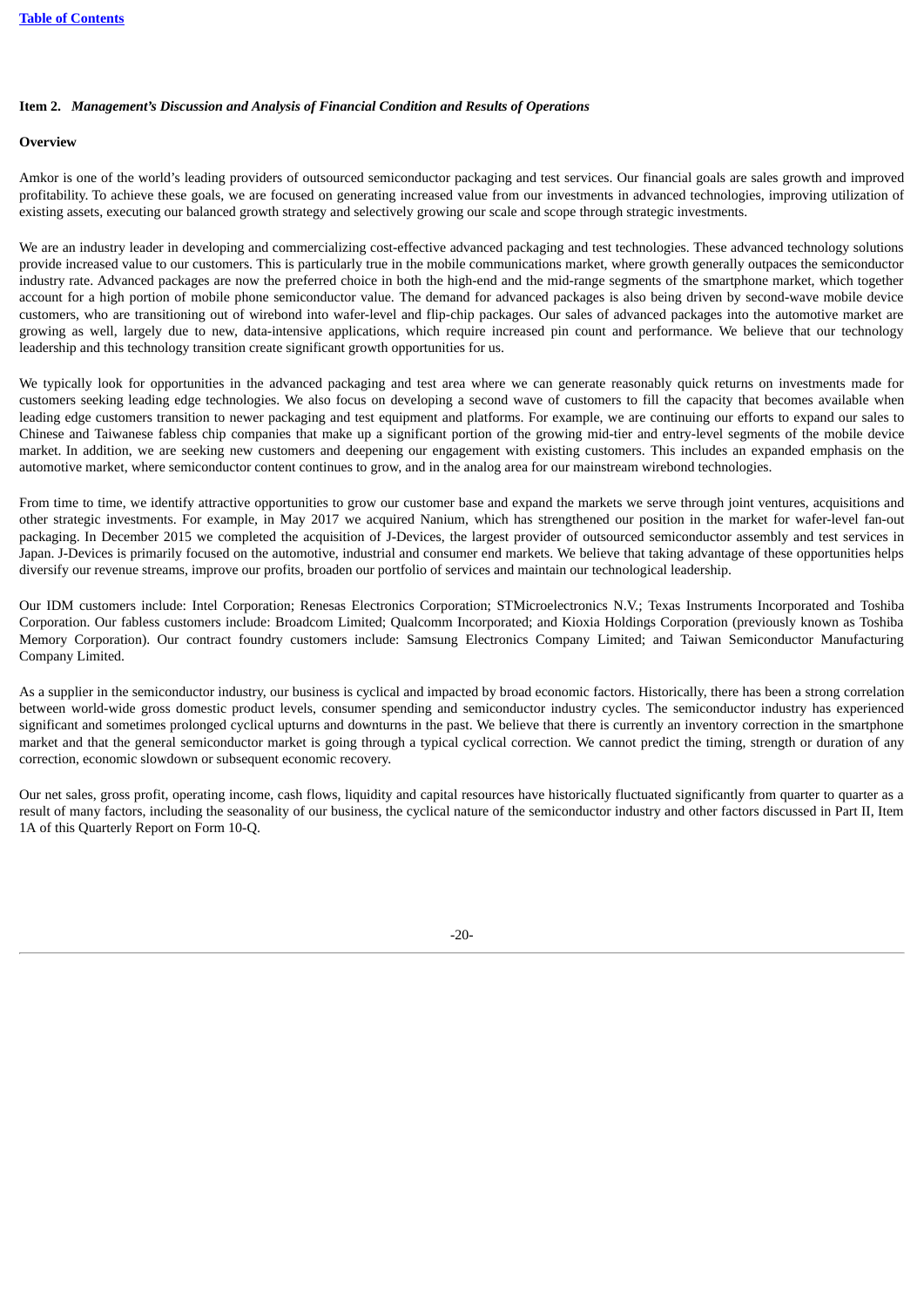We operate in a capital-intensive industry and have a significant level of debt. Servicing our current and future customers requires that we incur significant operating expenses and continue to make significant capital expenditures, which are generally made in advance of the related revenues and without firm customer commitments. We fund our operations, including capital expenditures and debt service requirements, with cash flows from operations, existing cash and cash equivalents, borrowings under available credit facilities and proceeds from any additional financing. Maintaining an appropriate level of liquidity is important to our business and depends on, among other considerations, the performance of our business, our capital expenditure levels and our ability to repay debt out of our operating cash flows or proceeds from debt or equity financings.

#### *Financial Summary*

Our net sales decreased \$60.3 million or 5.3% to \$1,083.9 million for the three months ended September 30, 2019 from \$1,144.2 million for the three months ended September 30, 2018. This decrease was generally attributable to a cyclical correction of the semiconductor market.

Gross margin for the three months ended September 30, 2019 decreased to 16.8% from 17.5% for the three months ended September 30, 2018. The decline in gross margin was primarily due to lower revenue and reduced capacity utilization, partially offset by our continued effort to control our manufacturing costs.

Our capital expenditures totaled \$328.5 million for the nine months ended September 30, 2019, compared to \$478.0 million for the nine months ended September 30, 2018. The decrease is primarily due to our decision to reduce spending on incremental capacity during a period of reduced demand.

Net cash provided by operating activities was \$283.3 million for the nine months ended September 30, 2019, compared to \$427.2 million for the nine months ended September 30, 2018. This decrease was primarily due to lower net income and changes in our net working capital.

#### **Results of Operations**

The following table sets forth certain operating data as a percentage of net sales for the periods indicated:

|                                  | For the Three Months Ended September 30, |         | For the Nine Months Ended September 30, |         |
|----------------------------------|------------------------------------------|---------|-----------------------------------------|---------|
|                                  | 2019                                     | 2018    | 2019                                    | 2018    |
| Net sales                        | 100.0 %                                  | 100.0 % | $100.0 \%$                              | 100.0 % |
| <b>Materials</b>                 | 40.4 %                                   | 40.3 %  | 39.0 %                                  | 38.7 %  |
| Labor                            | 15.8 %                                   | 15.1 %  | 16.8 %                                  | 16.2 %  |
| Other manufacturing costs        | 27.0 %                                   | 27.1 %  | 29.4 %                                  | 28.8 %  |
| Gross margin                     | 16.8 %                                   | 17.5 %  | 14.8 %                                  | 16.3 %  |
| Operating income                 | 7.3 %                                    | 8.1 %   | 4.0 $%$                                 | 5.6 %   |
| Net income attributable to Amkor | 5.0%                                     | 5.0%    | $0.8 \%$                                | 3.1%    |

#### *Net Sales*

|           |          |  | For the Three Months Ended September 30. |        | For the Nine Months Ended September 30. |                                    |      |           |  |           |  |           |            |
|-----------|----------|--|------------------------------------------|--------|-----------------------------------------|------------------------------------|------|-----------|--|-----------|--|-----------|------------|
|           | 2019     |  | 2018                                     | Change |                                         |                                    | 2019 |           |  | 2018      |  | Change    |            |
|           |          |  |                                          |        |                                         | (In thousands, except percentages) |      |           |  |           |  |           |            |
| Net sales | .083.917 |  | 1.144.192                                |        | (60, 275)                               | $(5.3) \%$                         |      | 2.874.186 |  | 3.235.195 |  | (361,009) | $(11.2)\%$ |

The decrease in net sales for the three and nine months ended September 30, 2019, compared to the three and nine months ended September 30, 2018, was generally attributable to a cyclical correction of the semiconductor market.

### -21-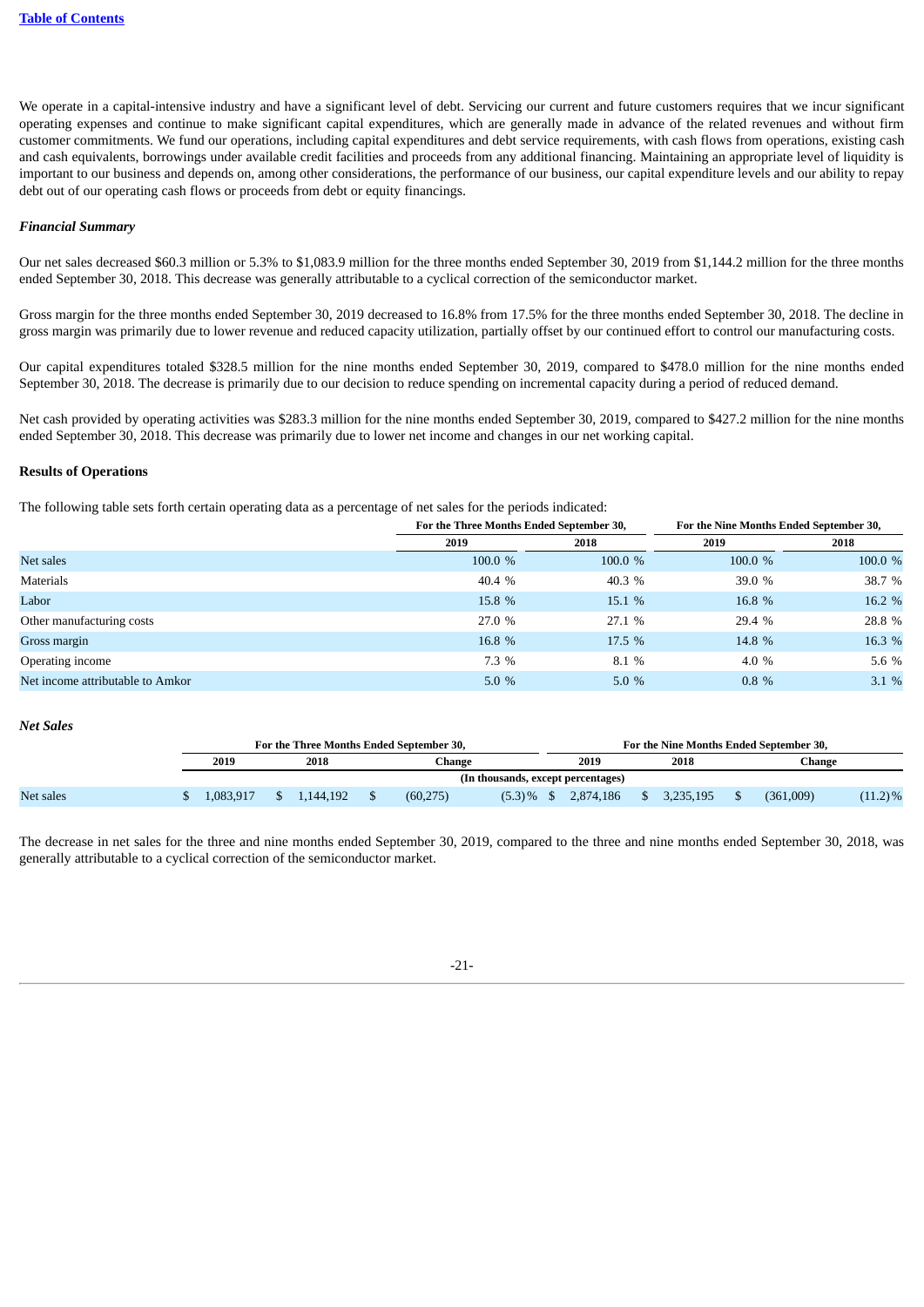### *Gross Margin*

|              |         | For the Three Months Ended September 30, |                                    |         | For the Nine Months Ended September 30, |           |
|--------------|---------|------------------------------------------|------------------------------------|---------|-----------------------------------------|-----------|
|              | 2019    | 2018                                     | Change                             | 2019    | 2018                                    | Change    |
|              |         |                                          | (In thousands, except percentages) |         |                                         |           |
| Gross profit | 182,240 | 200,707                                  | (18.467)                           | 426,455 | 528,195                                 | (101,740) |
| Gross margin | 16.8 %  | 17.5 %                                   | $(0.7)$ %                          | 14.8 %  | 16.3 %                                  | $(1.5)\%$ |

Our cost of sales consists principally of materials, labor, depreciation and manufacturing overhead. Since a substantial portion of the costs at our factories is fixed, there tends to be a strong relationship between our revenue levels and gross margin. Accordingly, relatively modest increases or decreases in revenue can have a significant effect on margin, depending upon product mix, utilization and seasonality.

Gross margin decreased for the three and nine months ended September 30, 2019 compared to the three and nine months ended September 30, 2018 primarily due to lower revenue and reduced capacity utilization, partially offset by our continued effort to control our manufacturing costs.

#### *Selling, General and Administrative*

|                      |                                        |  |        |  | For the Three Months Ended September 30, | For the Nine Months Ended September 30, |         |  |         |  |          |           |  |
|----------------------|----------------------------------------|--|--------|--|------------------------------------------|-----------------------------------------|---------|--|---------|--|----------|-----------|--|
|                      | 2019<br>2018<br>2019<br>2018<br>∵hange |  |        |  |                                          |                                         |         |  |         |  |          |           |  |
|                      |                                        |  |        |  |                                          | (In thousands, except percentages)      |         |  |         |  |          |           |  |
| Selling, general and |                                        |  |        |  |                                          |                                         |         |  |         |  |          |           |  |
| administrative       | 70,458                                 |  | 70.463 |  |                                          | $-$ %                                   | 206,803 |  | 225,886 |  | (19.083) | $(8.4)\%$ |  |

Selling, general and administrative expenses for the nine months ended September 30, 2019 decreased compared to the nine months ended September 30, 2018, primarily due to decreased employee compensation costs, a gain on sale of real estate in Japan and our continued effort to control expenses.

#### *Research and Development*

|                          |        |        |  | For the Three Months Ended September 30, |                                    | For the Nine Months Ended September 30, |  |         |  |          |            |  |
|--------------------------|--------|--------|--|------------------------------------------|------------------------------------|-----------------------------------------|--|---------|--|----------|------------|--|
|                          | 2019   | 2018   |  | Change                                   |                                    | 2018<br>2019                            |  |         |  | Change   |            |  |
|                          |        |        |  |                                          | (In thousands, except percentages) |                                         |  |         |  |          |            |  |
| Research and development | 32,927 | 37.541 |  | (4.614)                                  | $(12.3)\%$                         | 104.867                                 |  | 119.546 |  | (14.679) | $(12.3)\%$ |  |

Research and development activities are focused on developing new packaging and test services and improving the efficiency and capabilities of our existing production processes. The costs related to our technology and product development projects are included in research and development expense until the project moves into production. Once production begins, the costs related to production become part of the cost of sales, including ongoing depreciation for the equipment previously held for research and development activities. Research and development expenses for the three and nine months ended September 30, 2019 decreased compared to the three and nine months ended September 30, 2018. We realized reductions in costs for projects that moved into production, partially offset by new development projects, primarily at our research and development facility in Korea.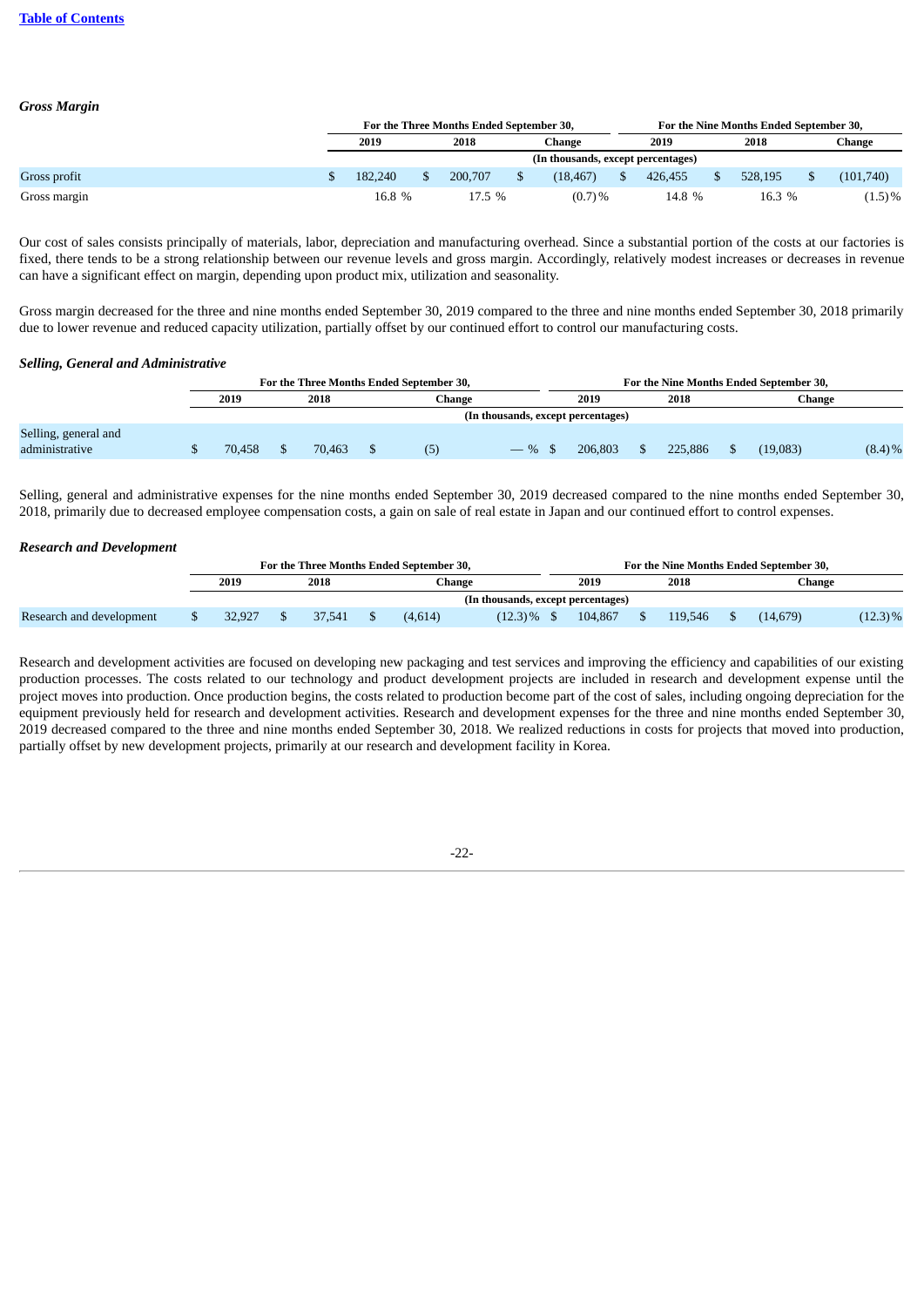### *Other Income and Expense*

|                                   | For the Three Months Ended September 30, |               |        |  |         |                                    |  | For the Nine Months Ended September 30, |              |         |    |         |            |  |  |
|-----------------------------------|------------------------------------------|---------------|--------|--|---------|------------------------------------|--|-----------------------------------------|--------------|---------|----|---------|------------|--|--|
|                                   | 2019<br>2018                             |               |        |  |         | Change                             |  |                                         | 2018<br>2019 |         |    | Change  |            |  |  |
|                                   |                                          |               |        |  |         | (In thousands, except percentages) |  |                                         |              |         |    |         |            |  |  |
| Interest expense                  | 16,988                                   | <sup>\$</sup> | 19,770 |  | (2,782) | $(14.1)\%$ \$                      |  | 54,914                                  | -S           | 60,908  | \$ | (5,994) | $(9.8)\%$  |  |  |
| Interest income                   | (1,269)                                  |               | (941)  |  | (328)   | 34.9 %                             |  | (4,931)                                 |              | (2,884) |    | (2,047) | 71.0 %     |  |  |
| Foreign currency (gain) loss, net | (174)                                    |               | 1,352  |  | (1,526) | $>(100)\%$                         |  | (1,581)                                 |              | (1,045) |    | (536)   | 51.3 %     |  |  |
| Loss on debt retirement           | 179                                      |               | 1,149  |  | (970)   | $(84.4)\%$                         |  | 8,535                                   |              | 1,167   |    | 7,368   | $>100\%$   |  |  |
| Other (income) expense, net       | (496)                                    |               | (245)  |  | (251)   | $>100\%$                           |  | (1,382)                                 |              | (3,492) |    | 2,110   | $(60.4)\%$ |  |  |
| Total other expense, net          | 15,228                                   |               | 21.085 |  | (5,857) | $(27.8)\%$                         |  | 55,555                                  |              | 54.654  |    | 901     | $1.6\%$    |  |  |

Interest expense decreased for the three and nine months ended September 30, 2019 compared to the three and nine months ended September 30, 2018, primarily due to the redemption in August 2018 of \$200 million of our 6.625% Senior Notes due 2021. This redemption was funded with proceeds from a term loan with a significantly lower interest rate. The interest expense decrease was partially offset by the interest incurred under our new \$525 million aggregate principal amount of our 6.625% Senior Notes due September 2027, which were issued in March 2019.

The changes in foreign currency (gain) loss, net for the three months ended September 30, 2019 compared to the three months ended September 30, 2018 were due to foreign currency exchange rate movements and the associated impact on our net monetary exposure at our foreign subsidiaries.

Loss on debt retirement increased for the nine months ended September 30, 2019 compared to the nine months ended September 30, 2018, primarily due to the early redemption in April 2019 of the outstanding \$525 million aggregate principal amount of our 6.375% Senior Notes due 2022.

#### *Income Tax Expense*

|                    | For the Three Months Ended September 30. |  |        |  |                |  | For the Nine Months Ended September 30. |        |  |        |
|--------------------|------------------------------------------|--|--------|--|----------------|--|-----------------------------------------|--------|--|--------|
|                    | 2019                                     |  | 2018   |  | <b>Change</b>  |  | 2019                                    | 2018   |  | Change |
|                    |                                          |  |        |  | (In thousands) |  |                                         |        |  |        |
| Income tax expense | 9.141                                    |  | 14.326 |  | (5.185)        |  | 36,418                                  | 27,438 |  | 8,980  |

The majority of our income is earned and taxed in foreign jurisdictions in the Asia Pacific region with applicable tax rates similar to the U.S. federal and state combined tax rate of approximately 25%. Income tax expense, which includes foreign withholding taxes and minimum taxes, reflects the applicable tax rates in effect in the various countries where our income is earned and is subject to volatility depending on the relative mix of earnings in each location. Income tax expense for the nine months ended September 30, 2019 also includes an \$11.8 million discrete tax expense primarily for the recognition of a valuation allowance for certain deferred tax assets.

During the nine months ended September 30, 2019 and 2018, our subsidiaries in Korea, the Philippines and Singapore operated under tax holidays. The tax holidays granted to our Malaysia operations and certain operations in the Philippines expired during 2018. As these tax holidays expire, income earned in these jurisdictions will be subject to higher statutory income tax rates, which may cause our effective tax rate to increase.

#### -23-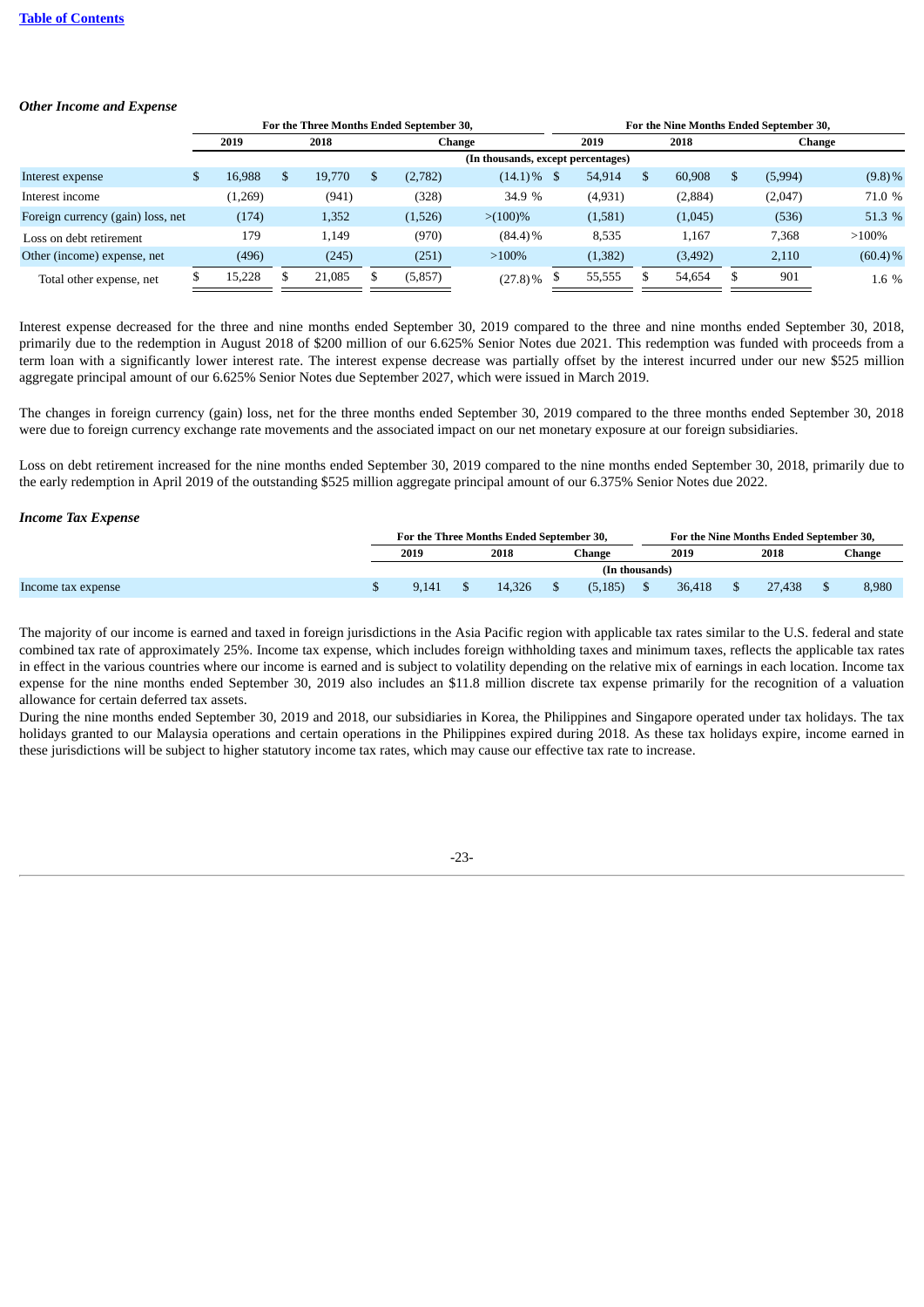# **Liquidity and Capital Resources**

We assess our liquidity based on our current expectations regarding sales, operating expenses, capital spending, debt service requirements and other funding needs. Based on this assessment, we believe that our cash flow from operating activities, together with existing cash and cash equivalents and availability under our credit facilities, will be sufficient to fund our working capital, capital expenditure, debt service and other financial requirements for at least the next twelve months. Our liquidity is affected by, among other factors, volatility in the global economy and credit markets, the performance of our business, our capital expenditure levels, other uses of our cash including any purchases of stock under our stock repurchase program, any acquisitions or investments in joint ventures and our ability to either repay debt out of operating cash flow or refinance it at or prior to maturity with the proceeds of debt or equity offerings. There can be no assurance that we will generate the necessary net income or operating cash flows, or be able to borrow sufficient funds, to meet the funding needs of our business beyond the next twelve months due to a variety of factors, including the cyclical nature of the semiconductor industry and other factors discussed in Part II, Item 1A of this Quarterly Report on Form 10-Q.

Our primary source of cash and the source of funds for our operations are cash flows from operations, current cash and cash equivalents, borrowings under available credit facilities and proceeds from any additional debt or equity financings. In March 2019, we issued \$525 million of 6.625% Senior Notes due September 2027 (the "2027 Notes"). Additionally, in April 2019, we redeemed the outstanding \$525 million aggregate principal amount of our 6.375% Senior Notes due October 2022 (the "2022 Notes"). The redemption was funded with net proceeds from our issuance of the 2027 Notes, together with cash on hand. We refer you to Note 12 to our Consolidated Financial Statements in Part 1, Item 1 of this Quarterly Report on Form 10-Q for additional information.

As of September 30, 2019, we had cash and cash equivalents of \$598.8 million. Included in our cash balance as of September 30, 2019 is \$537.7 million held offshore by our foreign subsidiaries. We have the ability to access cash held offshore by our foreign subsidiaries primarily through the repayment of intercompany debt obligations. Due to the changes in the U.S. tax law under the Tax Act, distributions of cash to the U.S. as dividends generally will not be subject to U.S. federal income tax. If we were to distribute this offshore cash to the U.S. as dividends from our foreign subsidiaries, we may be subject to foreign withholding and state income taxes.

The borrowing base under our \$250.0 million first lien senior secured revolving credit facility entered into by our subsidiary, Amkor Technology Singapore Holding Pte, Ltd. ("Singapore Revolver"), is limited to the amount of eligible accounts receivable. As of September 30, 2019, we had outstanding borrowings of \$80.0 million, additional availability of \$151.0 million, and no outstanding standby letters of credit. Our foreign subsidiaries had \$200.0 million available to be drawn under revolving credit facilities, including the Singapore Revolver, and \$110.0 million available to be borrowed under term loan credit facilities for working capital purposes and capital expenditures.

As of September 30, 2019, we had \$1,298.0 million of debt. Our scheduled principal repayments on debt include \$26.4 million due over the remainder of 2019, \$112.3 million due in 2020, \$61.2 million due in 2021, \$207.8 million due in 2022, \$325.5 million due in 2023, and \$572.1 million due thereafter. We were in compliance with all debt covenants at September 30, 2019, and we expect to remain in compliance with these covenants for at least the next twelve months.

For certain accounts receivable, we use non-recourse factoring arrangements with third-party financial institutions to manage our working capital and cash flows. Under this program, we sell receivables to a financial institution for cash at a discount to the face amount. Available capacity under these programs is dependent on the level of our trade accounts receivable eligible to be sold, the financial institutions' willingness to purchase such receivables and the limits provided by the financial institutions. These factoring arrangements can be reduced or eliminated at any time due to market conditions and changes in the credit worthiness of customers. For the nine months ended September 30, 2019 and 2018, we sold receivables totaling \$480.2 million and \$622.2 million, net of discounts and fees of \$3.3 million and \$5.4 million, respectively.

In order to reduce our debt and future cash interest payments, we may from time to time repurchase or redeem our outstanding notes for cash or exchange shares of our common stock for our outstanding notes. Any such transaction may be made in the open market, through privately negotiated transactions or otherwise, and is subject to the terms of our indentures and other debt agreements, market conditions and other factors.

-24-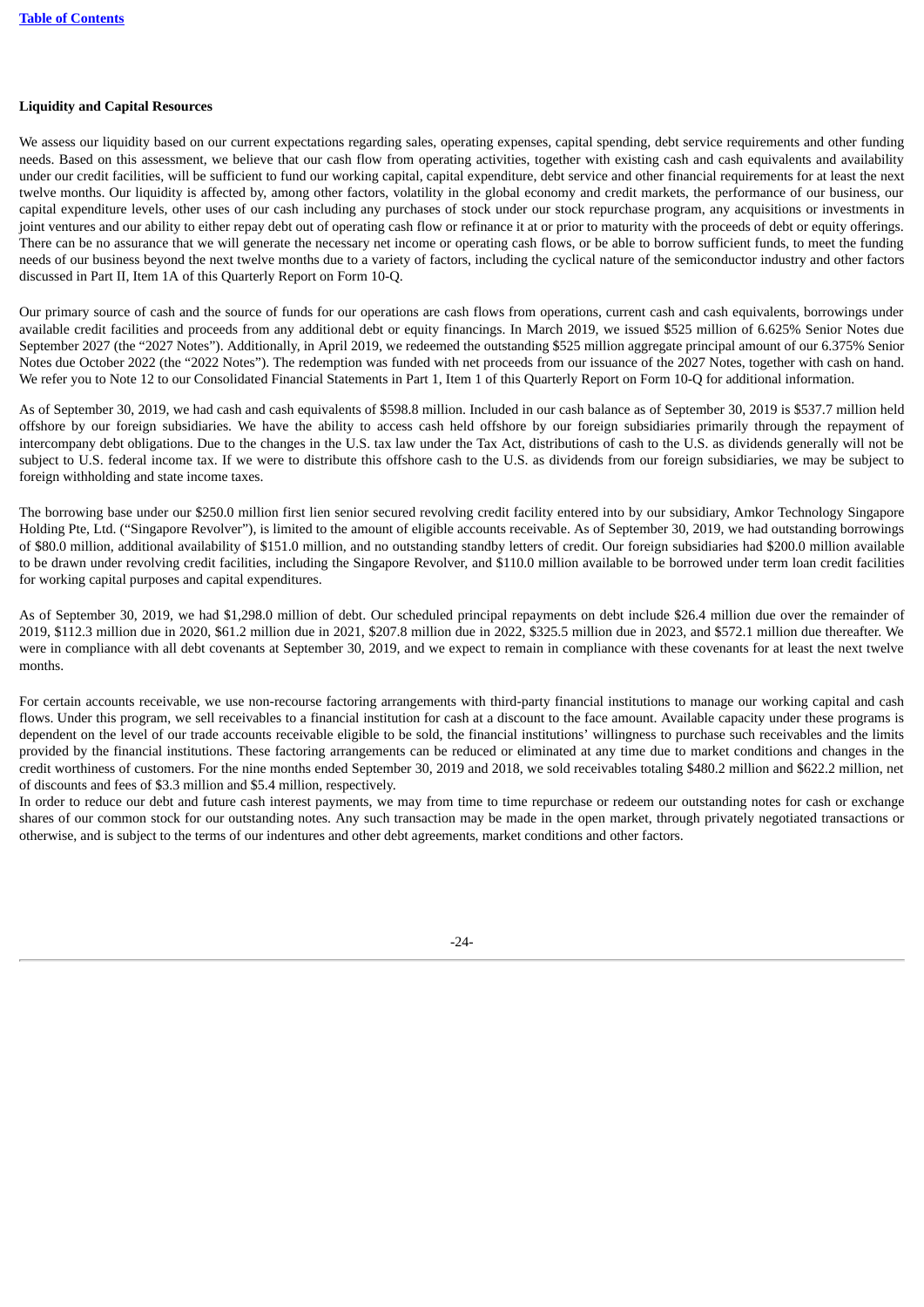Certain debt agreements have restrictions on dividend payments and the repurchase of stock and subordinated securities. These restrictions are determined in part by calculations based upon cumulative net income or borrowing availability. We have never paid a dividend to our stockholders, and we do not have any present plans for doing so. From time to time, Amkor Technology, Inc. also guarantees certain debt of our subsidiaries.

We operate in a capital-intensive industry. Servicing our current and future customers may require that we incur significant operating expenses and make significant investments in equipment and facilities, which are generally made in advance of the related revenues and without firm customer commitments.

Our Board of Directors previously authorized the repurchase of up to \$300 million of our common stock, exclusive of any fees, commissions or other expenses. At September 30, 2019, approximately \$91.6 million was available to repurchase common stock pursuant to the stock repurchase program. The purchase of stock may be made in the open market or through privately negotiated transactions. The timing, manner, price and amount of any repurchases will be determined by us at our discretion and will depend upon a variety of factors including economic and market conditions, the cash needs and investment opportunities for the business, the current market price of our stock, applicable legal requirements and other factors. We have not purchased any stock under the program since 2012.

#### **Investments**

We make significant capital expenditures in order to service the demand of our customers. We expect 2019 capital expenditures to be approximately \$475 million. During the nine months ended September 30, 2019, our capital expenditures totaled \$328.5 million. Ultimately, the amount of our 2019 capital expenditures will depend on several factors including, among others, the timing and implementation of any capital projects under review, the performance of our business, economic and market conditions, the cash needs and investment opportunities for the business, the need for additional capacity to service anticipated customer demand and the availability of cash flows from operations or financing.

In addition, we are subject to risks associated with our capital expenditures, including those discussed in Part II, Item 1A of this Quarterly Report on Form 10-Q under the caption "Capital Expenditures - We Make Substantial Investments in Equipment and Facilities To Support the Demand Of Our Customers, Which May Adversely Affect Our Business If the Demand Of Our Customers Does Not Develop As We Expect or Is Adversely Affected."

#### **Cash Flows**

Net cash provided by (used in) operating, investing and financing activities for the nine months ended September 30, 2019 and 2018, was as follows:

|                             | For the Nine Months Ended September 30, |                |            |  |  |
|-----------------------------|-----------------------------------------|----------------|------------|--|--|
|                             | 2018<br>2019                            |                |            |  |  |
|                             |                                         | (In thousands) |            |  |  |
| <b>Operating activities</b> | 283,332                                 |                | 427,218    |  |  |
| Investing activities        | (318, 817)                              |                | (473, 270) |  |  |
| <b>Financing activities</b> | (49, 734)                               |                | 594        |  |  |

*Operating activities:* Our cash flows provided by operating activities for the nine months ended September 30, 2019 decreased by \$143.9 million compared to the nine months ended September 30, 2018, primarily due to lower net income and changes in our net working capital.

*Investing activities:* Our cash flows used in investing activities, which decreased compared to the nine months ended September 30, 2018, are principally for payments for property, plant and equipment. The decrease is primarily due to our initiative to reduce spending on incremental capacity during a period of reduced demand.

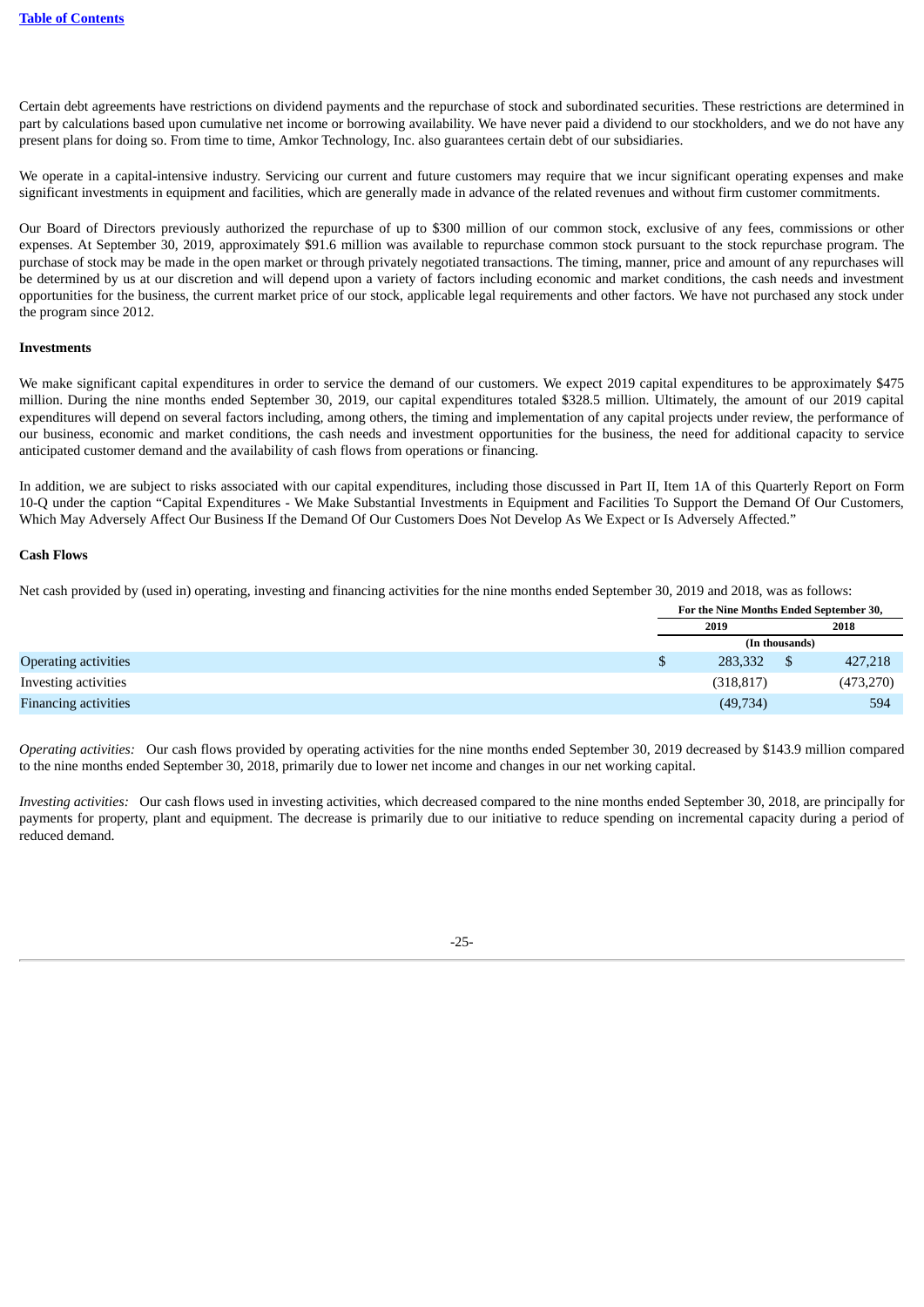*Financing activities:* The net cash used in financing activities for the nine months ended September 30, 2019 was primarily due to the redemption of the 2022 Notes and repayments of debt in Japan and Korea, partially offset by our issuance of the 2027 Notes and net borrowings under our Singapore Revolver. The net cash provided by financing activities for the nine months ended September 30, 2018 was primarily due to net borrowings in Japan, offset by the full redemption of our 6.625% Senior Notes due 2021.

We provide the following supplemental data to assist our investors and analysts in understanding our liquidity and capital resources. We define free cash flow as net cash provided by operating activities less payments for property, plant and equipment, plus proceeds from the sale of and insurance recovery for property, plant and equipment, if applicable. Free cash flow is not defined by U.S. GAAP. We believe free cash flow to be relevant and useful information to our investors because it provides them with additional information in assessing our liquidity, capital resources and financial operating results. Our management uses free cash flow in evaluating our liquidity, our ability to service debt and our ability to fund capital expenditures. However, free cash flow has certain limitations, including that it does not represent the residual cash flow available for discretionary expenditures since other, non-discretionary expenditures, such as mandatory debt service, are not deducted from the measure. The amount of mandatory versus discretionary expenditures can vary significantly between periods. This measure should be considered in addition to, and not as a substitute for, or superior to, other measures of liquidity or financial performance prepared in accordance with U.S. GAAP, such as net cash provided by operating activities. Furthermore, our definition of free cash flow may not be comparable to similarly titled measures reported by other companies.

|                                                                                | For the Nine Months Ended September 30, |  |            |  |  |  |  |
|--------------------------------------------------------------------------------|-----------------------------------------|--|------------|--|--|--|--|
|                                                                                | 2019                                    |  | 2018       |  |  |  |  |
|                                                                                | (In thousands)                          |  |            |  |  |  |  |
| Net cash provided by operating activities                                      | \$<br>283,332                           |  | 427,218    |  |  |  |  |
| Payments for property, plant and equipment                                     | (328, 497)                              |  | (478, 036) |  |  |  |  |
| Proceeds from sale of and insurance recovery for property, plant and equipment | 10,033                                  |  | 1,606      |  |  |  |  |
| Free cash flow                                                                 | (35, 132)                               |  | (49,212)   |  |  |  |  |

### **Contractual Obligations**

The following table summarizes our contractual obligations at September 30, 2019 and the effect such obligations are expected to have on our liquidity and cash flows in future periods.

|                                            |           | <b>Payments Due for Year Ending December 31,</b> |                              |  |         |  |                |  |         |    |         |   |            |
|--------------------------------------------|-----------|--------------------------------------------------|------------------------------|--|---------|--|----------------|--|---------|----|---------|---|------------|
|                                            | Total     |                                                  | $2019 -$<br><b>Remaining</b> |  | 2020    |  | 2021           |  | 2022    |    | 2023    |   | Thereafter |
|                                            |           |                                                  |                              |  |         |  | (In thousands) |  |         |    |         |   |            |
| Total debt                                 | 1,305,432 |                                                  | 26,435                       |  | 112,321 |  | 61,215         |  | 207,805 | S. | 325,513 | S | 572,143    |
| Scheduled interest payment obligations (1) | 358,276   |                                                  | 6,078                        |  | 55,860  |  | 54,083         |  | 50,589  |    | 46,712  |   | 144,954    |
| Purchase obligations (2)                   | 82,473    |                                                  | 55,098                       |  | 6,147   |  | 5,203          |  | 3,471   |    | 2,426   |   | 10,128     |
| Operating lease obligations (3)            | 137,965   |                                                  | 11,464                       |  | 41.204  |  | 31.232         |  | 17,405  |    | 9,818   |   | 26,842     |
| Finance lease obligations (3)              | 24,597    |                                                  | 2,317                        |  | 8,320   |  | 7,248          |  | 2,014   |    | 941     |   | 3,757      |
| Severance obligations (4)                  | 129,340   |                                                  | 3,167                        |  | 11,344  |  | 10,316         |  | 9,348   |    | 8,500   |   | 86,665     |
| Total contractual obligations              | 2,038,083 |                                                  | 104,559                      |  | 235,196 |  | 169,297        |  | 290,632 |    | 393,910 |   | 844,489    |

(1) Represents interest payment obligations calculated using stated coupon rates for fixed rate debt and interest rates applicable at September 30, 2019 for variable rate debt.

(2) Represents off-balance sheet purchase obligations for capital expenditures, long-term supply contracts and other contractual commitments outstanding at September 30, 2019.

(3) Represents future minimum lease payments including interest payments.

(4) Represents estimated benefit payments for our Korean subsidiary severance plan.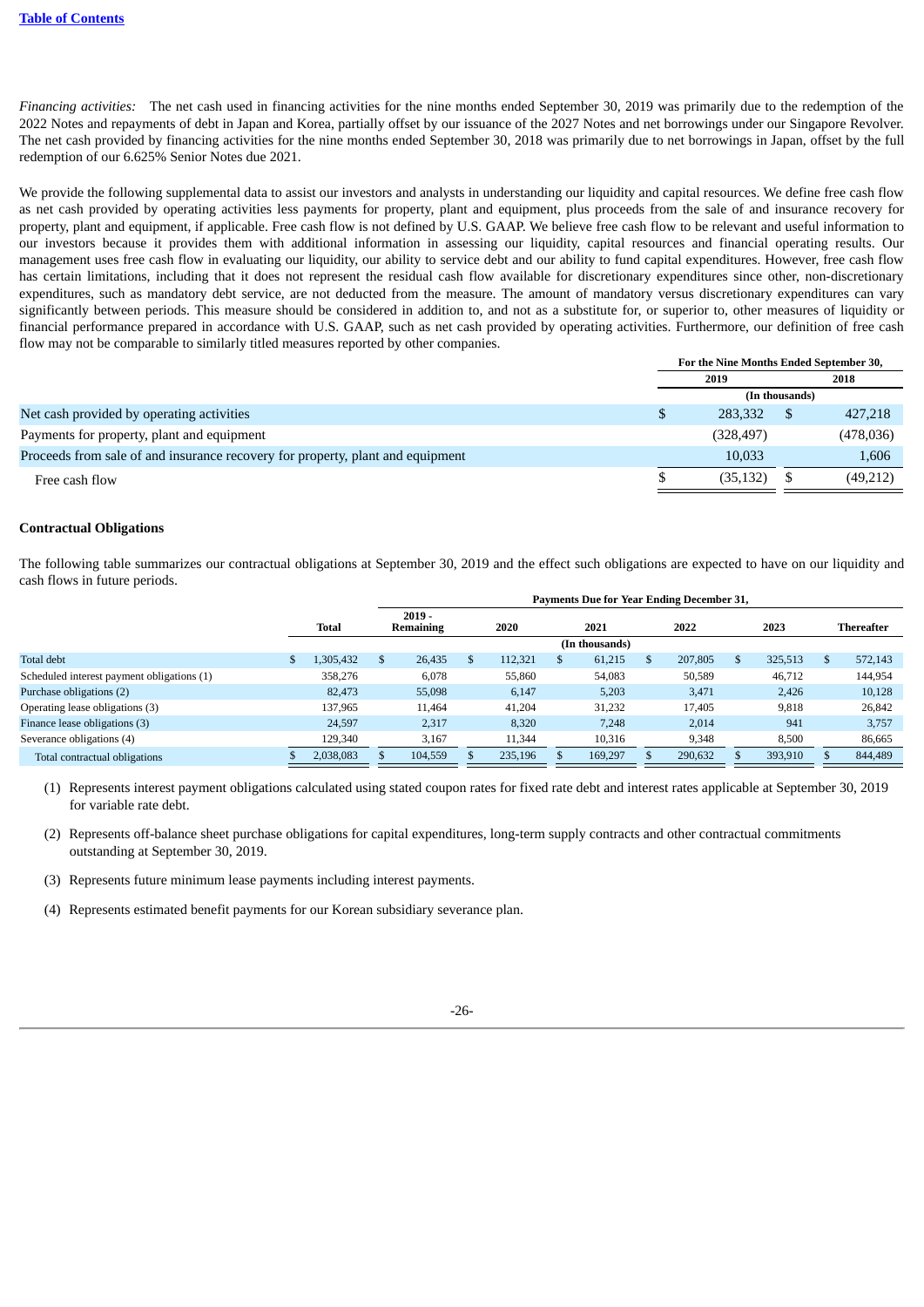In addition to the obligations identified in the table above, other non-current liabilities recorded in our Consolidated Balance Sheet at September 30, 2019 include:

- \$61.4 million of foreign pension plan obligations, for which the timing and actual amount of impact on our future cash flow is uncertain.
- \$24.1 million net liability associated with unrecognized tax benefits. Due to the uncertainty regarding the amount and the timing of any future cash outflows associated with our unrecognized tax benefits, we are unable to reasonably estimate the amount and period of ultimate settlement, if any, with the various taxing authorities.

#### **Off-Balance Sheet Arrangements**

As of September 30, 2019, we had no off-balance sheet guarantees or other off-balance sheet arrangements as defined in Item 303(a)(4)(ii) of SEC Regulation S-K.

#### **Contingencies, Indemnifications and Guarantees**

We refer you to Note 15 to our Consolidated Financial Statements in Part I, Item 1 of this Quarterly Report on Form 10-Q for a discussion of our contingencies related to litigation and other legal matters.

#### **Critical Accounting Policies**

Our critical accounting policies are disclosed in our Annual Report on Form 10-K for the year ended December 31, 2018. During the nine months ended September 30, 2019, there were no significant changes in our critical accounting policies as reported in our 2018 Annual Report on Form 10-K.

#### **New Accounting Pronouncements**

For information regarding recent accounting pronouncements, we refer you to Note 2 to our Consolidated Financial Statements in Part I, Item 1 of this Quarterly Report on Form 10-Q.

#### <span id="page-27-0"></span>**Item 3.** *Quantitative and Qualitative Disclosures about Market Risk*

#### **Market Risk Sensitivity**

We are exposed to market risks, primarily related to foreign currency and interest rate fluctuations. In the normal course of business, we employ established policies and procedures to manage the exposure to fluctuations in foreign currency values and changes in interest rates.

#### *Foreign Currency Risk*

The U.S. dollar is the reporting and functional currency for us and our subsidiaries, except for J-Devices, where the Japanese Yen is the functional currency. In order to reduce our exposure to foreign currency gains and losses, we generally use natural hedging techniques to reduce foreign currency rate risk. On a limited basis, we use forward contracts to mitigate foreign currency risk of certain monetary liabilities denominated in foreign currencies.

We have foreign currency exchange rate risk associated with the remeasurement of monetary assets and liabilities on our Consolidated Balance Sheets that are denominated in currencies other than the functional currency. We performed a sensitivity analysis of our foreign currency exposure as of September 30, 2019 to assess the potential impact of fluctuations in exchange rates for all foreign denominated assets and liabilities. Assuming that all foreign currencies appreciated 10% against the U.S. dollar, taking into account our foreign currency forward contracts, our income before taxes for the nine months ended September 30, 2019 would have been approximately \$7 million lower, due to the remeasurement of monetary assets and liabilities.

In addition, we have foreign currency exchange rate exposure for our results of operations. For the nine months ended September 30, 2019, approximately 76% of our net sales were denominated in U.S. dollars. Our remaining net sales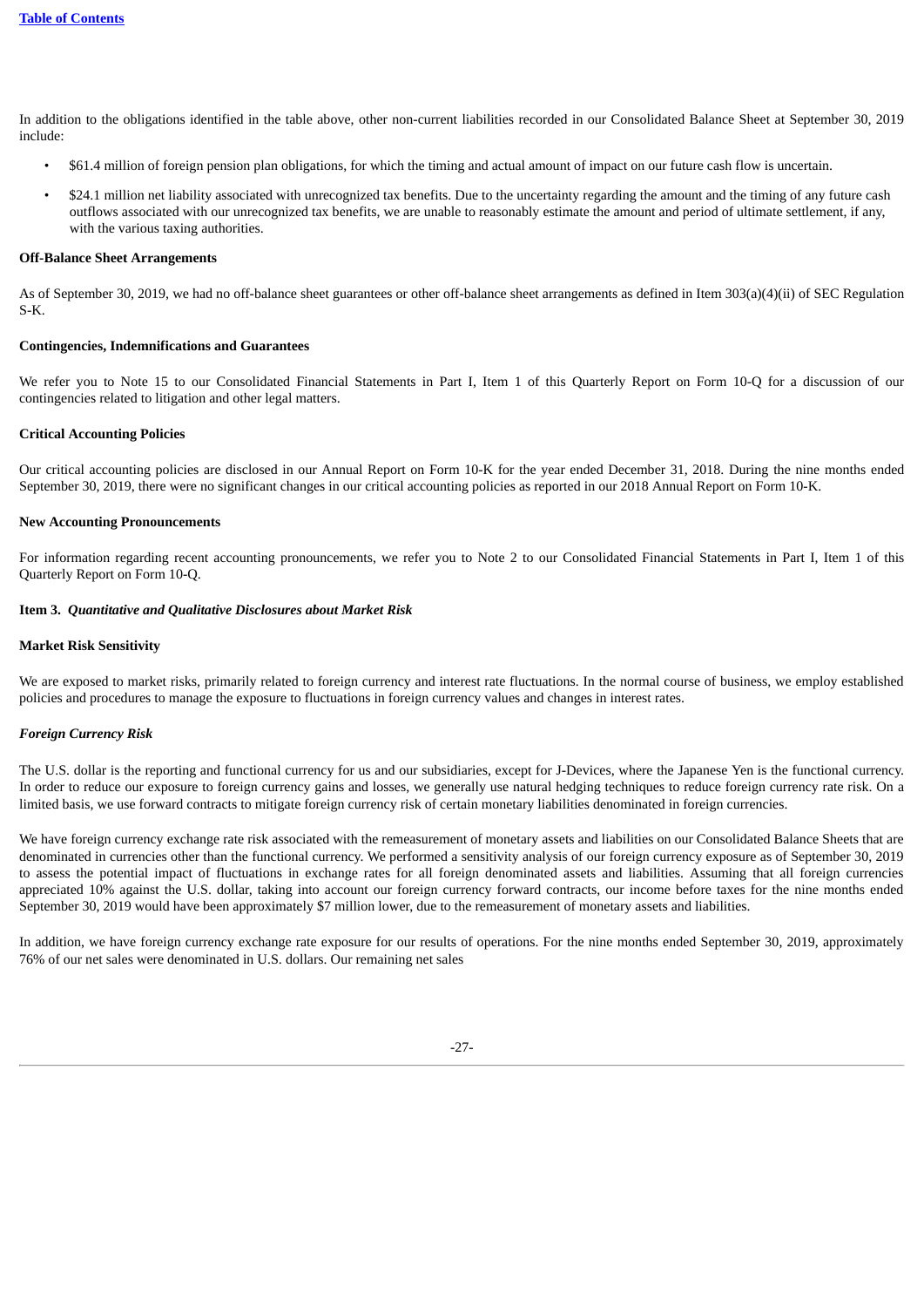were principally denominated in Japanese Yen for local country sales. For the nine months ended September 30, 2019, approximately 50% of our cost of sales and operating expenses were denominated in U.S. dollars and were largely for raw materials and costs associated with property, plant and equipment. The remaining portion of our cost of sales and operating expenses was principally denominated in the Asian currencies of the country where our production facilities are located and largely consisted of labor. To the extent that the U.S. dollar weakens against these currencies in Asia, similar foreign currency denominated income and expenses in the future will result in higher sales, higher cost of sales and operating expenses, with cost of sales and operating expenses having the greater impact on our financial results. Similarly, our sales, cost of sales and operating expenses will decrease if the U.S. dollar strengthens against these foreign currencies. We performed a sensitivity analysis of our foreign currency exposure as of September 30, 2019 to assess the potential impact of fluctuations in exchange rates for all foreign denominated sales and operating expenses. Assuming that all foreign currencies appreciated 10% against the U.S. dollar, our operating income for the nine months ended September 30, 2019 would have been approximately \$78 million lower.

There are inherent limitations in the sensitivity analysis presented, primarily the assumption that foreign exchange rate movements across multiple jurisdictions would change instantaneously in an equal fashion. As a result, the analysis is unable to reflect the potential effects of more complex market or other changes that could arise which may positively or negatively affect our results of operations.

Our Consolidated Financial Statements are impacted by changes in exchange rates at the entity where the local currency is the functional currency. The effect of foreign exchange rate translation for these entities was a gain of \$3.7 million and a loss of \$2.7 million for the nine months ended September 30, 2019 and 2018, respectively, and was recognized as an adjustment to equity through other comprehensive income (loss).

#### *Interest Rate Risk*

We have interest rate risk with respect to our debt. Our fixed and variable rate debt includes foreign borrowings and revolving credit facilities. Our fixed rate debt also consists of senior notes. Changes in interest rates have different impacts on the fixed and variable rate portions of our debt portfolio. A change in interest rates on the fixed portion of the debt portfolio impacts the fair value of the debt instrument but has no impact on interest expense or cash flows. A change in interest rates on the variable portion of the debt portfolio impacts the interest incurred and cash flows but does not generally impact the fair value of the instrument.

The table below presents the interest rates, maturities and fair value of our fixed and variable rate debt as of September 30, 2019:

|                       | 2019 - Remaining |          | 2021<br>2020 |         |  | 2022   |  | 2023    | <b>Thereafter</b> |                   |  | Total         |  | <b>Fair Value</b> |  |          |
|-----------------------|------------------|----------|--------------|---------|--|--------|--|---------|-------------------|-------------------|--|---------------|--|-------------------|--|----------|
|                       |                  |          |              |         |  |        |  |         |                   | (\$ in thousands) |  |               |  |                   |  |          |
| Fixed rate debt       |                  | 14,804   |              | 59.215  |  | 59.215 |  | 163.555 |                   | 45.513            |  | 572.143       |  | 914,445           |  | 963,382  |
| Average interest rate |                  | $1.2 \%$ |              | 1.2 %   |  | 1.2 %  |  | 2.9%    |                   | 2.0%              |  | 6.4 %         |  | 4.8 %             |  |          |
| Variable rate debt    |                  | 11.631   |              | 53.106  |  | 2.000  |  | 44.250  |                   | 280,000           |  | __            |  | 390,987           |  | 394,898  |
| Average interest rate |                  | 0.5%     |              | $3.3\%$ |  | 3.7%   |  | 3.7%    |                   | 4.3 %             |  | $\frac{0}{0}$ |  | 4.0 %             |  |          |
| Total debt maturities |                  | 26,435   |              | 112.321 |  | 61,215 |  | 207.805 |                   | 325.513           |  | 572.143       |  | .305,432          |  | ,358,280 |

<span id="page-28-0"></span>For information regarding the fair value of our long-term debt, see Note 14 to our Consolidated Financial Statements in Part I, Item 1 of this Quarterly Report on Form 10-Q.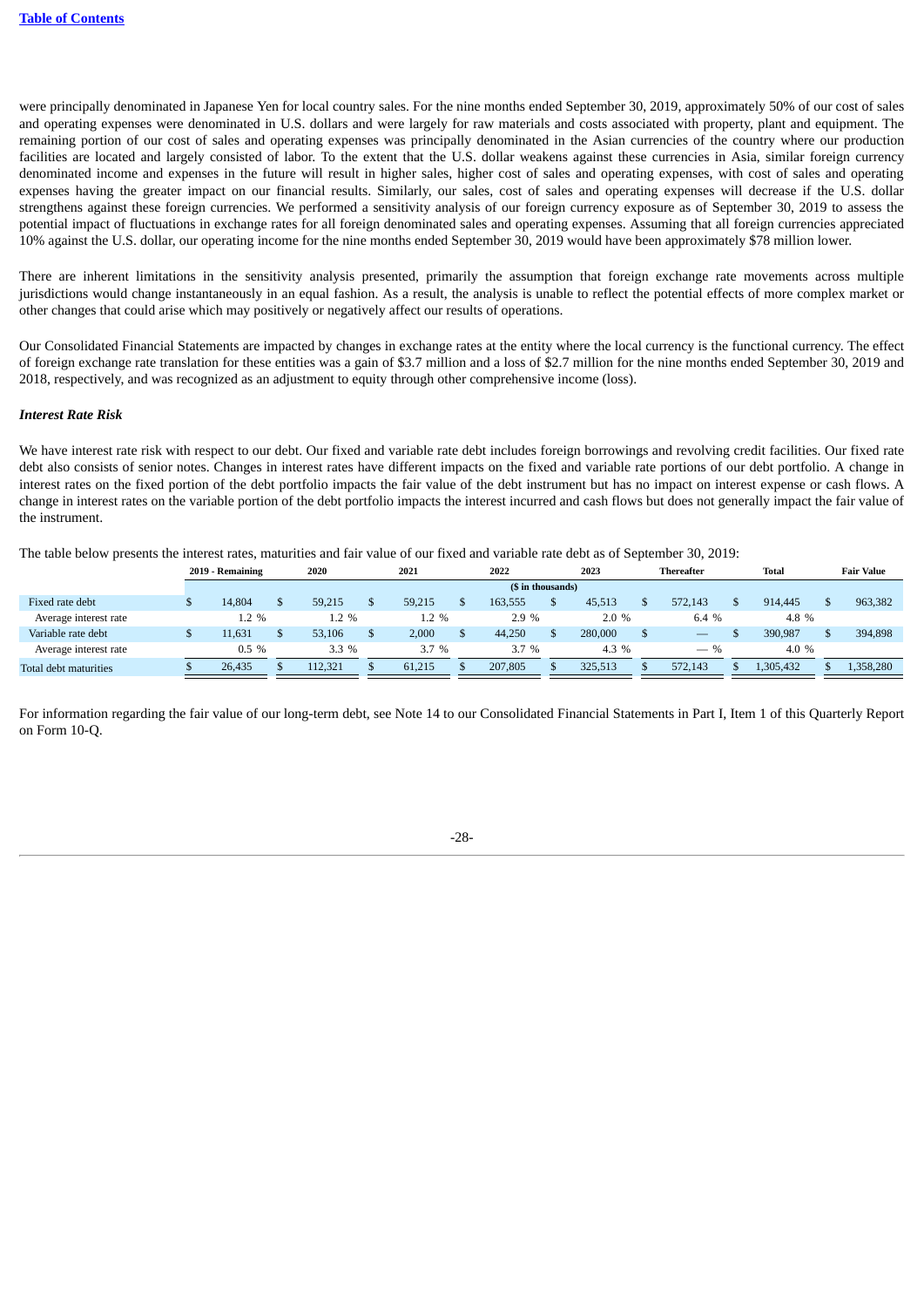#### **Item 4.** *Controls and Procedures*

#### **Evaluation of Disclosure Controls and Procedures**

We maintain disclosure controls and procedures that are designed to ensure that information required to be disclosed in our periodic reports to the Securities and Exchange Commission ("SEC") is recorded, processed, summarized and reported within the time periods specified in the SEC's rules and forms and that such information is accumulated and communicated to our management, including the Chief Executive Officer and the Chief Financial Officer, as appropriate, to allow timely decisions regarding required disclosure, based on the definition of "disclosure controls and procedures" in Rule 13a-15(e) and Rule 15d-15(e) under the Securities Exchange Act of 1934, as amended. In designing and evaluating the disclosure controls and procedures, management recognizes that any disclosure controls and procedures, no matter how well designed and operated, can provide only reasonable assurance of achieving the desired control objectives, and management necessarily is required to apply its judgment in evaluating the cost-benefit relationship of possible disclosure controls and procedures.

We carried out an evaluation, under the supervision and with the participation of management, including our Chief Executive Officer and our Chief Financial Officer, of the effectiveness of the design and operation of our disclosure controls and procedures as of September 30, 2019 and concluded those disclosure controls and procedures were effective as of that date.

### **Changes in Internal Control Over Financial Reporting**

<span id="page-29-0"></span>As previously reported, we are implementing an enterprise resource planning system in a multi-year program in certain of our factories. There have been no changes in our internal control over financial reporting that occurred during the three months ended September 30, 2019 that have materially affected, or are reasonably likely to materially affect, our internal control over financial reporting.

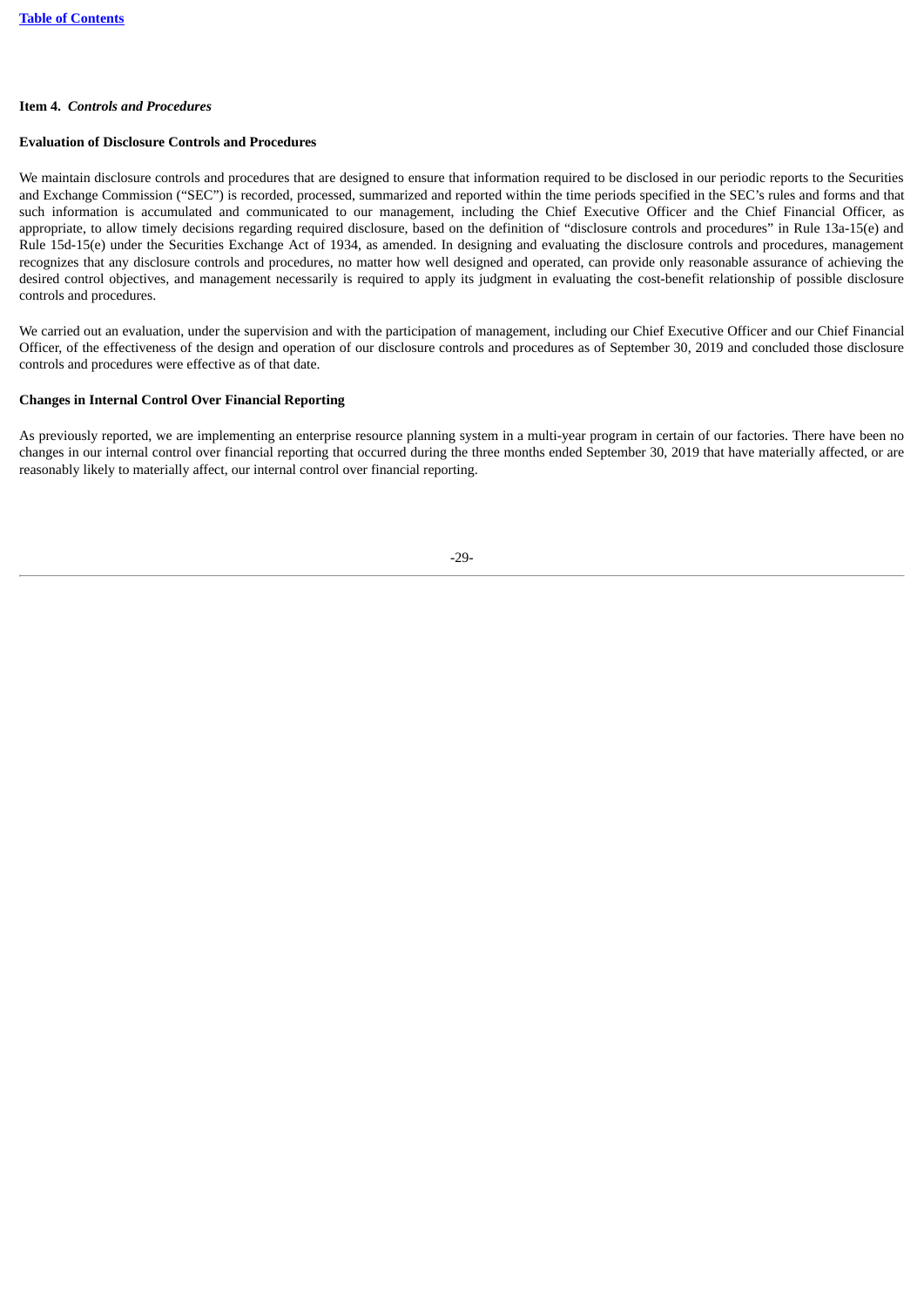### **PART II. OTHER INFORMATION**

### <span id="page-30-0"></span>**Item 1.** *Legal Proceedings*

Information about legal proceedings is set forth in Note 15 to our Consolidated Financial Statements in Part I, Item 1 of this Quarterly Report on Form 10-Q and in our Annual Report on Form 10-K for the year ended December 31, 2018.

#### <span id="page-30-1"></span>**Item 1A.** *Risk Factors*

The factors discussed below are cautionary statements that identify important factors and risks that could cause actual results to differ materially from those anticipated by the forward-looking statements contained in this report. For more information regarding the forward-looking statements contained in this report, see the Table of Contents of this Quarterly Report on Form 10-Q. You should carefully consider the risks and uncertainties described below, together with all of the other information included in this report, in considering our business and prospects. The risks and uncertainties described below are not the only ones facing Amkor. Additional risks and uncertainties not presently known to us may also impair our business operations. The occurrence of any of the following risks could affect our business, liquidity, results of operations, financial condition or cash flows.

### Dependence on the Highly Cyclical Semiconductor Industry - We Operate in Volatile Industries and Industry Downturns and Declines in Global *Economic and Financial Conditions Could Harm Our Performance.*

Our business is impacted by market conditions in the semiconductor industry, which is cyclical by nature and impacted by broad economic factors, such as world-wide gross domestic product and consumer spending. The semiconductor industry has experienced significant and sometimes sudden and prolonged downturns in the past. If the industry or markets we compete in experience slower, or even negative growth, our business and results of operations may be adversely affected.

Since our business is, and will continue to be, dependent on the requirements of semiconductor companies for outsourced packaging and test services, any downturn in the semiconductor industry or any other industry that uses a significant number of semiconductor devices, such as telecommunications, consumer electronics, or computing, could have a material adverse effect on our business and operating results. During downturns, we have experienced, among other things, reduced demand, excess capacity and reduced sales. For example, generally soft economic conditions and a lack of compelling new mobile products constrained overall demand during 2015. In addition, we believe that there is an inventory correction in the smartphone market and that the general semiconductor market is going through a typical cyclical correction. Macroeconomic uncertainties and a cautious business climate are also expected to constrain the revenue growth in our business. It is difficult to predict the timing, strength or duration of any economic slowdown or subsequent economic recovery, which, in turn, makes it more challenging for us to forecast our operating results, make business decisions and identify risks that may affect our business, sources and uses of cash, financial condition and results of operations. Additionally, if industry conditions deteriorate, we could suffer significant losses, as we have in the past, which could materially impact our business, liquidity, results of operations, financial condition and cash flows.

### Fluctuations in Operating Results and Cash Flows - Our Operating Results and Cash Flows Have Varied and May Vary Significantly as a Result of *Factors That We Cannot Control.*

Many factors, including the impact of adverse economic conditions, could have a material adverse effect on our net sales, gross profit, operating results and cash flows, or lead to significant variability of quarterly or annual operating results. Our profitability and ability to generate cash from operations is principally dependent upon demand for semiconductors, the utilization of our capacity, semiconductor package mix, the average selling price of our services, our ability to manage our capital expenditures and our ability to control our costs including labor, material, overhead and financing costs.

Our net sales, gross profit, operating income and cash flows have historically fluctuated significantly from quarter to quarter as a result of many of the following factors, over which we have little or no control and which we expect to continue to impact our business:

-30-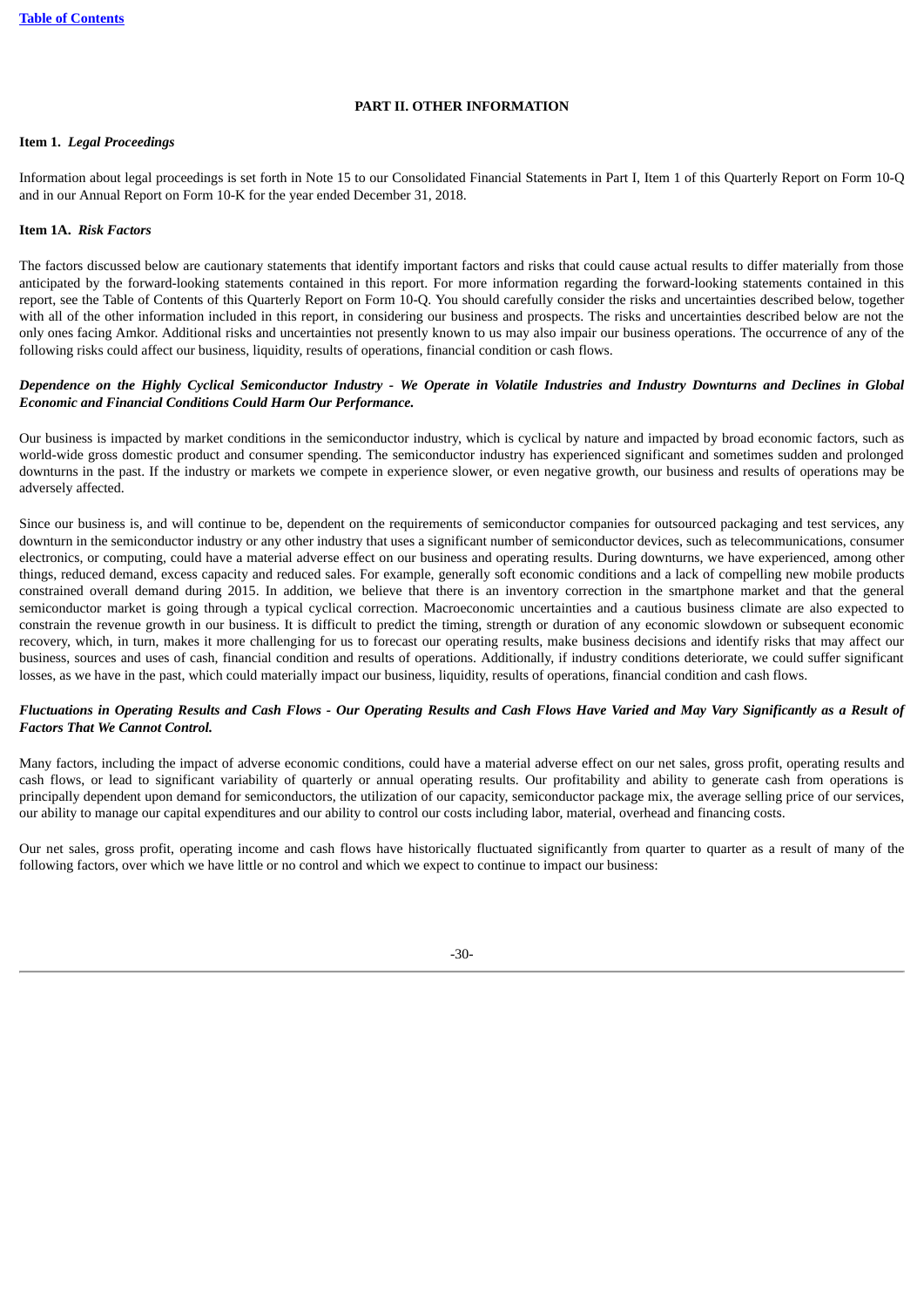- fluctuation in demand for semiconductors and conditions in the semiconductor industry generally, as well as by specific customers, such as inventory reductions by our customers impacting demand in key markets;
- our ability to achieve our major growth objectives, including: transitioning second-wave customers to advanced packages; expanding our sales to customers in Greater China and, in particular, in the mid-level and entry-level tiers of the mobile device market; and increasing our share of the automotive market;
- changes in our capacity and capacity utilization rates;
- changes in average selling prices which can occur quickly due to the absence of long-term agreements on price;
- changes in the mix of the semiconductor packaging and test services that we sell;
- the development, transition and ramp to high volume manufacture of more advanced silicon nodes and evolving wafer, packaging and test technologies, may cause production delays, lower manufacturing yields and supply constraints for new wafers and other materials;
- absence of backlog, the short-term nature of our customers' commitments, double bookings by customers and deterioration in customer forecasts and the impact of these factors, including the possible delay, rescheduling and cancellation of large orders, or the timing and volume of orders relative to our production capacity;
- changes in costs, quality, availability and delivery times of raw materials, components and equipment;
- changes in labor costs to perform our services;
- wage inflation and fluctuations in commodity prices, including gold, copper and other precious metals;
- the timing of expenditures in anticipation of future orders;
- changes in effective tax rates;
- the availability and cost of financing;
- intellectual property transactions and disputes;
- high leverage and restrictive covenants;
- warranty and product liability claims and the impact of quality excursions and customer disputes and returns;
- costs associated with legal claims, indemnification obligations, judgments and settlements;
- political instability and government shutdowns, civil disturbances or environmental or natural events, such as earthquakes in Japan, that impact our operations, and international events, such as the United Kingdom's ongoing negotiations to leave the European Union;
- pandemic illnesses that may impact our labor force and our ability to travel;
- costs of acquisitions and divestitures and difficulties integrating acquisitions;
- our ability to attract and retain qualified personnel to support our global operations;
- fluctuations in interest rates and currency exchange rates, including the potential impact of the phase-out of LIBOR on our variable rate debt;
- fluctuations in our manufacturing yields;
- our ability to penetrate new end markets or expand our business in existing end markets;
- dependence on key customers or concentration of customers in certain end markets, such as mobile communications and automotive and

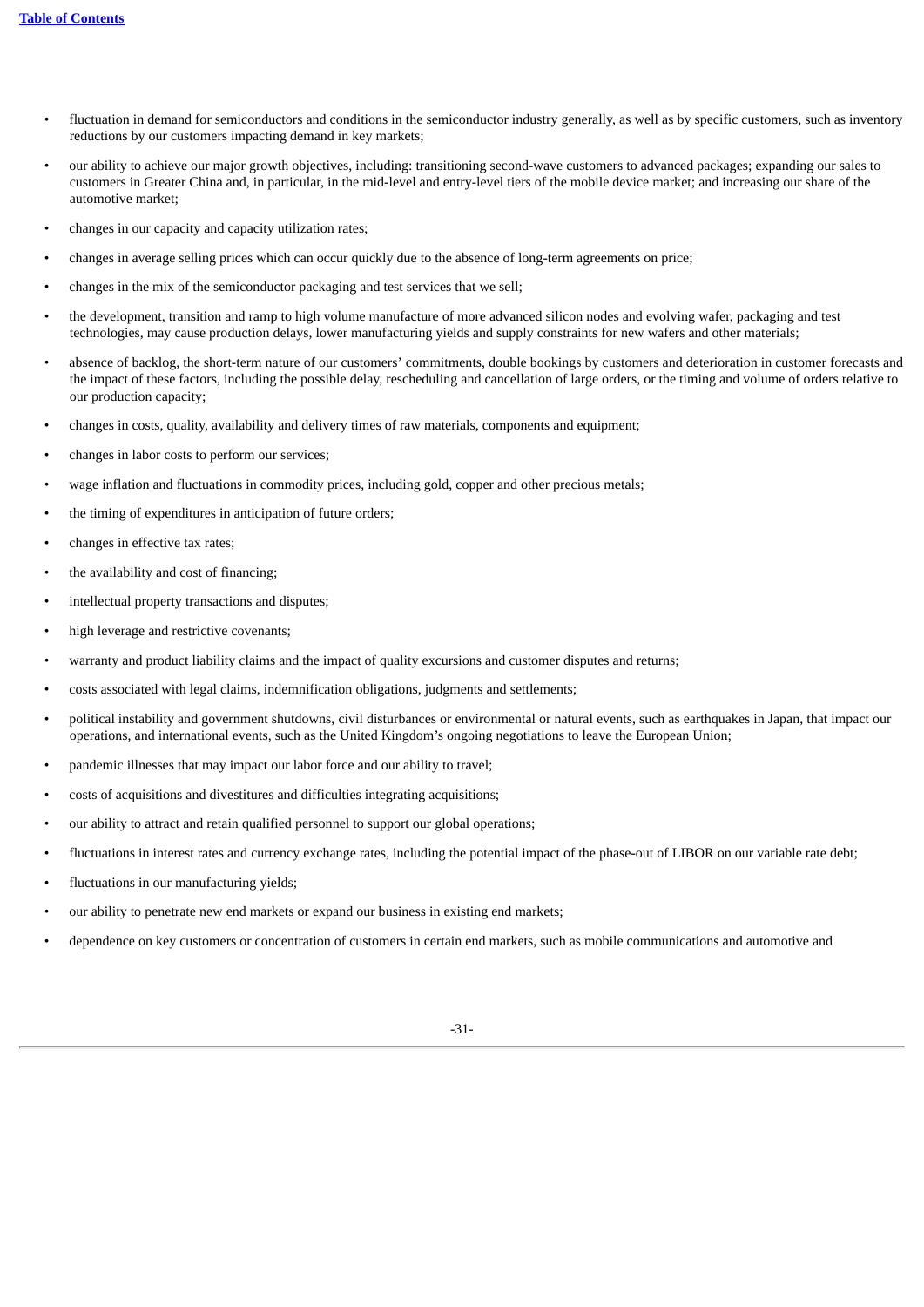restructuring charges, asset write-offs and impairments.

It is often difficult to predict the impact of these factors upon our results for a particular period. These factors may have a material and adverse effect on our business, liquidity, results of operations, financial condition and cash flows or lead to significant variability of quarterly or annual operating results. In addition, these factors may adversely affect our credit ratings which could make it more difficult and expensive for us to raise capital and could adversely affect the price of our securities.

### Risks Associated with International Operations - We Depend on Our Factories and Operations in China, Japan, Korea, Malaysia, the Philippines, Portugal, Singapore and Taiwan. Many of Our Customers' and Vendors' Operations Are Also Located Outside of the U.S.

We provide packaging and test services through our factories and other operations located in China, Japan, Korea, Malaysia, the Philippines, Portugal, Singapore and Taiwan. Substantially all of our property, plant and equipment is located outside of the United States. Moreover, many of our customers and the vendors in our supply chain are located outside the U.S. The following are some of the risks we face in doing business internationally:

- changes in consumer demand resulting from deteriorating conditions in local economies;
- laws, rules, regulations and policies imposed by U.S. or foreign governments, such as tariffs, customs, duties and other restrictive trade barriers, national security, data privacy and cybersecurity, antitrust and competition, tax, currency and banking, labor, environmental, health and safety, and in particular the recent increase in tariffs, customs, duties and other restrictive trade barriers considered or adopted by U.S. and foreign governments;
- laws, rules, regulations and policies within China and other countries that may favor domestic companies over non-domestic companies, including customer- or government-supported efforts to promote the development and growth of local competitors;
- the payment of dividends and other payments by non-U.S. subsidiaries may be subject to prohibitions, limitations or taxes in local jurisdictions;
- fluctuations in currency exchange rates, particularly the dollar/yen exchange rate for J-Devices;
- political and social conditions, and the potential for civil unrest, terrorism or other hostilities;
- disruptions or delays in shipments caused by customs brokers or government agencies;
- difficulties in attracting and retaining qualified personnel and managing foreign operations, including foreign labor disruptions;
- difficulty in enforcing contractual rights and protecting our intellectual property rights;
- potentially adverse tax consequences resulting from tax laws in the U.S. and in foreign jurisdictions in which we operate; and
- local business and cultural factors that differ from our normal standards and practices, including business practices that we are prohibited from engaging in by the Foreign Corrupt Practices Act and other anti-corruption laws and regulations.

In particular, we have significant facilities and other investments in South Korea, and there have been heightened security concerns in recent years stemming from North Korea's nuclear weapon and long-range missile programs as well as its military actions in the region. Furthermore, there has been a history of conflict and a recent rise in tensions within and among other countries in the region.

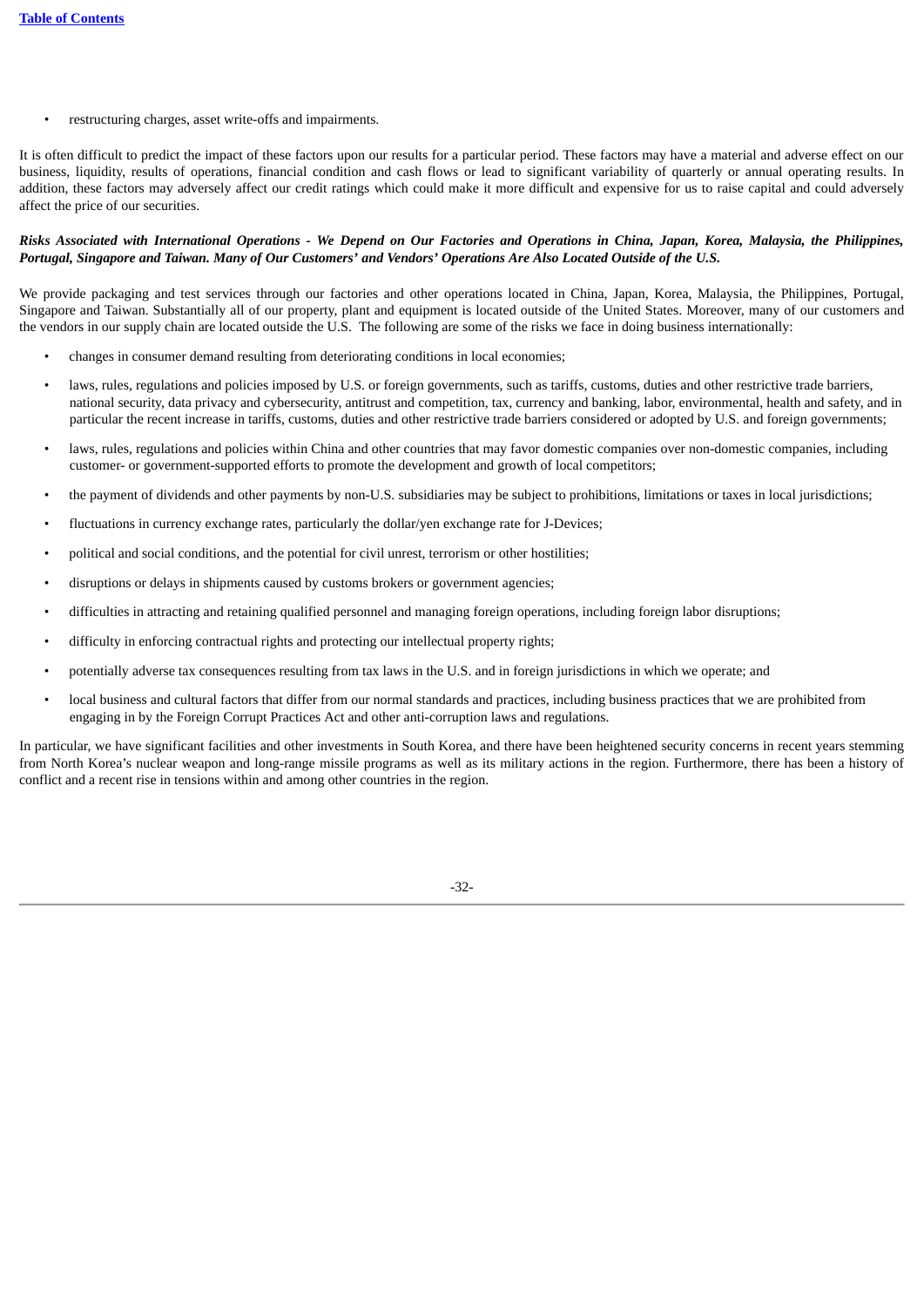### Competition - We Compete Against Established Competitors in the Packaging and Test Business as Well as Internal Customer Capabilities and May Face *Competition from New Competitors, Including Foundries.*

The outsourced semiconductor packaging and test market is very competitive. We face substantial competition from established and emerging packaging and test service providers primarily located in Asia, including companies with significantly greater processing capacity, financial resources, local presence, research and development operations, marketing, technology and other capabilities. We also may face increased competition from domestic companies located in the People's Republic of China, or the PRC, where there are government-supported efforts to promote the development and growth of the local semiconductor industry. For example, STATS ChipPAC was acquired in 2015 by Jiangsu Electronics Technology Co., Ltd., a local PRC company. We may be at a disadvantage in attempting to compete with entities associated with such government-supported initiatives based on their lower cost of capital, access to government resources and incentives, preferential sourcing practices, stronger local relationships or otherwise. Our competitors may also have established relationships, or enter into new strategic relationships, with one or more of the large semiconductor companies that are our current or potential customers, or key suppliers to these customers. Consolidation among our competitors could also strengthen their competitive position. For example, Advanced Semiconductor Engineering, Inc. and Siliconware Precision Industries Co., Ltd. became sister companies under a new joint holding company, ASE Technology Holding Co. LTD., in April 2018.

We also face competition from the internal capabilities and capacity of many of our current and potential IDM and foundry customers. In addition, we compete with contract foundries, such as Taiwan Semiconductor Manufacturing Company Limited and Samsung Electronics Co., Ltd., which offer full turnkey services from silicon wafer fabrication through packaging and final test. These semiconductor foundries, which are substantially larger and have greater financial resources than we do, have expanded their operations to include packaging and test services, and may continue to expand these capabilities in the future.

We cannot assure you that we will be able to compete successfully in the future against our existing or potential competitors or that our customers will not rely on internal sources for packaging and test services, or that our business, liquidity, results of operations, financial condition and cash flows will not be adversely affected by such increased competition.

### *Absence of Backlog - The Lack of Contractually Committed Customer Demand May Adversely Affect Our Sales.*

Our packaging and test business does not typically operate with any material backlog. Our quarterly net sales from packaging and test services are substantially dependent upon our customers' demand in that quarter. None of our customers have committed to purchase any significant amount of packaging or test services or to provide us with binding forecasts of demand for packaging and test services for any future period in any material amount. In addition, we sometimes experience double booking by customers, and our customers often reduce, cancel or delay their purchases of packaging and test services for a variety of reasons including industry-wide, customer-specific and Amkor-specific reasons. This makes it difficult for us to forecast our capacity utilization and net sales in future periods. Since a large portion of our costs is fixed and our expense levels are based in part on our expectations of future sales, we may not be able to adjust costs in a timely manner to compensate for any sales shortfall. If we are unable to adjust costs in a timely manner, our margins, operating results, financial condition and cash flows would be adversely affected.

### High Fixed Costs - Due to Our High Percentage of Fixed Costs, We Will Be Unable to Maintain Satisfactory Gross Margins if We Are Unable to Achieve *Relatively High Capacity Utilization Rates.*

Our operations are characterized by relatively high fixed costs and the absence of any material backlog. Our profitability depends in part not only on pricing levels for our packaging and test services, but also on the efficient utilization of our human resources and packaging and test equipment. Increases or decreases in our capacity utilization can significantly affect gross margins. In periods of low demand we experience relatively low capacity utilization in our operations, which leads to reduced margins during that period. Transitions between different packaging technologies, such as the transition from gold wirebond to flip chip and copper wirebond packages, can also impact our capacity utilization if we do not efficiently redeploy our equipment for other packaging and test opportunities. For example, in the past, the migration of some customer demand from wirebond to flip chip packages resulted in underutilized wirebond assets which negatively impacted our capacity utilization and gross margin. We cannot assure you that we will be able to

-33-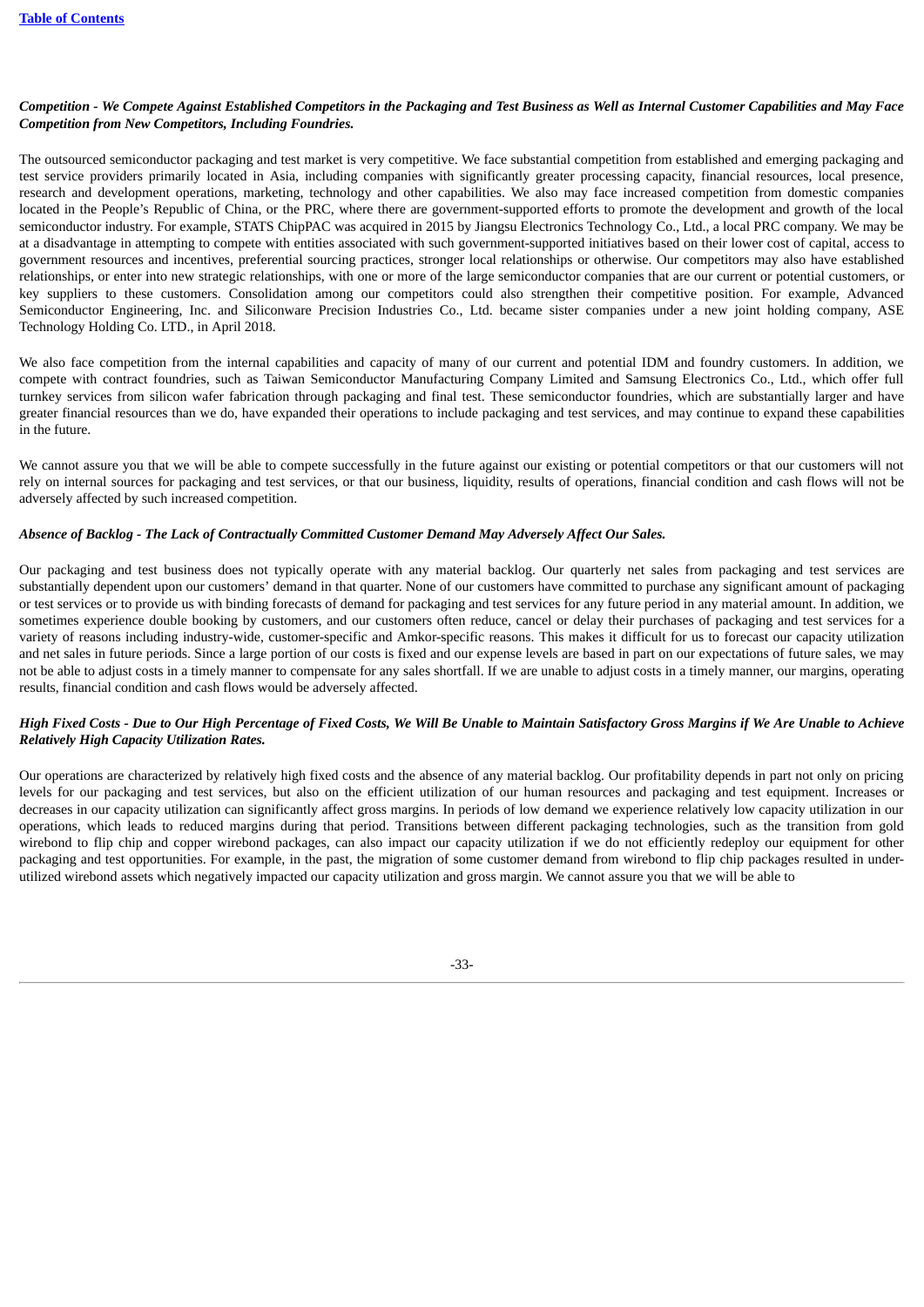achieve consistently high capacity utilization, and if we fail to do so, our gross margins will be negatively impacted. If our gross margins decrease, our business, liquidity, results of operations, financial condition and cash flows could be materially adversely affected.

In addition, our fixed operating costs have increased in recent years in part as a result of our efforts to expand our capacity through significant capital expenditures. Forecasted customer demand for which we have made capital investments may not materialize, especially if industry conditions deteriorate. As a result, our sales may not adequately cover fixed costs, resulting in reduced profit levels or causing significant losses, either of which may adversely impact our business, liquidity, results of operations, financial condition and cash flows.

#### Guidance - Our Failure to Meet Our Guidance or Analyst Projections Could Adversely Impact the Trading Prices of Our Securities.

We periodically provide guidance to investors with respect to certain financial information for future periods. Securities analysts also periodically publish their own projections with respect to our future operating results. As discussed above under "Fluctuations in Operating Results and Cash Flows - Our Operating Results and Cash Flows Have Varied and May Vary Significantly as a Result of Factors That We Cannot Control," our operating results and cash flows vary significantly and are difficult to accurately predict. Volatility in customer forecasts and fluctuations in global consumer demand make it particularly difficult to predict future results. Further, providing guidance requires us to make estimates and assumptions about such things as revenue, costs and expenses, which may turn out to be incorrect or change. To the extent we fail to meet or exceed our own guidance or the analyst projections for any reason, the trading prices of our securities may be adversely impacted. Moreover, even if we do meet or exceed that guidance or those projections, if analysts and investors do not react favorably, or if analysts were to discontinue providing coverage of our company, the trading prices of our securities may be adversely impacted.

#### Declining Average Selling Prices - Historically There Has Been Downward Pressure on the Prices of Our Packaging and Test Services.

Prices for packaging and test services have generally declined over time, and sometimes prices can change significantly in relatively short periods of time. We expect downward pressure on average selling prices for our packaging and test services to continue in the future, and this pressure may intensify during downturns in business. If we are unable to offset a decline in average selling prices by developing and marketing new packages with higher prices, reducing our purchasing costs, recovering more of our material cost increases from our customers and reducing our manufacturing costs, our business, liquidity, results of operations, financial condition and cash flows could be materially adversely affected.

### Decisions by Our Integrated Device Manufacturer and Foundry Customers to Curtail Outsourcing May Adversely Affect Our Business.

Historically, we have been dependent on the trend in outsourcing of packaging and test services by IDM customers. Our IDM and foundry customers continually evaluate the need for outsourced services against their own in-house packaging and test services. As a result, at any time and for a variety of reasons, IDMs and foundries may decide to shift some or all of their outsourced packaging and test services to internally sourced capacity.

The reasons IDMs and foundries may shift their outsourced business to internal capacity include:

- their desire to realize higher utilization of their existing packaging and test capacity, especially during downturns in the semiconductor industry;
- their unwillingness to disclose proprietary technology;
- their possession of more advanced packaging and test technologies; and
- the guaranteed availability of their own packaging and test capacity.

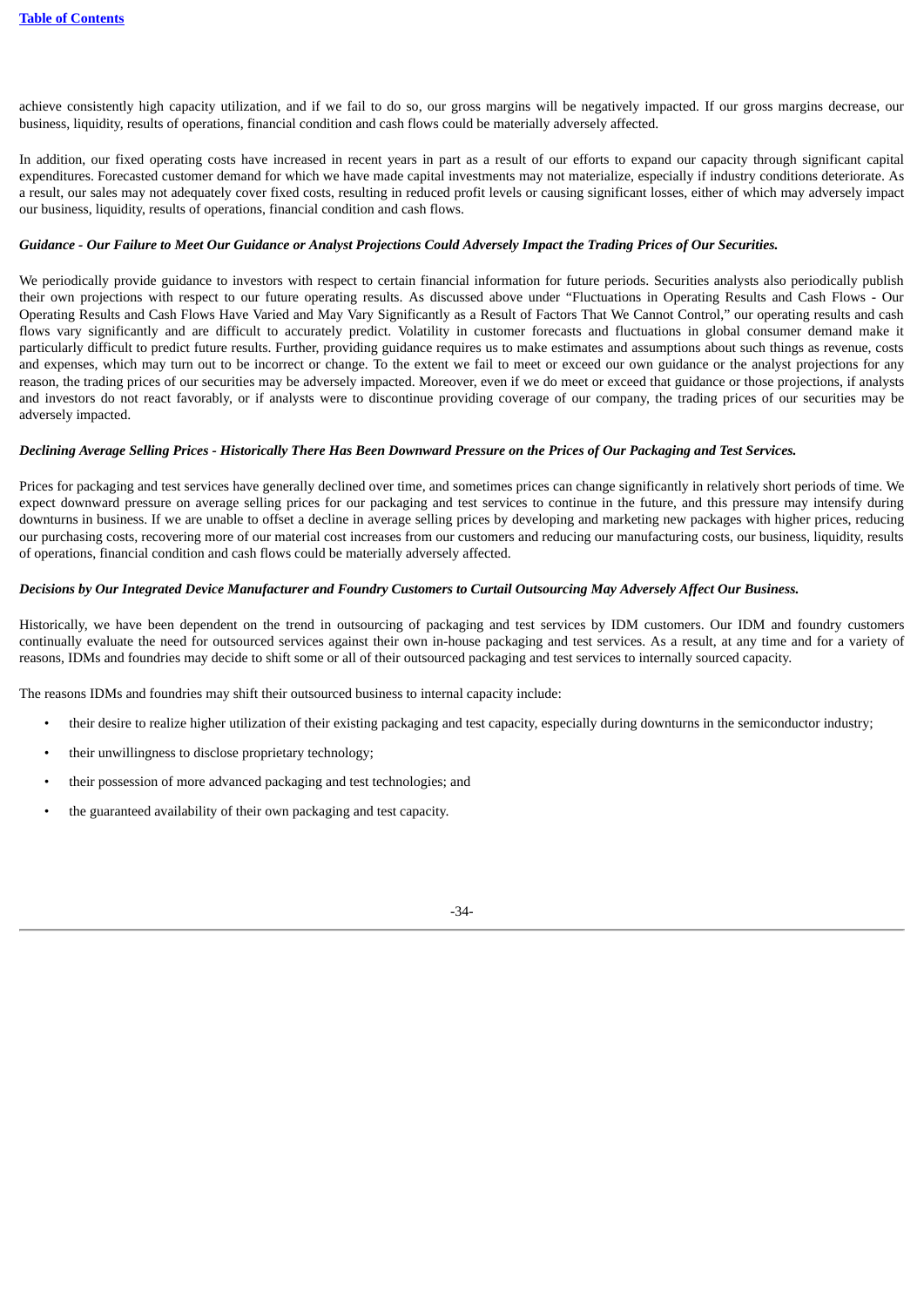In addition, to the extent we limit capacity commitments for certain customers, these customers may increase their level of in-house packaging and test capabilities, which could make it more difficult for us to regain their business when we have available capacity.

In a downturn in the semiconductor industry, IDMs and foundries could respond by shifting some or all outsourced packaging and test services to internally serviced capacity on a short-term basis. Also, the IDMs and foundries could curtail or reverse the trend of outsourcing packaging and test services. If we experience a significant loss of IDM or foundry business, it could have a material adverse effect on our business, liquidity, results of operations, financial condition and cash flows, especially during a prolonged industry downturn.

#### Our Substantial Indebtedness Could Adversely Affect Our Financial Condition and Prevent Us from Fulfilling Our Obligations.

We have a significant amount of indebtedness, and the terms of the agreements governing our indebtedness allow us and our subsidiaries to incur more debt, subject to certain limitations. As of September 30, 2019, our total debt balance was \$1,298.0 million, of which \$103.0 million was classified as a current liability and \$539.3 million was collateralized indebtedness at our subsidiaries. We may consider investments in joint ventures, increased capital expenditures, refinancings, or acquisitions which may increase our indebtedness. If new debt is added to our consolidated debt level, the related risks that we face could intensify.

Our substantial indebtedness could:

- make it more difficult for us to satisfy our obligations with respect to our indebtedness, including our obligations under our indentures to purchase notes tendered as a result of a change in control of Amkor;
- increase our vulnerability to general adverse economic and industry conditions;
- limit our ability to fund future working capital, capital expenditures, research and development and other business opportunities, including joint ventures and acquisitions;
- require us to dedicate a substantial portion of our cash flow from operations to service payments of interest and principal on our debt, thereby reducing the availability of our cash flow to fund future working capital, capital expenditures, research and development expenditures and other general corporate requirements;
- increase the volatility of the price of our common stock;
- limit our flexibility to react to changes in our business and the industry in which we operate;
- place us at a competitive disadvantage to any of our competitors that have less debt;
- limit, along with the financial and other restrictive covenants in our indebtedness, our ability to borrow additional funds;
- limit our ability to refinance our existing indebtedness, particularly during periods of adverse credit market conditions when refinancing indebtedness may not be available under interest rates and other terms acceptable to us or at all; and
- increase our cost of borrowing.

In addition, certain of our credit agreements use LIBOR or other reference rates to determine the rate of interest payable on our borrowings. The United Kingdom's Financial Conduct Authority intends to phase out LIBOR by the end of 2021. Plans for alternative reference rates for other currencies have also been announced. At this time, we cannot predict how markets will respond to proposed alternative rates or the effect of any changes to, or discontinuation of, LIBOR. If reference rates under our credit agreements are no longer available or if our lenders have increased costs due to changes in reference rates, we may experience increases in interest rates on our variable rate debt, which could adversely impact our interest expense, results of operations and cash flows.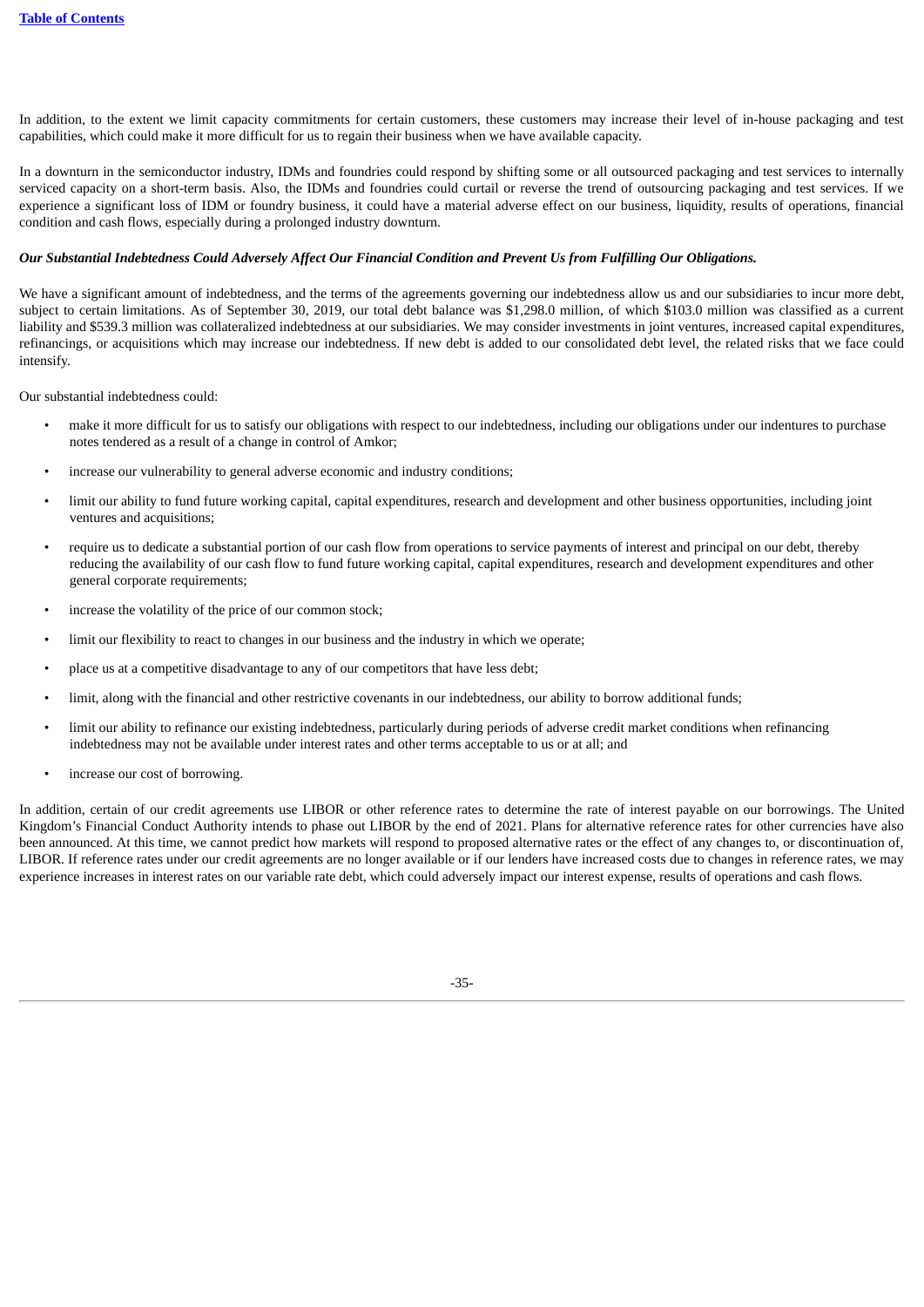# *We May Have Difficulty Funding Liquidity Needs.*

We assess our liquidity based on our current expectations regarding sales and operating expenses, capital spending, debt service requirements and other funding needs. Our liquidity is affected by, among other factors, the performance of our business, our capital expenditure and other investment levels and our ability to repay debt and other long-term obligations out of our operating cash flows or with the proceeds of debt or equity financings.

We operate in a capital-intensive industry. We had capital expenditures of \$328.5 million during the nine months ended September 30, 2019. Servicing our current and future customers requires that we incur significant operating expenses and continue to make significant capital expenditures and other investments, which are generally made in advance of the related revenues and without firm customer commitments. Ultimately the actual amount of our capital expenditures for 2019 and thereafter may vary materially and will depend on several factors. These factors include, among others, the amount, timing and implementation of our capital projects, including those under review and those not yet planned, the performance of our business, economic and market conditions, the cash needs and investment opportunities for the business, the need for additional capacity and facilities and the availability of cash flows from operations or financing.

In addition, we have a significant level of debt which requires significant scheduled principal and interest payments in the coming years. The sources funding our operations, including capital expenditures and other investments and servicing principal and interest obligations with respect to our debt, are cash flows from our operations, existing cash and cash equivalents, borrowings under available debt facilities, or proceeds from any additional debt or equity financing.

The health of the worldwide banking system and capital markets affects our liquidity. If financial institutions that have extended credit commitments to us are adversely affected by the conditions of the U.S., foreign or international banking system and capital markets, they may refuse or be unable to fund borrowings under their credit commitments to us. Volatility in the banking system and capital markets, as well as rising interest rates or adverse economic, political and other global conditions, could also make it difficult or more expensive for us to maintain our existing credit facilities or refinance our debt.

The trading price of our common stock has been, and is likely to continue to be, highly volatile and could be subject to wide fluctuations. Such fluctuations could impact our decision or ability to utilize the equity markets as a potential source of our funding needs in the future.

In addition, there is a risk that we could fail to generate the necessary net income or operating cash flows to meet the funding needs of our business due to a variety of factors, including the other factors discussed in this "Risk Factors" section. If we fail to generate the necessary cash flows or we are unable to access the capital markets when needed, our liquidity may be adversely impacted.

#### Covenants in the Indentures and Agreements Governing Our Current and Future Indebtedness Could Restrict Our Operating Flexibility.

The indentures and agreements governing our existing debt, and debt we may incur in the future, contain, or may contain, affirmative and negative covenants that materially limit our ability to take certain actions, including our ability to incur debt, pay dividends and repurchase stock, make certain investments and other payments, enter into certain mergers and consolidations, engage in sale leaseback transactions and encumber and dispose of assets. In addition, certain of our debt agreements contain, and our future debt agreements may contain, financial covenants and ratios.

The breach of any of these covenants by us, or the failure by us to meet any of the financial ratios or conditions, could result in a default under any or all of such indebtedness. If a default occurs under any such indebtedness, all of the outstanding obligations thereunder could become immediately due and payable, which could result in a default under our other outstanding debt and could lead to an acceleration of obligations related to other outstanding debt. The existence of such a default or event of default could also preclude us from borrowing funds under our revolving credit facilities. Our ability to comply with the provisions of the indentures, credit facilities and other agreements governing our outstanding debt and indebtedness we may incur in the future can be affected by events beyond our control and a default under any debt instrument, if not cured or waived, could have a material adverse effect on us.

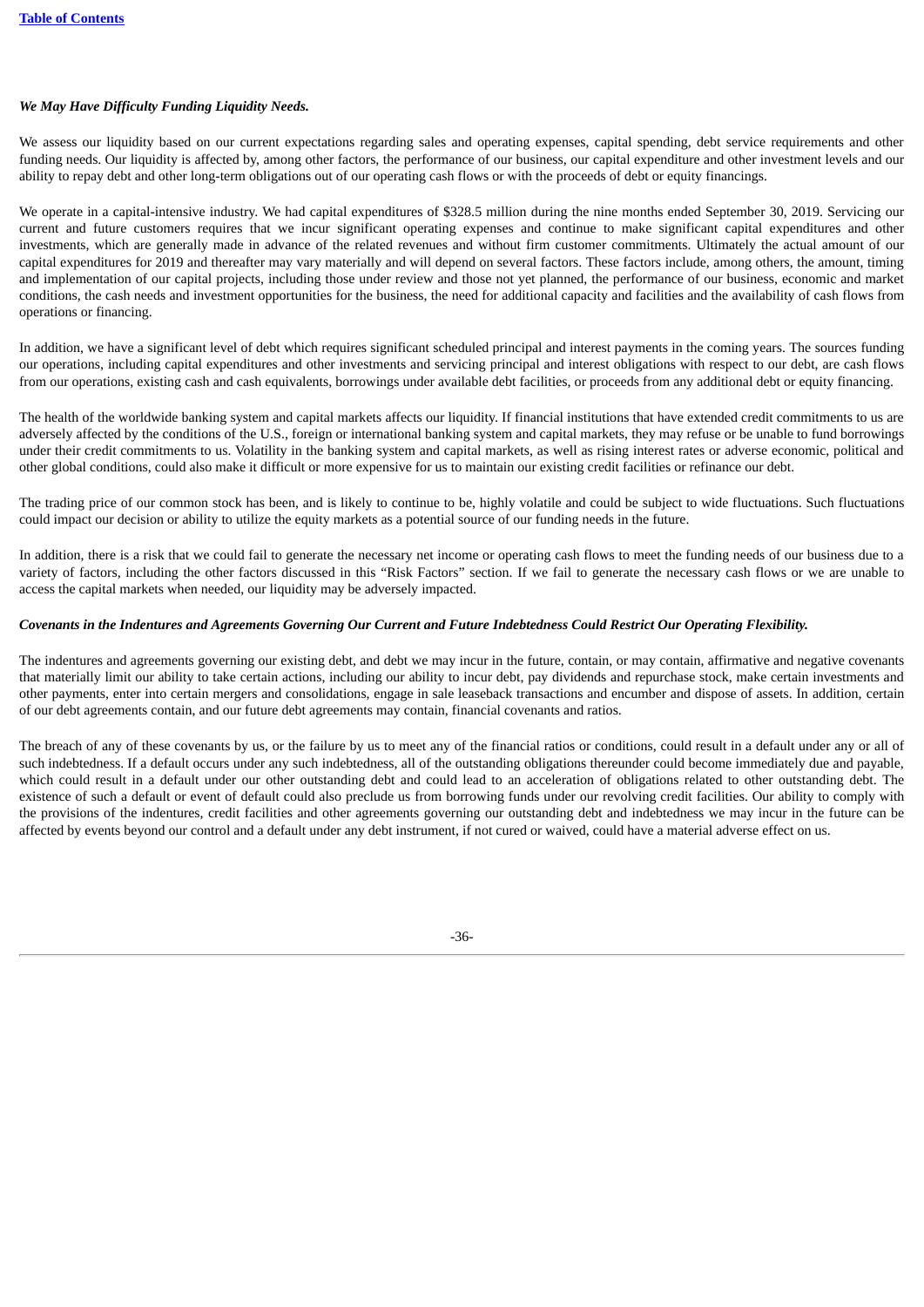We Have Significant Severance Plan Obligations Associated With Our Manufacturing Operations in Korea Which Could Reduce Our Cash Flow and *Negatively Impact Our Financial Condition.*

Our subsidiary in Korea maintains an unfunded severance plan, under which we have an accrued liability of \$129.3 million as of September 30, 2019. The plan covers certain employees that were employed prior to August 1, 2015. In the event of a significant layoff or other reduction in our labor force in Korea, our subsidiary in Korea would be required to make lump-sum severance payments under the plan, which could have a material adverse effect on our liquidity, financial condition and cash flows.

#### If We Fail to Maintain an Effective System of Internal Controls, We May Not be Able to Accurately Report Financial Results or Prevent Fraud.

Effective internal controls are necessary to provide reliable financial reports and to assist in the effective prevention of fraud. We must annually evaluate our internal procedures to satisfy the requirements of Section 404 of the Sarbanes-Oxley Act of 2002, which requires management and our independent registered public accounting firm to assess the effectiveness of internal control over financial reporting.

Internal controls may not prevent or detect misstatements because of their inherent limitations, including the possibility of human error, the circumvention or overriding of controls, fraud or corruption. Therefore, even effective internal controls can provide only reasonable assurance with respect to the preparation and fair presentation of financial statements. In addition, projections of any evaluation of effectiveness of internal controls to future periods are subject to the risk that the internal controls may become inadequate because of changes in conditions, or that the degree of compliance with the policies or procedures may deteriorate.

We assess our internal controls and systems on an ongoing basis, and from time-to-time, we update and make modifications to our global enterprise resource planning system. We have implemented several significant enterprise resource planning modules and expect to implement additional enterprise resource planning modules in the future. In addition, we have implemented new shop floor management systems in certain of our factories. In December 2015, we acquired the operations of J-Devices, and we integrated those operations into our overall internal control over financial reporting. Although we continue to monitor and assess our internal controls for these systems and operations, there is a risk that deficiencies may occur that could constitute significant deficiencies or, in the aggregate, a material weakness.

If we fail to remedy any deficiencies or maintain the adequacy of our internal controls, we could be subject to regulatory scrutiny, civil or criminal penalties or shareholder litigation. In addition, failure to maintain adequate internal controls could result in financial statements that do not accurately reflect our operating results or financial condition.

### We Face Warranty Claims, Product Return and Liability Risks, the Risk of Economic Damage Claims and the Risk of Negative Publicity if Our Packages *Fail*.

Our packages are incorporated into a number of end products, and our business is exposed to warranty claims, product return and liability risks, the risk of economic damage claims and the risk of negative publicity if our packages fail.

We receive warranty claims from our customers from time to time in the ordinary course of our business. If we were to experience an unusually high incidence of warranty claims, we could incur significant costs and our business could be adversely affected. In addition, we are exposed to the product and economic liability risks and the risk of negative publicity affecting our customers. Our sales may decline if any of our customers are sued on a product liability claim. We also may suffer a decline in sales from the negative publicity associated with such a lawsuit or with adverse public perceptions in general regarding our customers' products. Further, if our packages are delivered with defects, we could incur additional development, repair or replacement costs or suffer other economic losses, and our credibility and the market's acceptance of our packages could be harmed.

-37-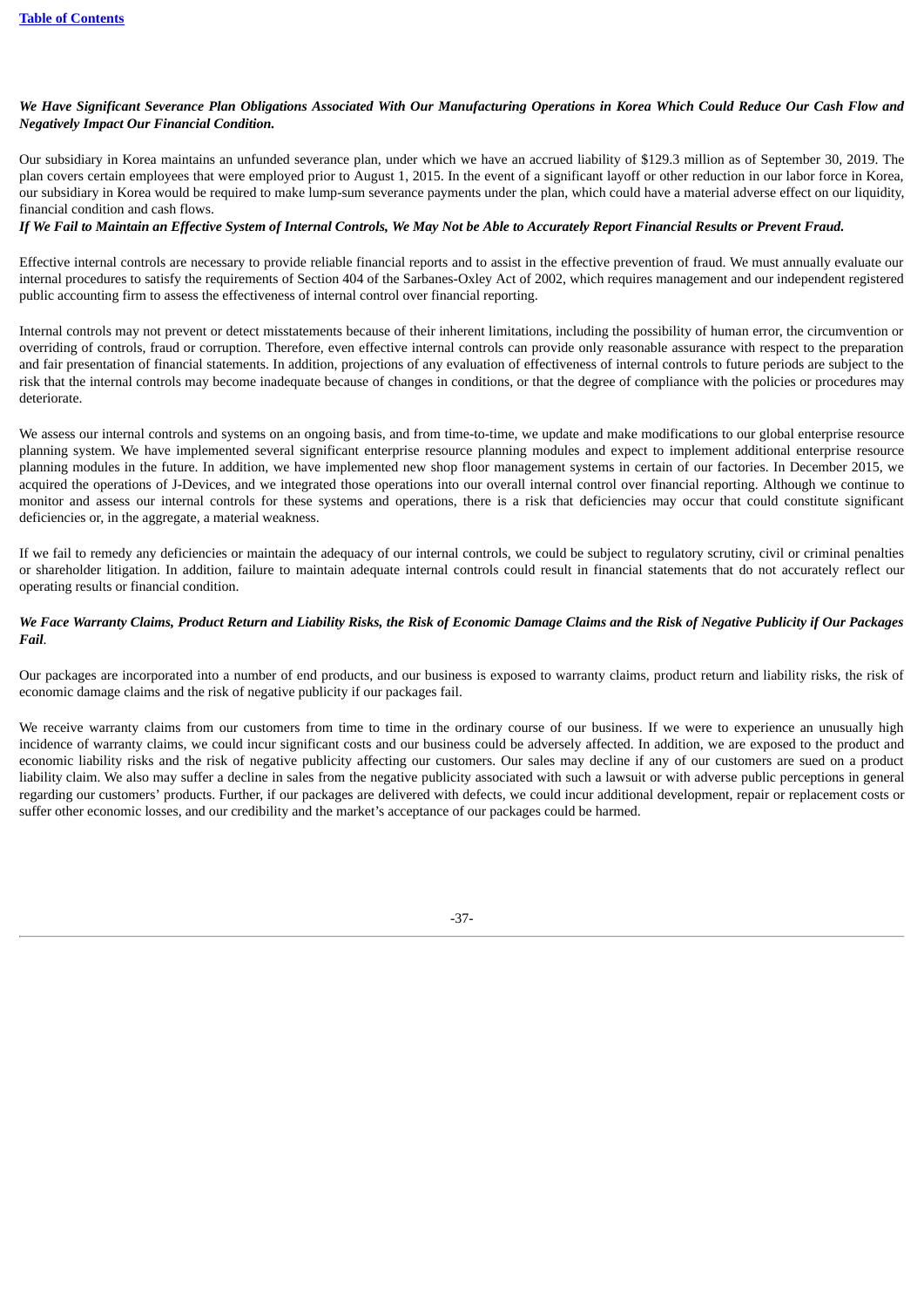### We Face Risks in Connection with the Continuing Development and Implementation of Changes to, and Maintenance and Security of, Our Information *Technology Systems.*

We depend on our information technology systems for many aspects of our business. Our systems may be susceptible to damage, disruptions or shutdowns due to failures during the process of upgrading, replacing or maintaining software, databases or components thereof, power outages, hardware failures, interruption or failures of third-party provider systems, computer viruses, attacks by computer hackers, telecommunication failures, user errors, malfeasance or catastrophic events. In addition, security breaches could result in unauthorized disclosure of confidential information. Some of our key software has been developed by our own programmers, and this software may not be easily integrated with other software and systems. From time to time we make additions or changes to our information technology systems. For example, we have implemented new shop floor systems in certain of our factories, and we are integrating J-Devices' information technology systems with our existing systems and processes. In addition, in May 2017, we completed our acquisition of Nanium and continue to integrate its information technology systems into our existing systems and processes. We face risks in connection with current and future projects to install or integrate new information technology systems or upgrade our existing systems. These risks include:

- delays in the design and implementation of the system:
- costs may exceed our plans and expectations; and
- disruptions resulting from the implementation or integration of the systems may impact our ability to process transactions and delay shipments to customers, impact our results of operations or financial condition or harm our control environment.

Our business could be materially and adversely affected if our information technology systems are disrupted or if we are unable to successfully install new systems or improve, upgrade, integrate or expand upon our existing systems.

### *We Face Risks Trying to Attract, Retain or Replace Qualified Employees to Support Our Operations.*

Our success depends to a significant extent upon the continued service of our key senior management, sales and technical personnel, any of whom may be difficult to replace. Competition for qualified employees is intense, and our business could be adversely affected by the loss of the services of any of our existing key personnel, including senior management, as a result of competition or for any other reason. We do not have employment agreements with our key employees, including senior management, or other contracts that would prevent our key employees from working for our competitors in the event they cease working for us. We cannot assure you that we will be successful in our efforts to retain or replace key employees or in hiring and properly training sufficient numbers of qualified personnel and in effectively managing our growth. Our inability to attract, retain, motivate and train qualified new personnel could have a material adverse effect on our business.

### *Difficulties Consolidating and Integrating Our Operations - We Face Challenges as We Integrate Diverse Operations.*

We have experienced, and expect to continue to experience, change in the scope and complexity of our operations resulting primarily from existing and future facility and operational consolidations, strategic acquisitions, joint ventures and other partnering arrangements. Some of the risks from these activities include those associated with the following:

- increasing the scope, geographic diversity and complexity of our operations;
- conforming an acquired company's standards, practices, systems and controls with our operations;
- increasing complexity from combining recent acquisitions of an acquired business;
- unexpected losses of key employees or customers of an acquired business; other difficulties in the assimilation of acquired operations, technologies or products; and
- diversion of management and other resources from other parts of our operations and adverse effects on existing business relationships with customers.

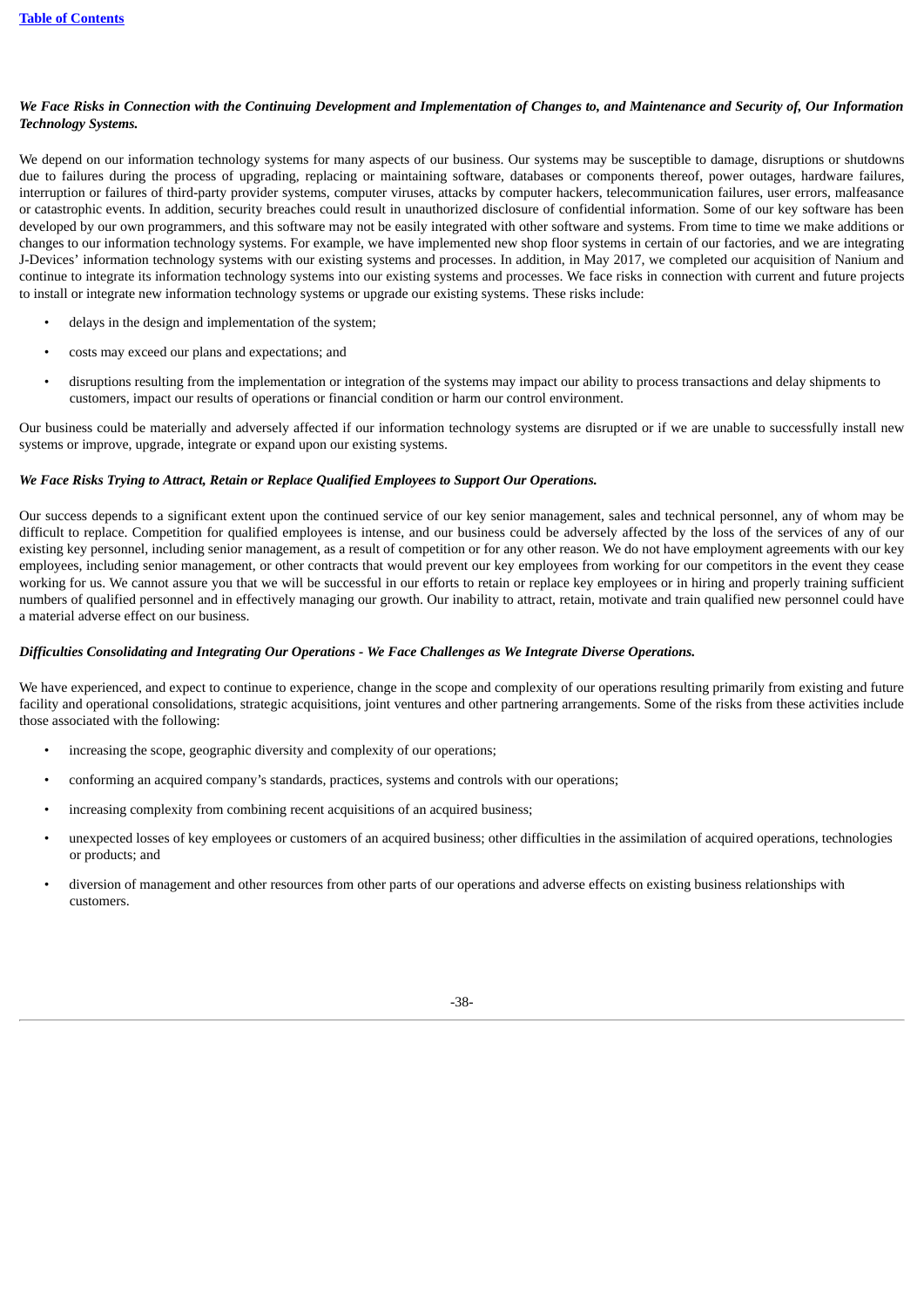In connection with these activities, we may:

- use a significant portion of our available cash:
- issue equity securities, which may dilute the ownership of current stockholders;
- incur substantial debt;
- incur or assume known or unknown contingent liabilities; and
- incur large, immediate accounting write offs and face antitrust or other regulatory inquiries or actions.

For example, the businesses we have acquired had, at the time of acquisition, multiple systems for managing their own production, sales, inventory and other operations. Migrating these businesses to our systems typically is a slow, expensive process requiring us to divert significant resources from other parts of our operations. We may continue to face these challenges in the future. For example, in May 2017, we completed the purchase of Nanium, which we are now integrating with our existing operations. As a result of the risks discussed above, the anticipated benefits of these or other future acquisitions, consolidations and partnering arrangements may not be fully realized, if at all, and these activities could have a material adverse effect on our business, financial condition and results of operations.

#### Dependence on Materials and Equipment Suppliers - Our Business May Suffer If the Cost, Quality or Supply of Materials or Equipment Changes Adversely Including Any Disruption that May Occur in the Supply of Certain Materials due to Regulations and Customer Requirements.

We obtain from various vendors the materials and equipment required for the packaging and test services performed by our factories. We source most of our materials, including critical materials such as leadframes, laminate substrates and gold wire, from a limited group of suppliers. A disruption to the operations of one or more of our suppliers could have a negative impact on our business. For example, severe earthquakes and tsunamis in the past have significantly and adversely affected the electronics industry supply chain by impacting the supply of specialty chemicals, substrates, silicon wafers, equipment and other supplies to the electronics industry. In addition, we purchase the majority of our materials on a purchase order basis. Our business may be harmed if we cannot obtain materials and other supplies from our vendors in a timely manner, in sufficient quantities, at acceptable quality or at competitive prices. Some of our customers are also dependent on a limited number of suppliers for certain materials and silicon wafers. Shortages or disruptions in our customers' supply channels could have a material adverse effect on our business, financial condition, results of operations and cash flows. For example, the shortage in the supply of wafers to some of our customers in a prior year delayed or otherwise adversely impacted the demand for certain of our advanced packaging and test services.

Rules adopted by the SEC implementing the Dodd-Frank Wall Street Reform and Consumer Protection Act impose diligence and disclosure requirements regarding the use of certain minerals originating from the conflict zones of the Democratic Republic of Congo and adjoining countries in our products. Industry associations and many of our customers have implemented initiatives to improve transparency and accountability concerning the supply of these materials and, in some cases, requiring us to certify that the covered materials we use in our packages do not come from the conflict areas. We may incur additional costs associated with complying with these requirements and customer initiatives, and we may be required to increase our efforts in the future to cover additional materials and geographic areas. These requirements and customer initiatives could affect the pricing, sourcing and availability of materials used in the manufacture of semiconductor devices, and we cannot assure you that we will be able to obtain conflict-free materials in sufficient quantities and at competitive prices or that we will be able to verify the origin of all of the materials we use in our manufacturing process. If we are unable to meet these requirements and customer initiatives, it could adversely affect our business as some customers may move their business to other suppliers. Our reputation could also be adversely affected.

We purchase new packaging and test equipment to maintain and expand our operations. From time to time, increased demand for new equipment may cause lead times to extend beyond those normally required by equipment vendors. For example, in the past, increased demand for equipment caused some equipment suppliers to only partially satisfy our equipment orders in the normal time frame or to increase prices during market upturns for the semiconductor industry. The unavailability of equipment or failures to deliver equipment on a timely basis could delay or impair our ability to meet customer orders. If we are unable to meet customer orders, we could lose potential and existing customers.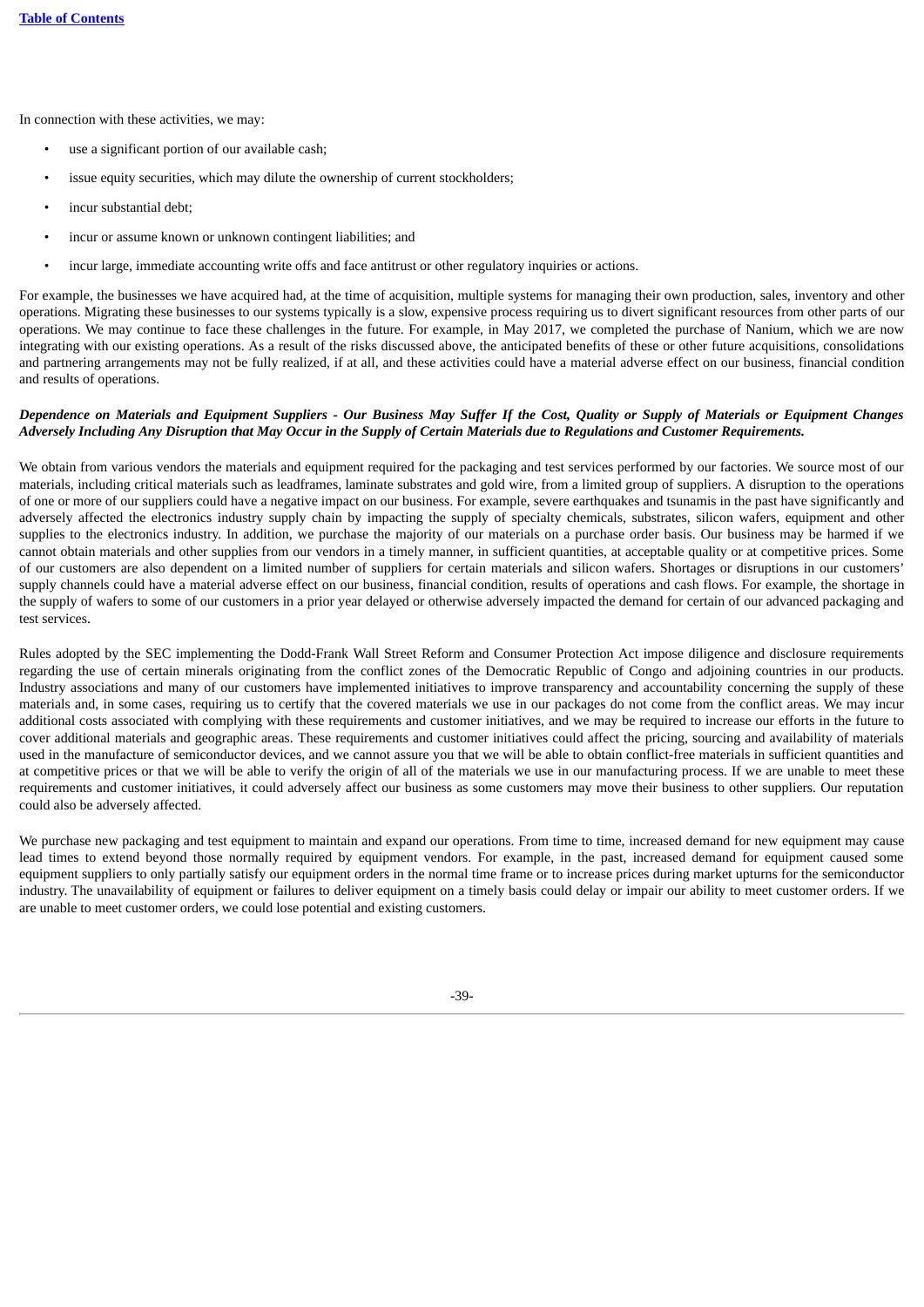Generally, we acquire our equipment on a purchase order basis and do not enter into long-term equipment agreements. As a result, we could experience adverse changes in pricing, currency risk and potential shortages in equipment in a strong market, any of which could have a material adverse effect on our results of operations.

We are a large buyer of gold and other commodity materials including substrates and copper. The prices of gold and other commodities used in our business fluctuate. Historically, we have been able to partially offset the effect of commodity price increases through price adjustments to some customers and changes in our product designs that reduce the material content and cost, such as the use of shorter, thinner, gold wire and migration to copper wire. However, we typically do not have long-term contracts that permit us to impose price adjustments, and market conditions may limit our ability to do so. Significant price increases may adversely impact our gross margin in future periods to the extent we are unable to pass along past or future commodity price increases to our customers.

### Customer Concentration and Loss of Customers - The Loss of Certain Customers or Reduced Orders or Pricing from Existing Customers May Have a *Significant Adverse Effect on Our Operations and Financial Results.*

We have derived and expect to continue to derive a large portion of our revenues from a small group of customers during any particular period due in part to the concentration of market share in the semiconductor industry. Our ten largest customers together accounted for 62% of our net sales for the year ended December 31, 2018, and one customer accounted for more than 10% of our consolidated net sales during the period. In addition, we have significant customer concentration within our end markets. The loss of a significant customer, a business combination among our customers, a reduction in orders or decrease in price from a significant customer or disruption in any of our significant strategic partnerships or other commercial arrangements may result in a decline in our sales and profitability and could have a material adverse effect on our business, liquidity, results of operations, financial condition and cash flows.

The demand for our services from each customer is directly dependent upon that customer's financial health, level of business activity and purchasing decisions, the quality and price of our services, our cycle time and delivery performance, the customer's qualification of additional competitors on products we package or test and a number of other factors. Each of these factors could vary significantly from time to time resulting in the loss or reduction of customer orders. Our business is likely to remain subject to this variability in order levels, and we cannot assure you that our key customers or any other customers will continue to place orders with us in the future at the same levels as in past periods.

For example, if a key customer decides to purchase wafers from a semiconductor foundry that provides packaging and test services, our business could be reduced if the customer also engages that foundry for related packaging and test services. We cannot assure that customer decisions regarding the purchase of semiconductor wafers will not significantly and adversely impact customer demand for our packaging and test services.

In addition, from time to time we may acquire or build new facilities or migrate existing business among our facilities. In connection with these facility changes, our customers require us to re-qualify the new facilities even though we have already qualified to perform the services at our other facilities. We cannot assure that we will successfully re-qualify or that our customers will not qualify our competitors and move the business for such services.

### Capital Expenditures - We Make Substantial Investments in Equipment and Facilities To Support the Demand Of Our Customers, Which May Adversely Affect Our Business If the Demand Of Our Customers Does Not Develop As We Expect or Is Adversely Affected.

We make significant investments in equipment and facilities in order to service the demand of our customers. For example, we expect that our 2019 capital expenditures will be approximately \$475 million. The amount of our capital expenditures depends on several factors, including the performance of our business, our assessment of future industry and customer demand, our capacity utilization levels and availability, our liquidity position and the availability of financing. Our ongoing capital expenditure requirements may strain our cash and short-term asset balances, and, in periods when we are expanding our capital base, we expect that depreciation expense and factory operating expenses associated with capital expenditures to increase production capacity will put downward pressure on our gross margin, at least in the near term. From time to time, we also make significant capital expenditures based on specific business opportunities with one or a few key customers, and the additional equipment purchased may not be readily usable to

 $-40-$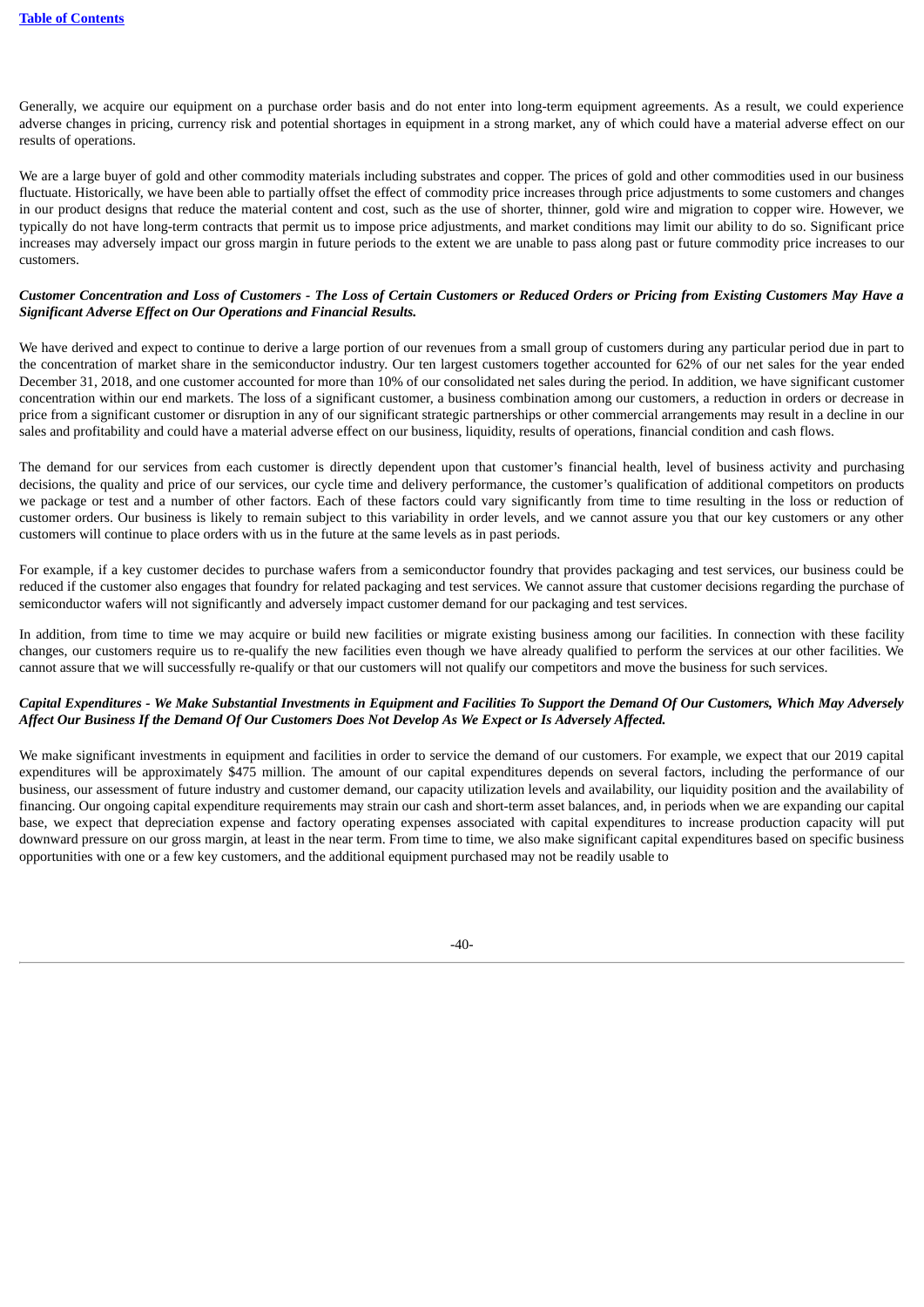support other customers. If demand is insufficient to fill our capacity, or we are unable to efficiently redeploy such equipment, our capacity utilization and gross margin could be negatively impacted. Our capital expenditures or cost per square foot may increase as we transition to new or more advanced packaging and test technologies because, among other things, new equipment used for these technologies is generally more expensive and often our existing equipment cannot be redeployed in whole or part for these technologies.

Furthermore, if we cannot generate or raise additional funds to pay for capital expenditures, particularly in some of the advanced packaging and bumping areas, as well as research and development activities, our growth and future profitability may be adversely affected. Our ability to obtain external financing in the future is subject to a variety of uncertainties, including:

- our future financial condition, results of operations and cash flows;
- general market conditions for financing;
- volatility in fixed income, credit and equity markets; and
- economic, political and other global conditions.

The lead time needed to order, install and put into service various capital investments is often significant, and, as a result, we often need to commit to capital expenditures in advance of our receipt of firm orders or advance deposits based on our view of anticipated future demand with only very limited visibility. Although we seek to limit our exposure in this regard, in the past we have from time to time expended significant capital for additional equipment or facilities for which the anticipated demand did not materialize for a variety of reasons, many of which were outside of our control. To the extent this occurs in the future, our business, liquidity, results of operations, financial condition and cash flows could be materially adversely affected.

In addition, during periods where customer demand exceeds our capacity, customers may transfer some or all of their business to internal resources or to other suppliers who are able to support their needs. To the extent this occurs, our business, liquidity, results of operations, financial condition and cash flows could be materially adversely affected.

While we completed the initial phase of construction of K5 in December 2016, there can be no assurance regarding when the facility will be fully utilized, or that the actual scope, costs, timeline or benefits of the project will be consistent with our expectations.

### Impairment Charges - Any Impairment Charges Required Under U.S. GAAP May Have a Material Adverse Effect on Our Net Income.

Under U.S. GAAP, we review our long-lived assets including property, plant and equipment, intellectual property, goodwill and other intangibles for impairment when events or changes in circumstances indicate the carrying value may not be recoverable. In addition, we review goodwill for impairment annually during the fourth quarter of each year. Factors we consider include significant under-performance relative to expected historical or projected future operating results, significant negative industry or economic trends and our market capitalization relative to net book value. We may be required in the future to record a significant charge to earnings in our financial statements during the period in which any impairment of our long-lived assets is determined. Such charges have had and could have a significant adverse impact on our results of operations and our operating flexibility under our debt covenants.

#### *Litigation Incident to Our Business Could Adversely Affect Us.*

We have been a party to various legal proceedings, including those described from time to time in our reports filed with the SEC and may be a party to legal proceedings in the future. These proceedings could require significant management time and resources and, if an unfavorable ruling or outcome were to occur in these legal proceedings, there could be a material adverse impact on our business, liquidity, results of operations, financial condition, cash flows and the trading price of our securities.

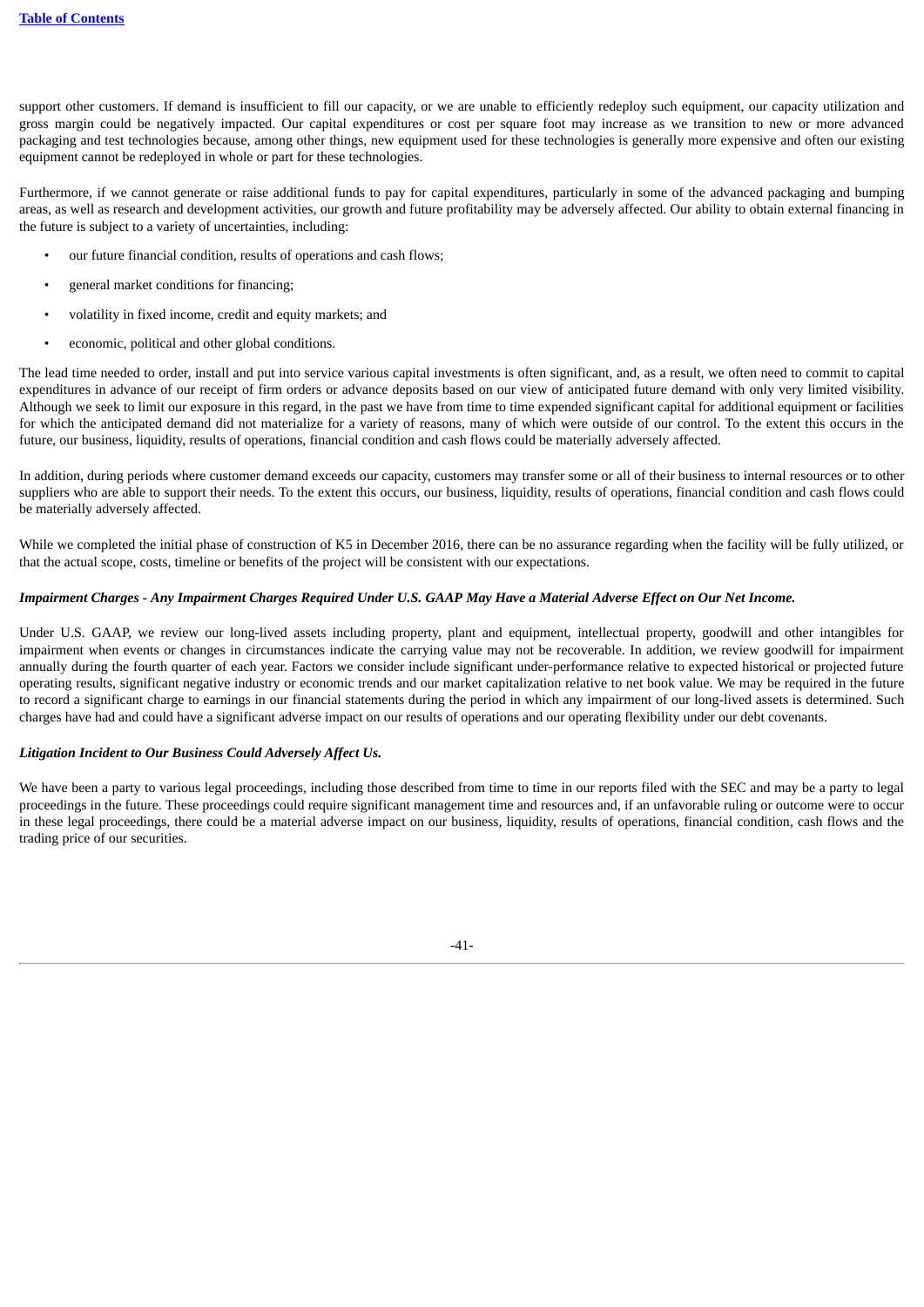### We Could Suffer Adverse Tax and Other Financial Consequences if There Are Changes in Tax Laws or Taxing Authorities Do Not Agree with Our Interpretation of Applicable Tax Laws, Including Whether We Continue to Qualify for Tax Holidays, or if We Are Required to Establish or Adjust *Valuation Allowances on Deferred Tax Assets.*

We earn a substantial portion of our income in foreign countries and our operations are subject to tax in multiple jurisdictions with complicated and varied tax regimes. Tax laws and income tax rates in these jurisdictions are subject to change due to economic and political conditions. In addition, organizations such as the Organisation for Economic Co-operation and Development may, from time to time, propose guidelines regarding transfer pricing and other international tax matters relating to multinational companies like Amkor. Changes in U.S. or foreign tax laws arising out of such proposals or otherwise could have a material adverse impact on our liquidity, results of operations, financial condition and cash flows.

Our tax liabilities are based, in part, on our corporate structure, interpretations of various U.S. and foreign tax laws, including withholding tax, compliance with tax holiday requirements, application of changes in tax law to our operations and other relevant laws of applicable taxing jurisdictions. From time to time, taxing authorities may conduct examinations of our income tax returns and other regulatory filings. We cannot assure you that the taxing authorities will agree with our interpretations, including whether we continue to qualify for tax holidays. If they do not agree, we may seek to enter into settlements with the taxing authorities. We may also appeal a taxing authority's determination to the appropriate governmental authorities, but we cannot be sure we will prevail. If we do not prevail or if we enter into settlements with taxing authorities, we may have to make significant payments or otherwise record charges (or reduce tax assets) that adversely affect our results of operations, financial condition and cash flows. Additionally, certain of our subsidiaries operate under tax holidays, which will expire in whole or in part at various dates in the future. As those tax holidays expire, we expect that our tax expense will increase as income from those jurisdictions becomes subject to higher statutory income tax rates, thereby reducing our liquidity and cash flow.

We monitor on an ongoing basis our ability to utilize our deferred tax assets and whether there is a need for a related valuation allowance. In evaluating our ability to recover our deferred tax assets, in the jurisdiction from which they arise, we consider all available positive and negative evidence, including scheduled reversals of deferred tax liabilities, projected future taxable income, tax-planning strategies and results of recent operations. For most of our foreign deferred tax assets, we believe that we will have sufficient taxable income to allow us to realize these deferred tax assets. In the event taxable income falls short of current expectations, we may need to establish a valuation allowance against such deferred tax assets that, if required, could materially affect our results of operations.

### *The Enactment of Tax Reform Could Materially Impact Our Financial Position and Results of Operations.*

On December 22, 2017, the Tax Act was signed into law. The Tax Act made significant changes to the U.S. tax code. Changes include a reduction of the U.S. federal corporate tax rate from 35% to 21%, a one-time transition tax on unremitted foreign earnings and profits applicable for our fiscal year ended December 31, 2017, limitations on tax deductions for interest expense for the period beginning January 1, 2018, and changes to other existing deductions and business-related exclusions in future periods. As a result, in the fourth quarter of 2017, we recognized a one-time net tax benefit of approximately \$41.6 million, primarily due to the release of a valuation allowance against U.S. deferred tax assets that we expected to realize as a result of the change to the U.S. tax law limiting the deductibility of interest expense. We also incurred charges for the one-time transition tax on our unremitted foreign earnings and profits offset by the anticipated utilization of foreign tax credits. We were also required to re-measure our deferred tax assets based on the new U.S. federal corporate tax rate of 21%. In 2018, we updated our provisional estimate of the impact of the Tax Act and recorded a \$22.3 million income tax expense to complete the accounting for the impact of the Tax Act, reducing our estimated net tax benefit of \$41.6 million from 2017. Our accounting for the impact of the Tax Act is now complete in accordance with SEC staff issued Staff Accounting Bulletin No. 118 ("SAB 118"). However, there is uncertainty in the application of many aspects of the Tax Act, and additional guidance with respect to the Tax Act may affect our estimates and could have a material impact on our income tax expense.

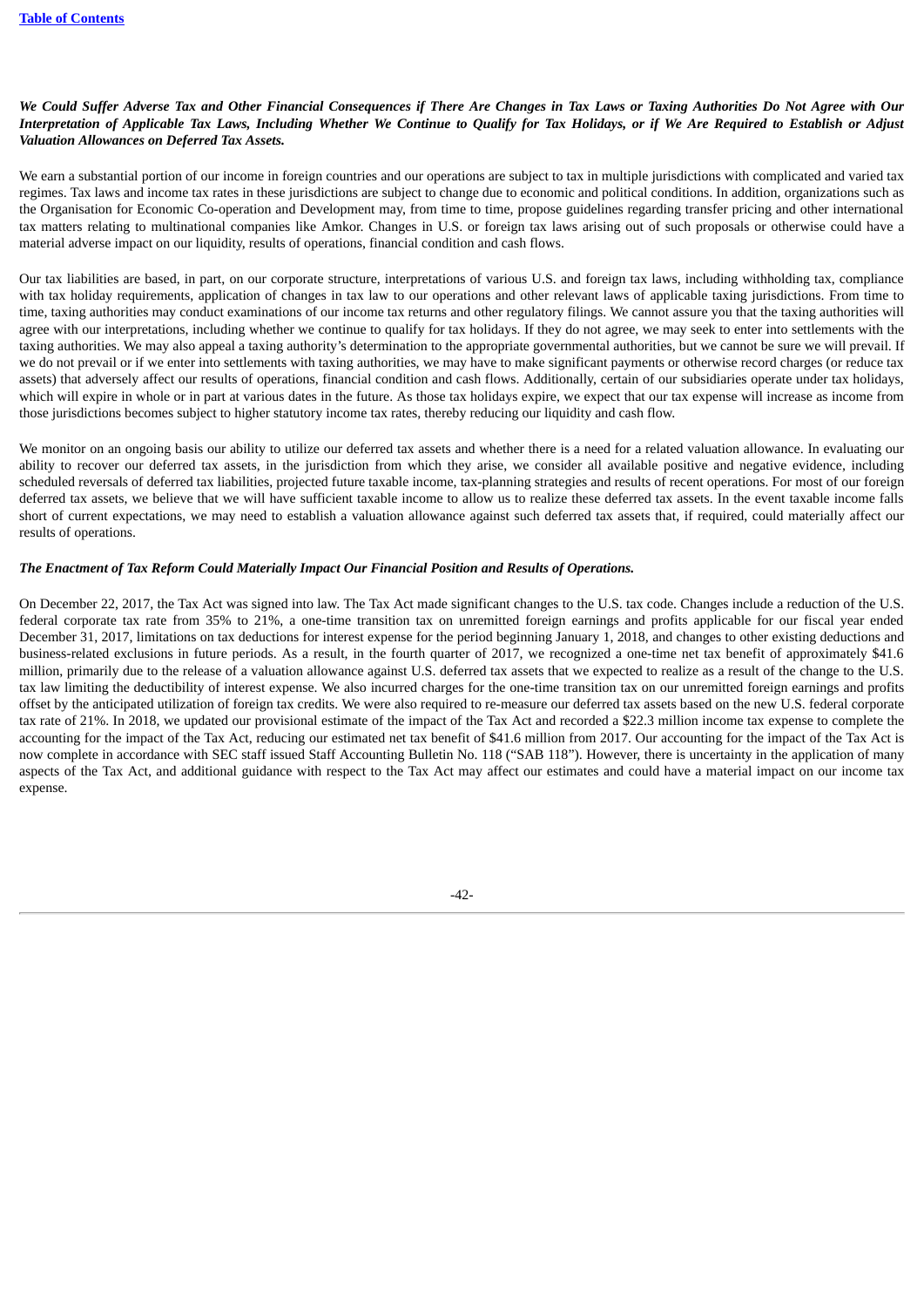### Intellectual Property - Our Business Will Suffer if We Are Not Able to Develop New Proprietary Technology, Protect Our Proprietary Technology and *Operate Without Infringing the Proprietary Rights of Others.*

The complexity and breadth of semiconductor packaging and test services are rapidly increasing. As a result, we expect that we will need to develop, acquire and implement new manufacturing processes and packaging technologies and tools in order to respond to competitive industry conditions and customer requirements. Technological advances also typically lead to rapid and significant price erosion and may make our existing packages less competitive or our existing inventories obsolete. If we cannot achieve advances in packaging design or obtain access to advanced packaging designs developed by others, our business could suffer.

The need to develop and maintain advanced packaging capabilities and equipment could require significant research and development, capital expenditures and acquisitions in future years. In addition, converting to new packaging designs or process methodologies could result in delays in producing new package types, which could adversely affect our ability to meet customer orders and adversely impact our business.

The process of seeking patent protection takes a long time and is expensive. There can be no assurance that patents will issue from pending or future applications or that, if patents are issued, the rights granted under the patents will provide us with meaningful protection or any commercial advantage. Any patents we do obtain will eventually expire, may be challenged, invalidated or circumvented and may not provide meaningful protection or other commercial advantage to us.

Some of our technologies are not covered by any patent or patent application. The confidentiality agreements on which we rely to protect these technologies may be breached and may not be adequate to protect our proprietary technologies. There can be no assurance that other countries in which we market our services will protect our intellectual property rights to the same extent as the U.S.

Our competitors may develop, patent or gain access to know-how and technology similar or superior to our own. In addition, many of our patents are subject to cross licenses, several of which are with our competitors. The semiconductor industry is characterized by frequent claims regarding the infringement of patent and other intellectual property rights. If any third party makes an enforceable infringement claim against us or our customers, we could be required to:

- discontinue the use of certain processes or cease to provide the services at issue, which could curtail our business;
- pay substantial damages;
- develop non-infringing technologies, which may not be feasible; or
- acquire licenses to such technology, which may not be available on commercially reasonable terms or at all.

We may need to enforce our patents or other intellectual property rights, including our rights under patent and intellectual property licenses with third parties, or defend ourselves against claimed infringement of the rights of others through litigation, which could result in substantial cost and diversion of our resources and may not be successful. Furthermore, if we fail to obtain necessary licenses, our business could suffer, and we could be exposed to claims for damages and injunctions from third parties, as well as claims from our customers for indemnification. In the past, we have been involved in legal proceedings involving the acquisition and license of intellectual property rights, the enforcement of our existing intellectual property rights or the enforcement of the intellectual property rights of others, including settled legal proceedings described in more detail in Note 15 to the Consolidated Financial Statements in Part II, Item 8 of our Annual Report on Form 10-K. Unfavorable outcomes in any legal proceedings involving intellectual property could result in significant liabilities or loss of commercial advantage and could have a material adverse effect on our business, liquidity, results of operations, financial condition and cash flows. The potential impact from the legal proceedings referred to in this Quarterly Report on Form 10-Q on our results of operations, financial condition and cash flows could change in the future.

-43-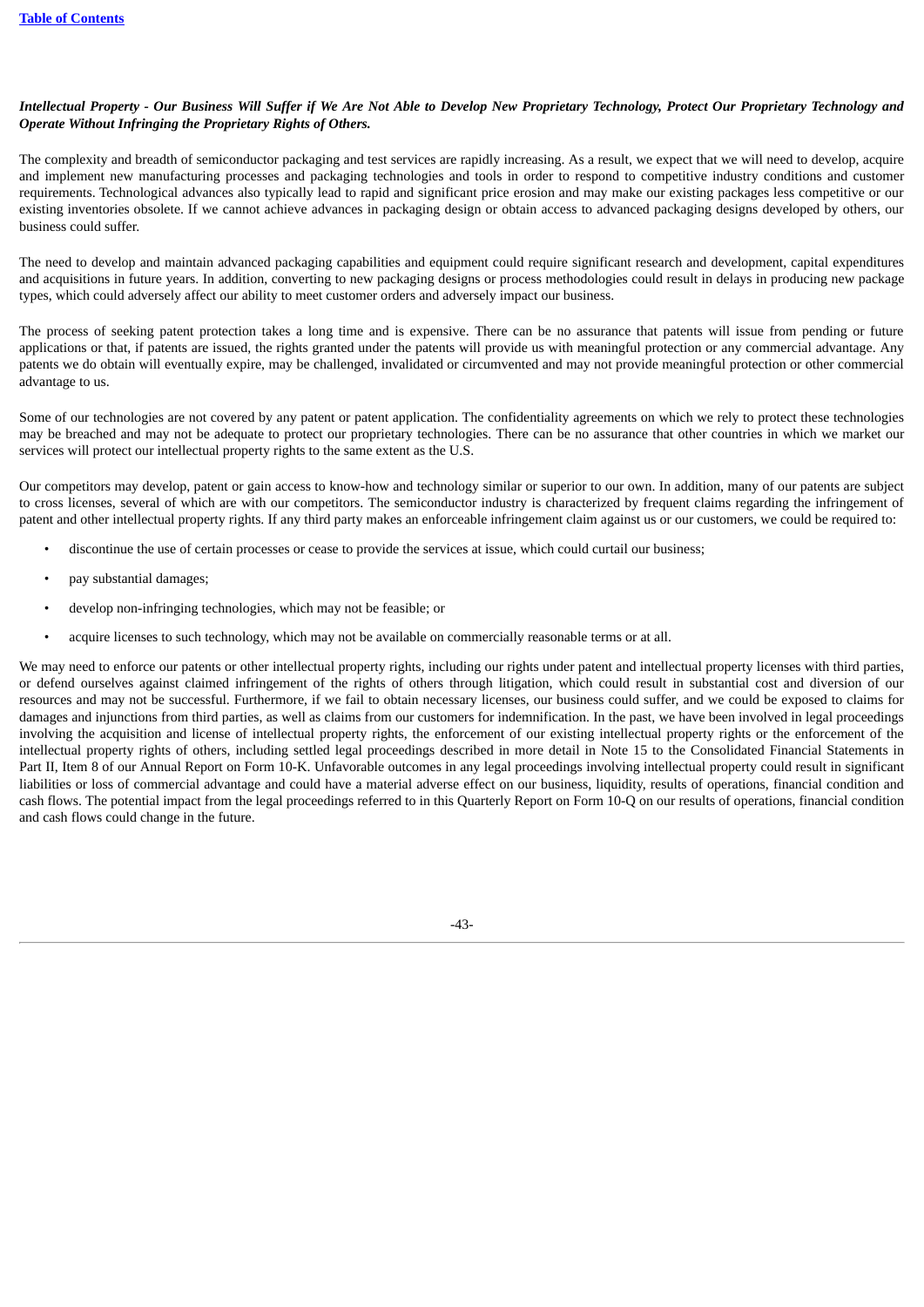### Packaging and Test Processes Are Complex and Our Production Yields and Customer Relationships May Suffer from Defects in the Services We Provide *or if We Do Not Successfully Implement New Technologies.*

Semiconductor packaging and test services are complex processes that require significant technological and process expertise. Defective packages primarily result from:

- contaminants in the manufacturing environment;
- human error;
- equipment malfunction;
- changing processes to address environmental requirements;
- defective raw materials; or
- defective plating services.

Test is also complex and involves sophisticated equipment and software. Similar to many software programs, these software programs are complex and may contain programming errors or "bugs." The test equipment is also subject to malfunction. In addition, the test process is subject to operator error.

These and other factors have, from time to time, contributed to lower production yields. They may also do so in the future, particularly as we adjust our capacity, change our processing steps or ramp new technologies. In addition, we must continue to develop and implement new packaging and test technologies and expand our offering of packages to be competitive. Our production yields on new packages, particularly those packages which are based on new technologies, typically are significantly lower than our production yields on our more established packages.

Our failure to maintain quality standards or acceptable production yields, if significant and prolonged, could result in loss of customers, increased costs of production, delays, substantial amounts of returned goods and claims by customers relating thereto. Any of these problems could have a material adverse effect on our business, liquidity, results of operations, financial condition and cash flows.

In addition, in line with industry practice, new customers usually require us to pass a lengthy and rigorous qualification process that may take several months. If we fail to qualify packages with potential customers or existing customers, such failure could have a material adverse effect on our business, results of operations, financial condition and cash flows.

### Environmental, Health & Safety Laws and Industry and Customer Initiatives - Future Environmental, Health & Safety Laws and Industry and Customer *Sustainability Initiatives Could Place Additional Burdens on Our Manufacturing Operations.*

The semiconductor packaging process generates byproducts that are subject to extensive governmental regulations. For example, at our foreign facilities we produce liquid waste when semiconductor wafers are diced into chips with the aid of diamond saws, then cooled with running water. In addition, semiconductor packages have historically utilized metallic alloys containing lead (Pb) within the interconnect terminals typically referred to as leads, pins or balls. Environmental, health and safety laws and regulations in places we do business, impose various controls on the use, storage, handling, discharge and disposal of chemicals used in our production processes and on the factories we occupy and are increasingly imposing restrictions on the materials contained in semiconductor products. For example, the European Union's Restriction of Hazardous Substances in Electrical and Electronic Equipment directive and similar laws in other jurisdictions, including China, impose strict restrictions on the placement into the market of electrical and electronic equipment containing lead and certain other hazardous substances. We may become liable under these and other environmental, health and safety laws and regulations, including for the cost of compliance and cleanup of any disposal or release of hazardous materials arising out of our former or current operations, or otherwise as a result of the existence of hazardous materials on our properties or hazardous substances in the products we manufacture. We could also be held liable for damages, including fines, penalties and the cost of investigations and remedial actions, we could be subject to revocation of permits negatively affecting our ability to maintain or expand our operations, and we could suffer reputational harm.

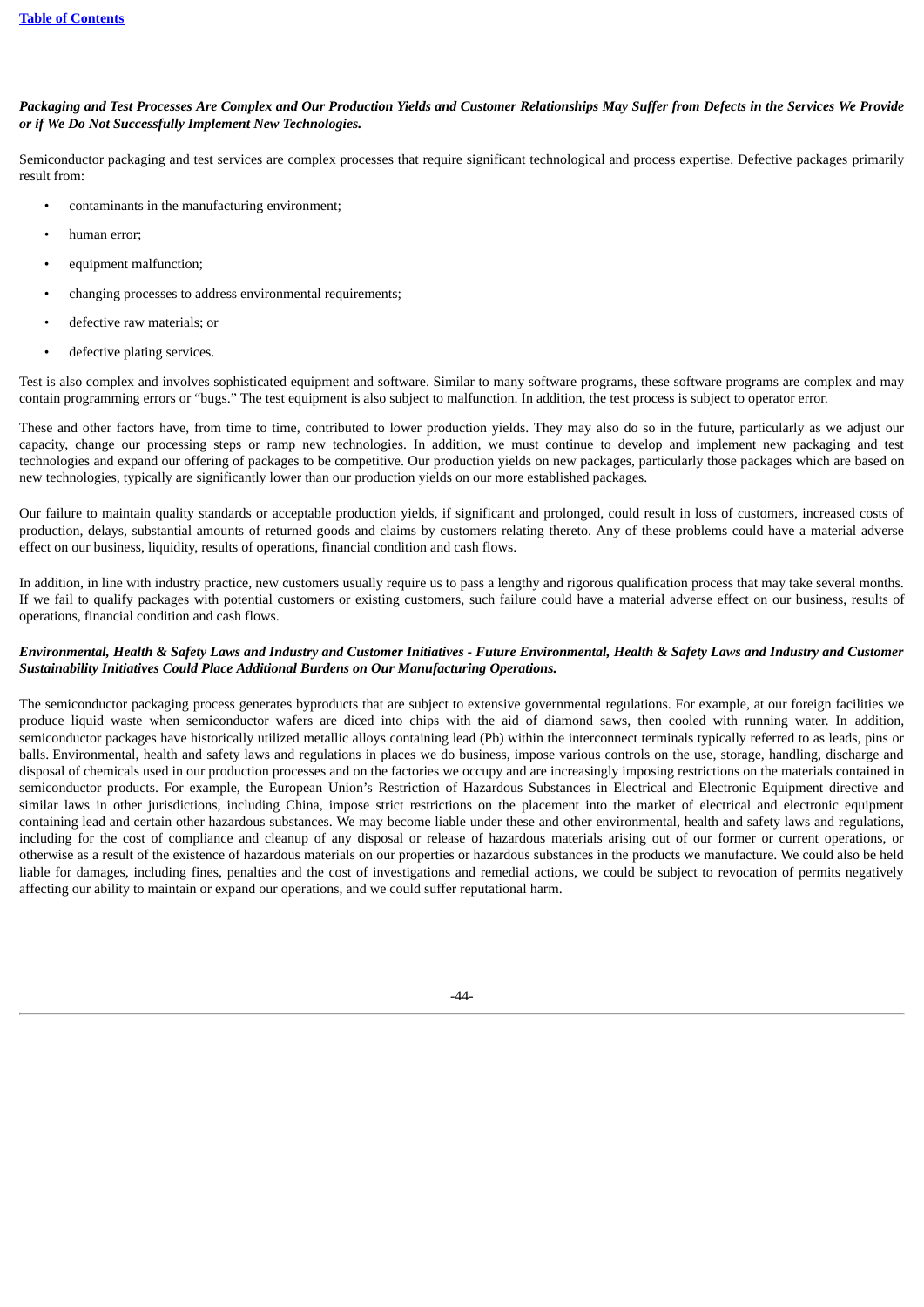There has also been an increase in public attention and industry and customer focus on the materials contained in semiconductor products, the environmental impact of semiconductor operations and the risk of chemical releases from such operations, climate change, sustainability and related environmental concerns. This increased focus on sustainability and the environmental impact of semiconductor operations and products has caused industry groups and customers to impose additional requirements on us and our suppliers, sometimes exceeding regulatory standards. These industry and customer requirements include increased tracking and reporting of greenhouse gas emissions, reductions in waste and wastewater from operations, additional reporting on the materials and components used in the products we manufacture, and the use of renewable energy sources in our factory operations. To comply with these additional requirements, we may need to procure additional equipment or make factory or process changes and our manufacturing costs may increase.

### Our Business and Financial Condition Could be Adversely Affected by Natural Disasters and Other Calamities, Political Instability, Hostilities, or Other *Disruptions.*

We have significant packaging and test and other operations in China, Japan, Korea, Malaysia, the Philippines, Portugal, Singapore, and Taiwan which are or could be subject to: natural disasters, such as earthquakes, tsunamis, typhoons, floods, droughts, volcanoes and other severe weather and geological events, and other calamities, such as fire; the outbreak of infectious diseases (such as Ebola, SARS or flu); industrial strikes; breakdowns of equipment; difficulties or delays in obtaining materials, equipment, utilities and services; political events or instability; acts of war, armed conflict, terrorist incidents and other hostilities, including any such events that may arise out of increased tensions involving North Korea or in other regions where we have facilities; and industrial accidents and other events, that could disrupt or even shutdown our operations. In addition, our suppliers and customers also have significant operations in such locations. In the event of such a disruption or shutdown, we may be unable to reallocate production to other facilities in a timely or costeffective manner (if at all) and we may not have sufficient capacity to service customer demands in our other facilities. A natural disaster or other calamity, political instability, the occurrence of hostilities or other event that results in a prolonged disruption to our operations, or the operations of our customers or suppliers, could have a material adverse effect on our business, financial condition, results of operations and cash flows.

For example, in April 2016, our Kumamoto factory was damaged by earthquakes in Japan. As a result of these earthquakes, our sales were reduced due to the temporary disruption in operations. We also incurred earthquake related costs for damaged inventory, buildings and equipment.

In addition, some of the processes that we utilize in our operations place us at risk of fire and other damage. For example, highly flammable gases are used in the preparation of wafers holding semiconductor devices for flip chip packaging.

Although we maintain insurance policies for various types of property, casualty and other risks, we do not carry insurance for all the above referred risks, and with regard to the insurance we do maintain, we cannot assure you that it would be sufficient to cover all of our potential losses. As a result, our business, financial condition, results of operations and cash flows could be adversely affected by natural disasters and other calamities.

### Mr. James J. Kim and Members of His Family Can Effectively Determine or Substantially Influence The Outcome of All Matters Requiring Stockholder *Approval.*

As of September 30, 2019, Mr. James J. Kim, the Executive Chairman of our Board of Directors, Mr. John T. Kim, the Vice Chairman of our Board of Directors, Ms. Susan Y. Kim, a member of our Board of Directors, and members of the Kim family and affiliates owned approximately 141.7 million shares, or approximately 59%, of our outstanding common stock. The Kim family also has options to acquire approximately 0.4 million shares. If the options are exercised, the Kim family's total ownership would be an aggregate of approximately 142.1 million shares of our outstanding common stock or approximately 59% of our outstanding common stock.

In June 2013, the Kim family exchanged convertible notes issued by Amkor in 2009 for approximately 49.6 million shares of common stock (the "Convert Shares"). The Convert Shares are subject to a voting agreement. The agreement requires the Kim family to vote these shares in a "neutral manner" on all matters submitted to our stockholders for a

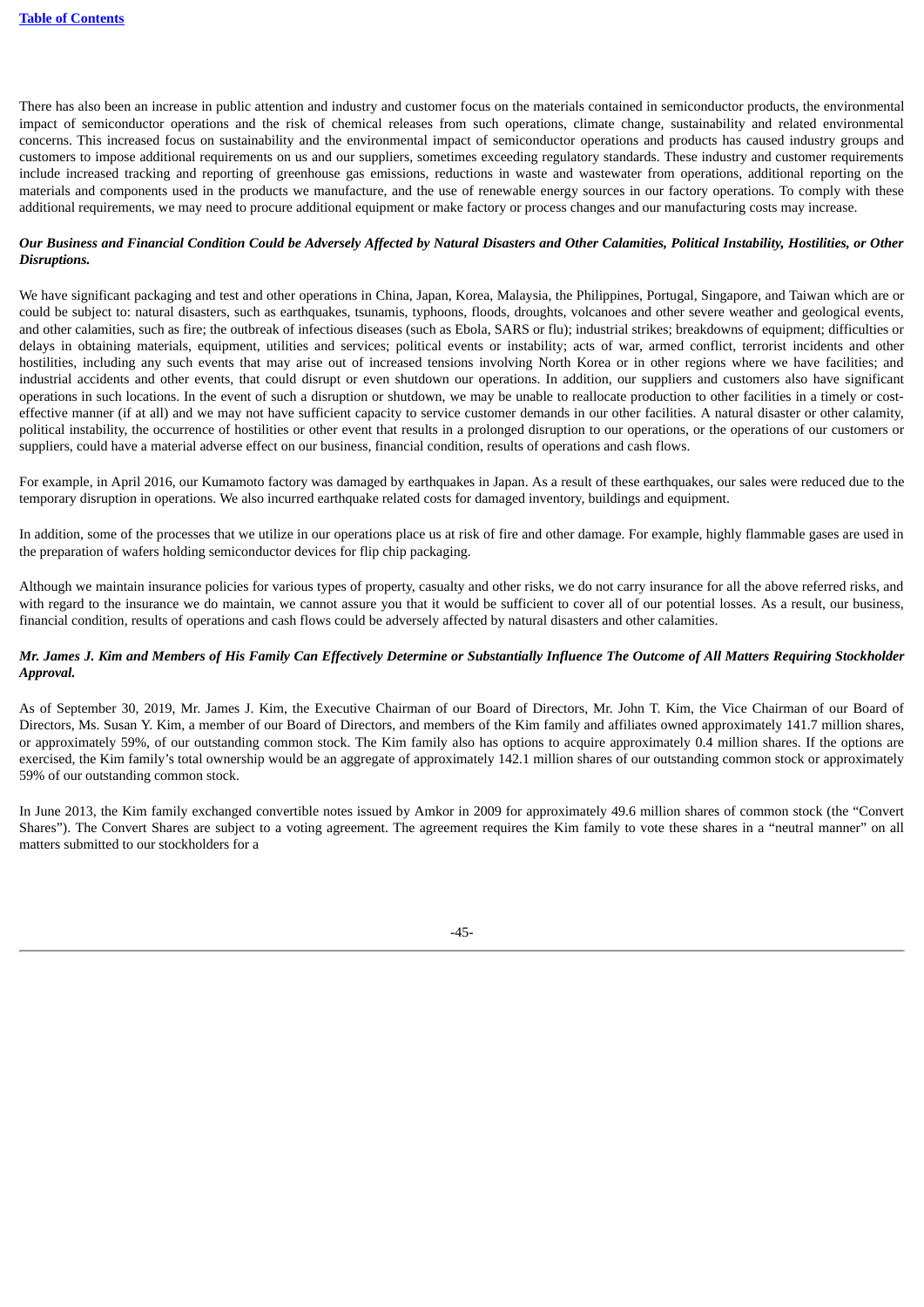vote, so that such Convert Shares are voted in the same proportion as all of the other outstanding securities (excluding the other shares owned by the Kim family) that are actually voted on a proposal submitted to Amkor's stockholders for approval. The Kim family is not required to vote in a "neutral manner" any Convert Shares that, when aggregated with all other voting shares held by the Kim family, represent 41.6% or less of the total then-outstanding voting shares of our common stock. The voting agreement for the Convert Shares terminates upon the earliest of (i) such time as the Kim family no longer beneficially owns any of the Convert Shares, (ii) consummation of a change of control (as defined in the voting agreement) or (iii) the mutual agreement of the Kim family and Amkor.

<span id="page-46-0"></span>Mr. James J. Kim and his family and affiliates, acting together, have the ability to effectively determine or substantially influence matters submitted for approval by our stockholders by voting their shares or otherwise acting by written consent, including the election of our Board of Directors. There is also the potential, through the election of members of our Board of Directors, that the Kim family could substantially influence matters decided upon by our Board of Directors. This concentration of ownership may also have the effect of impeding a merger, consolidation, takeover or other business consolidation involving us, or discouraging a potential acquirer from making a tender offer for our shares, and could also negatively affect our stock's market price or decrease any premium over market price that an acquirer might otherwise pay. Concentration of ownership also reduces the public float of our common stock. There may be less liquidity and higher price volatility for the stock of companies with a smaller public float compared to companies with broader public ownership. Also, the sale or the prospect of the sale of a substantial portion of the Kim family shares may adversely affect the market price of our stock.

-46-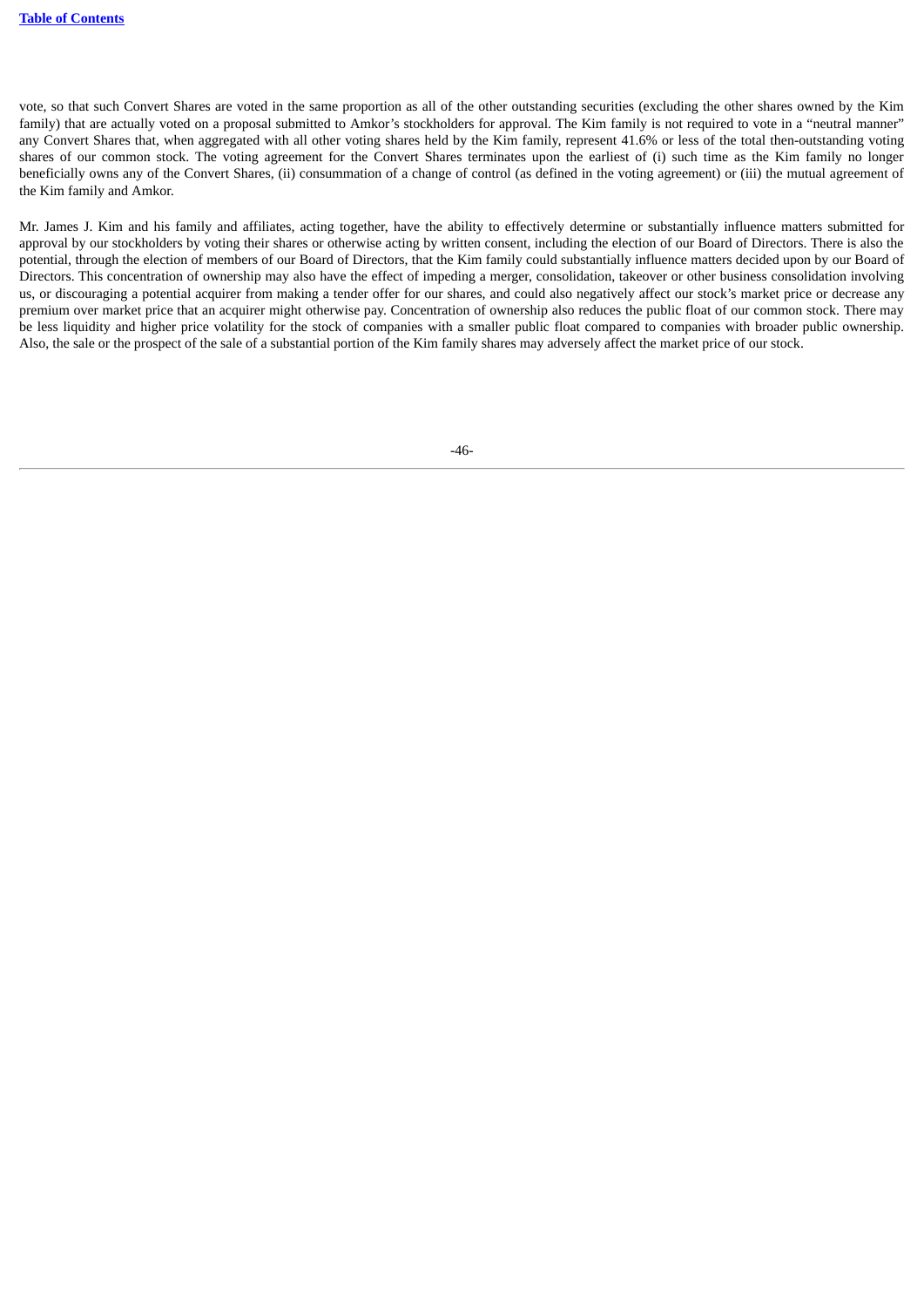### **Item 2.** *Unregistered Sales of Equity Securities and Use of Proceeds*

### **Issuer Repurchase of Equity Securities**

The following table provides information regarding repurchases of our common stock during the three months ended September 30, 2019.

| Period                     | <b>Total Number of Shares</b><br>Purchased (a) | <b>Average Price Paid</b><br>Per Share (\$) | <b>Total Number of Shares</b><br><b>Purchased as Part of Publicly</b><br><b>Announced Plans or Programs</b><br>(b) | <b>Approximate Dollar Value of</b><br><b>Shares that May Yet Be</b><br><b>Purchased Under the Plans or</b><br>Programs $(\$)$ (b) |            |  |
|----------------------------|------------------------------------------------|---------------------------------------------|--------------------------------------------------------------------------------------------------------------------|-----------------------------------------------------------------------------------------------------------------------------------|------------|--|
| July 1 - July 31           |                                                |                                             |                                                                                                                    |                                                                                                                                   | 91,586,032 |  |
| August 1 - August 31       | 5.425                                          | 8.51                                        |                                                                                                                    |                                                                                                                                   | 91,586,032 |  |
| September 1 - September 30 |                                                |                                             |                                                                                                                    |                                                                                                                                   | 91,586,032 |  |
| Total                      | 5.425                                          | 8.51                                        |                                                                                                                    |                                                                                                                                   |            |  |

(a) Represents shares of common stock surrendered to us to satisfy tax withholding obligations associated with the vesting of restricted shares issued to employees.

(b) Our Board of Directors previously authorized the repurchase of up to \$300.0 million of our common stock, \$150.0 million was approved in August 2011 and \$150.0 million was approved in February 2012, exclusive of any fees, commissions or other expenses. For the three months ended September 30, 2019, we made no common stock purchases, and at September 30, 2019, approximately \$91.6 million was available pursuant to the stock repurchase program.

### <span id="page-47-0"></span>**Item 3.** *Defaults Upon Senior Securities*

None.

### <span id="page-47-1"></span>**Item 4.** *Mine Safety Disclosures*

Not applicable.

#### <span id="page-47-2"></span>**Item 5.** *Other Information*

None.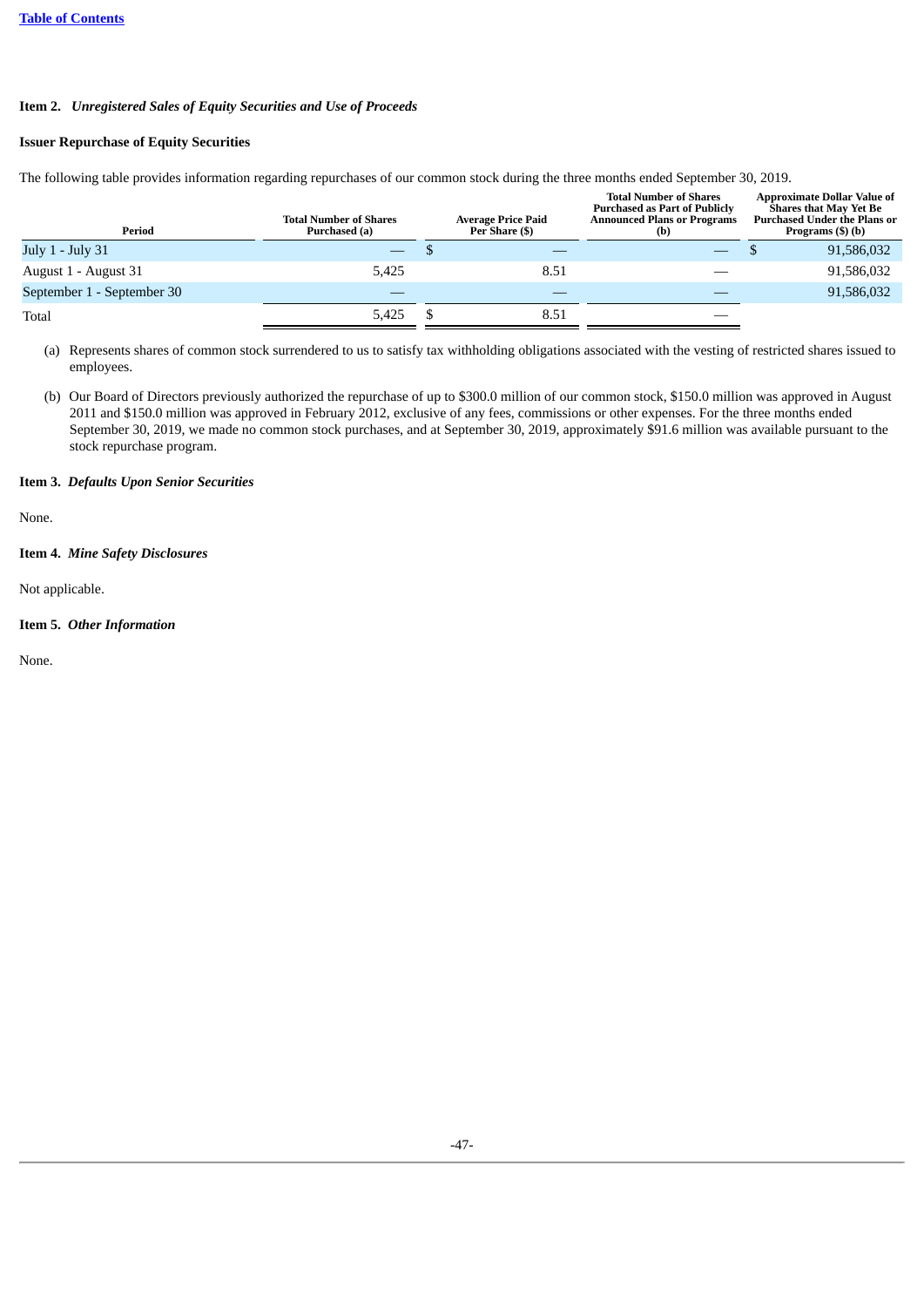# <span id="page-48-0"></span>**Item 6.** *Exhibits*

|                                 |                                                                                                                                                                                                                                                                     | <b>Incorporated by Reference</b> |                      |                |                    | Filed<br>Herewith |
|---------------------------------|---------------------------------------------------------------------------------------------------------------------------------------------------------------------------------------------------------------------------------------------------------------------|----------------------------------|----------------------|----------------|--------------------|-------------------|
| <b>Exhibit</b><br><b>Number</b> | <b>Exhibit Description</b>                                                                                                                                                                                                                                          | Form                             | <b>Period Ending</b> | <b>Exhibit</b> | <b>Filing Date</b> |                   |
| 31.1                            | Certification of Stephen D. Kelley, President and Chief Executive<br>Officer of Amkor Technology, Inc., pursuant to Rule 13a-14(a) under<br>the Securities Exchange Act of 1934, as adopted pursuant to Section<br>302 of the Sarbanes-Oxley Act of 2002.           |                                  |                      |                |                    | X                 |
| 31.2                            | Certification of Megan Faust, Corporate Vice President and Chief<br>Financial Officer of Amkor Technology, Inc., pursuant to Rule 13a-<br>14(a) under the Securities Exchange Act of 1934, as adopted pursuant to<br>Section 302 of the Sarbanes-Oxley Act of 2002. |                                  |                      |                |                    | X                 |
| 32                              | Certification of Chief Executive Officer and Chief Financial Officer<br>pursuant to 18 U.S.C. Section 1350, as adopted pursuant to Section 906<br>of the Sarbanes-Oxley Act of 2002.                                                                                |                                  |                      |                |                    | X                 |
| 101.INS                         | Inline XBRL Instance Document - the instance document does not<br>appear in the Interactive Data File because its XBRL tags are embedded<br>within the Inline XBRL document.                                                                                        |                                  |                      |                |                    | X                 |
| 101.SCH                         | Inline XBRL Taxonomy Extension Schema Document                                                                                                                                                                                                                      |                                  |                      |                |                    | X                 |
| 101.CAL                         | Inline XBRL Taxonomy Extension Calculation Linkbase Document                                                                                                                                                                                                        |                                  |                      |                |                    | X                 |
| 101.LAB                         | Inline XBRL Taxonomy Extension Label Linkbase Document                                                                                                                                                                                                              |                                  |                      |                |                    | X                 |
| 101.PRE                         | Inline XBRL Taxonomy Extension Presentation Linkbase Document                                                                                                                                                                                                       |                                  |                      |                |                    | X                 |
| 101.DEF                         | Inline XBRL Taxonomy Extension Definition Linkbase Document                                                                                                                                                                                                         |                                  |                      |                |                    | X                 |
| 104                             | Cover Page Interactive Data File (formatted as Inline XBRL and<br>contained in Exhibit 101)                                                                                                                                                                         |                                  |                      |                |                    | X                 |

### <span id="page-48-1"></span>-48-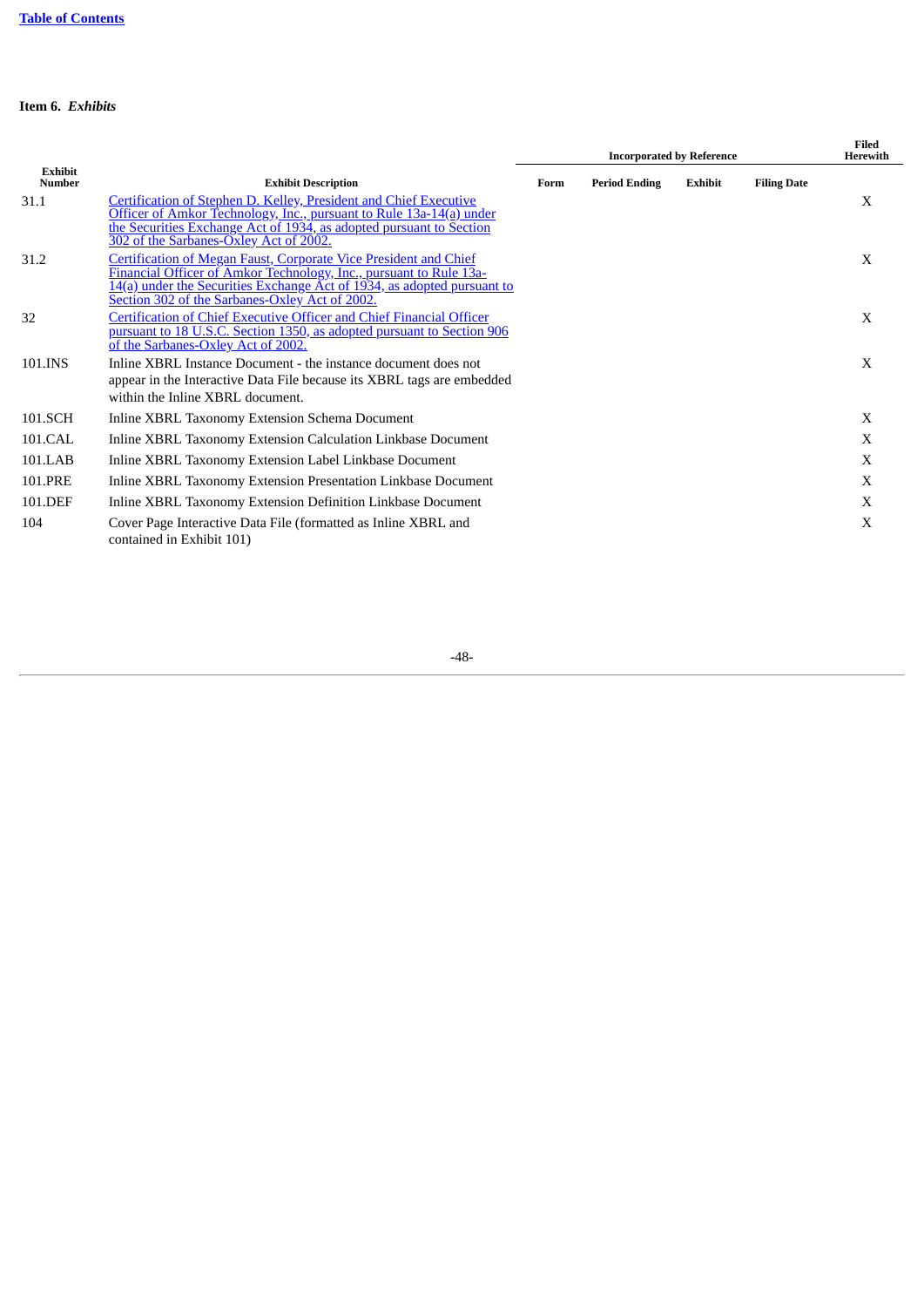# **SIGNATURES**

Pursuant to the requirements of the Securities Exchange Act of 1934, as amended, the registrant has duly caused this report to be signed on its behalf by the undersigned, thereunto duly authorized.

AMKOR TECHNOLOGY, INC.

By: /s/ Megan Faust

Megan Faust Corporate Vice President and Chief Financial Officer

Date: October 31, 2019

-49-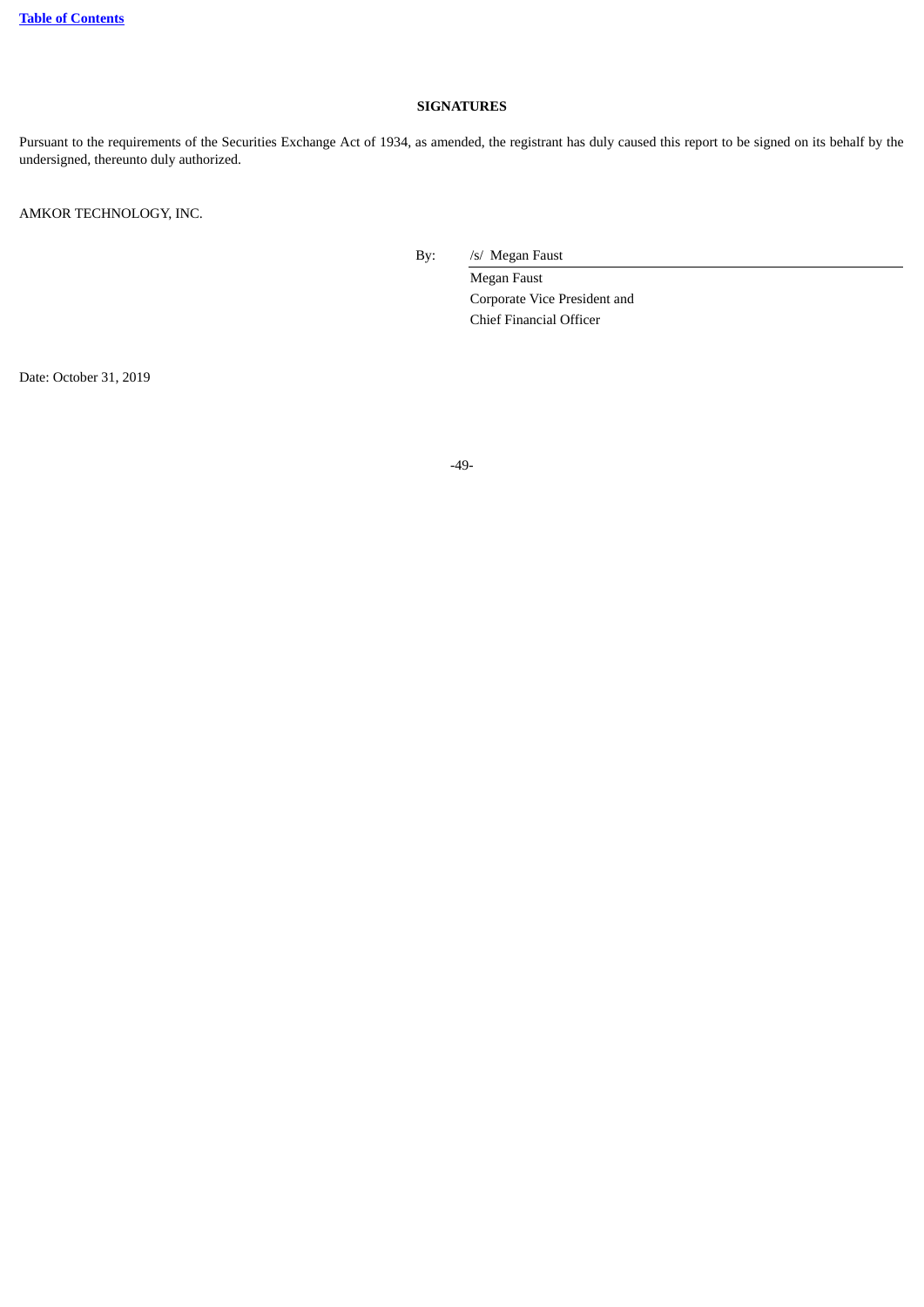### **SECTION 302 CERTIFICATION**

<span id="page-50-0"></span>I, Stephen D. Kelley, certify that:

- 1. I have reviewed this Quarterly Report on Form 10-Q of Amkor Technology, Inc.;
- 2. Based on my knowledge, this report does not contain any untrue statement of a material fact or omit to state a material fact necessary to make the statements made, in light of the circumstances under which such statements were made, not misleading with respect to the period covered by this report;
- 3. Based on my knowledge, the financial statements, and other financial information included in this report, fairly present in all material respects the financial condition, results of operations and cash flows of the registrant as of, and for, the periods presented in this report;
- 4. The registrant's other certifying officer and I are responsible for establishing and maintaining disclosure controls and procedures (as defined in Exchange Act Rules 13a-15(e) and 15d-15(e)) and internal control over financial reporting (as defined in Exchange Act Rules 13a-15(f) and 15d-15(f)) for the registrant and have:
	- a) Designed such disclosure controls and procedures, or caused such disclosure controls and procedures to be designed under our supervision, to ensure that material information relating to the registrant, including its consolidated subsidiaries, is made known to us by others within those entities, particularly during the period in which this report is being prepared;
	- b) Designed such internal control over financial reporting, or caused such internal control over financial reporting to be designed under our supervision, to provide reasonable assurance regarding the reliability of financial reporting and the preparation of financial statements for external purposes in accordance with generally accepted accounting principles;
	- c) Evaluated the effectiveness of the registrant's disclosure controls and procedures and presented in this report our conclusions about the effectiveness of the disclosure controls and procedures, as of the end of the period covered by this report based on such evaluation; and
	- d) Disclosed in this report any change in the registrant's internal control over financial reporting that occurred during the registrant's most recent fiscal quarter (the registrant's fourth fiscal quarter in the case of an annual report) that has materially affected, or is reasonably likely to materially affect, the registrant's internal control over financial reporting; and
- 5. The registrant's other certifying officer and I have disclosed, based on our most recent evaluation of internal control over financial reporting, to the registrant's auditors and the audit committee of the registrant's board of directors (or persons performing the equivalent functions):
	- a) All significant deficiencies and material weaknesses in the design or operation of internal control over financial reporting which are reasonably likely to adversely affect the registrant's ability to record, process, summarize and report financial information; and
	- b) Any fraud, whether or not material, that involves management or other employees who have a significant role in the registrant's internal controls over financial reporting.

/s/ Stephen D. Kelley

Stephen D. Kelley President and Chief Executive Officer

October 31, 2019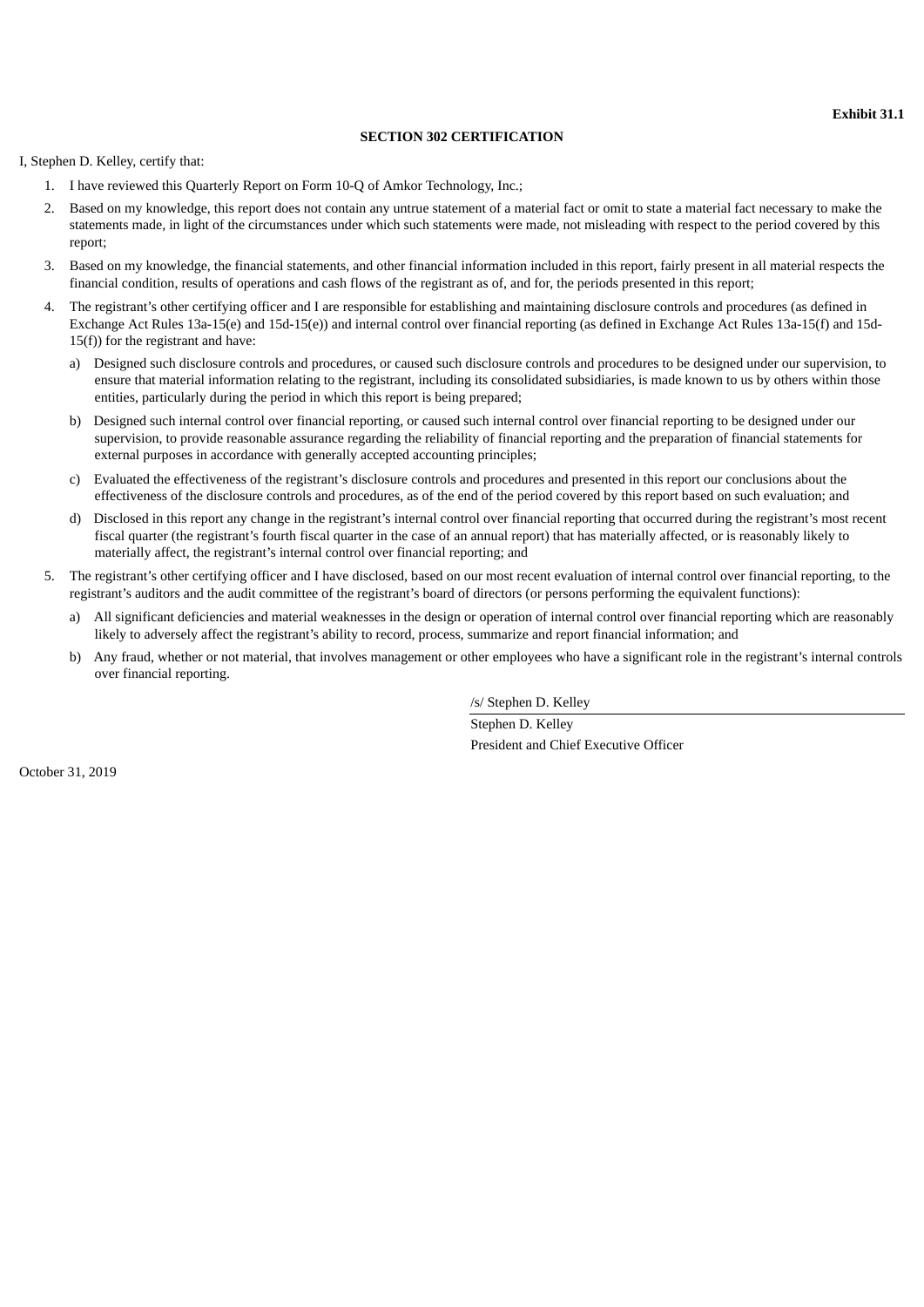# **SECTION 302 CERTIFICATION**

<span id="page-51-0"></span>I, Megan Faust, certify that:

- 1. I have reviewed this Quarterly Report on Form 10-Q of Amkor Technology, Inc.;
- 2. Based on my knowledge, this report does not contain any untrue statement of a material fact or omit to state a material fact necessary to make the statements made, in light of the circumstances under which such statements were made, not misleading with respect to the period covered by this report;
- 3. Based on my knowledge, the financial statements, and other financial information included in this report, fairly present in all material respects the financial condition, results of operations and cash flows of the registrant as of, and for, the periods presented in this report;
- 4. The registrant's other certifying officer and I are responsible for establishing and maintaining disclosure controls and procedures (as defined in Exchange Act Rules 13a-15(e) and 15d-15(e)) and internal control over financial reporting (as defined in Exchange Act Rules 13a-15(f) and 15d-15(f)) for the registrant and have:
	- a) Designed such disclosure controls and procedures, or caused such disclosure controls and procedures to be designed under our supervision, to ensure that material information relating to the registrant, including its consolidated subsidiaries, is made known to us by others within those entities, particularly during the period in which this report is being prepared;
	- b) Designed such internal control over financial reporting, or caused such internal control over financial reporting to be designed under our supervision, to provide reasonable assurance regarding the reliability of financial reporting and the preparation of financial statements for external purposes in accordance with generally accepted accounting principles;
	- c) Evaluated the effectiveness of the registrant's disclosure controls and procedures and presented in this report our conclusions about the effectiveness of the disclosure controls and procedures, as of the end of the period covered by this report based on such evaluation; and
	- d) Disclosed in this report any change in the registrant's internal control over financial reporting that occurred during the registrant's most recent fiscal quarter (the registrant's fourth fiscal quarter in the case of an annual report) that has materially affected, or is reasonably likely to materially affect, the registrant's internal control over financial reporting; and
- 5. The registrant's other certifying officer and I have disclosed, based on our most recent evaluation of internal control over financial reporting, to the registrant's auditors and the audit committee of the registrant's board of directors (or persons performing the equivalent functions):
	- a) All significant deficiencies and material weaknesses in the design or operation of internal control over financial reporting which are reasonably likely to adversely affect the registrant's ability to record, process, summarize and report financial information; and
	- b) Any fraud, whether or not material, that involves management or other employees who have a significant role in the registrant's internal controls over financial reporting.

### /s/ Megan Faust

Megan Faust Corporate Vice President and Chief Financial Officer

October 31, 2019